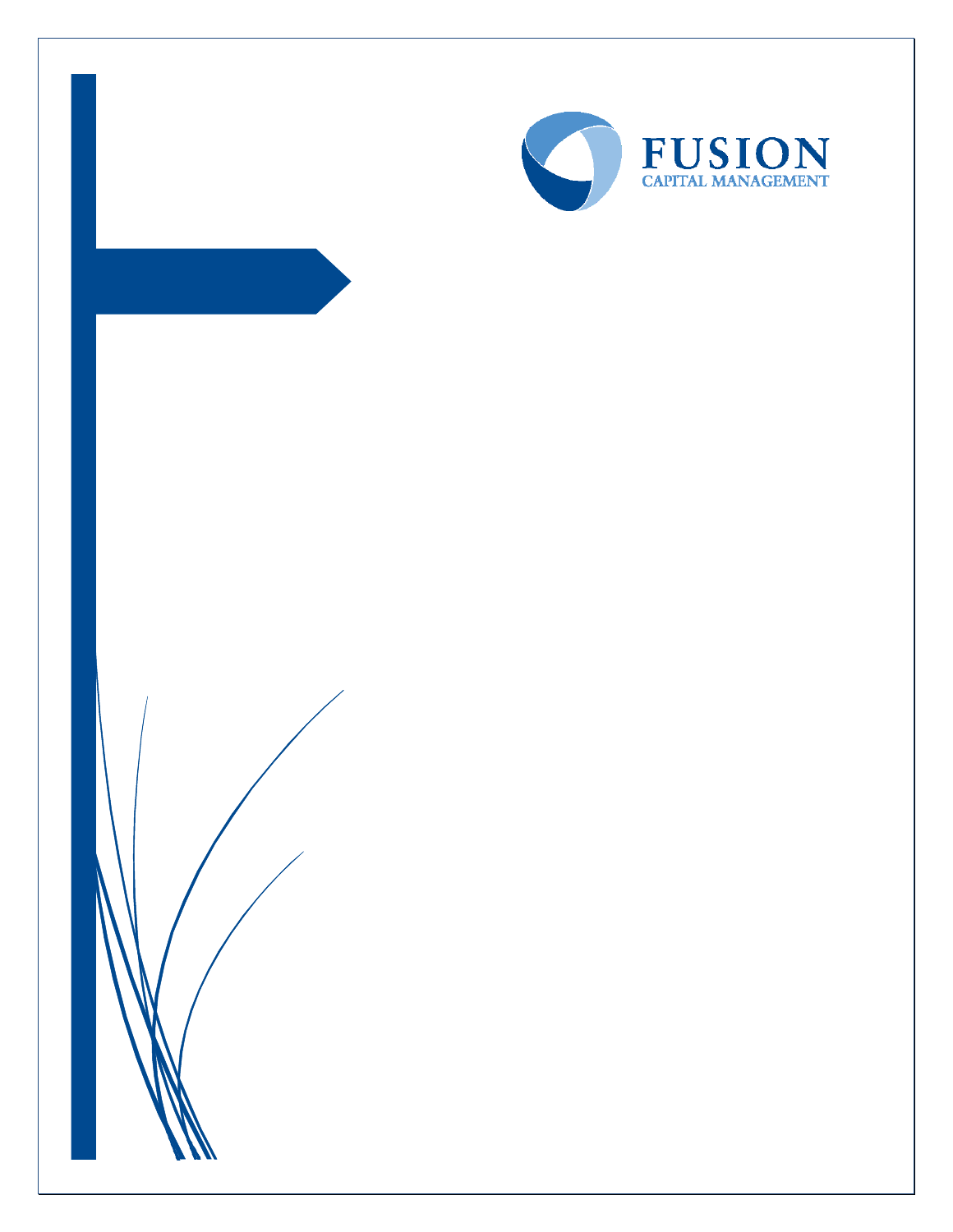**Cover Page - Item 1**

# **Form ADV Part 2 Brochure**

<span id="page-1-0"></span>**[Form ADV Part 2A Brochure and Form ADV Part 2A, Appendix 1: Wrap Fee Program Brochure]**

# **Coppell Advisory Solutions, LLC**

**doing business as**

# **Fusion Investment Advisors**

**and**

# **Fusion Capital Management**

9111 Cypress Waters Blvd, Suite 140, Dallas, TX 75019

> Phone: (866) 254-4235 Fax: (888) 607-8601 [info@fusioncm.com](mailto:info@fusioncm.com)

# **March 31, 2022**

Fusion Investment Advisors is an investment adviser registered with the Securities and Exchange Commission (hereinafter "SEC"). An "investment adviser" means any person who, for compensation, engages in the business of advising others, either directly or through publications or writings, as to the value of securities or as to the advisability of investing in, purchasing, or selling securities, or who, for compensation and as part of a regular business, issues or promulgates analyses or reports concerning securities. Registration with the SEC or any state securities authority does not imply a certain level of skill or training.

This brochure provides information about the qualifications and business practices of Fusion Investment Advisors. If you have any questions about the contents of this brochure, please contact us at (866) 254-4235. The information in this brochure has not been approved or verified by the United States Securities and Exchange Commission or by any state securities authority.

Additional information about Fusion Investment Advisors is available on the SEC's website at [www.adviserinfo.sec.gov.](http://www.adviserinfo.sec.gov/) Our firm's CRD number is 156549.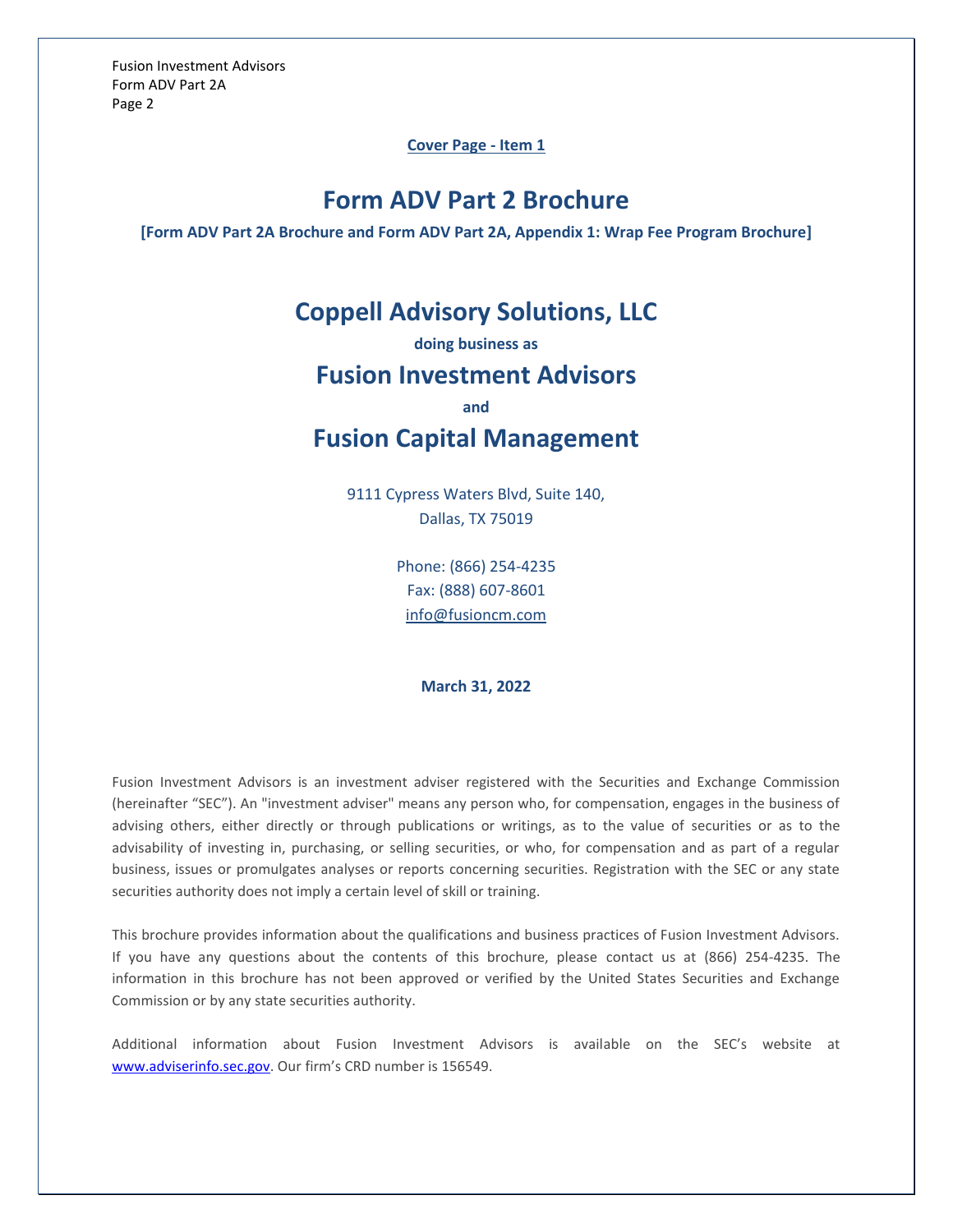# **Material Changes - Item 2**

<span id="page-2-0"></span>The purpose of this page is to inform you of any material changes since the previous version of this disclosure brochure. At least annually, we review and update this brochure, as needed, to make sure that it remains current.

On March 31, 2022, we completed a rewrite of our entire Form ADV Part 2 Brochure. We have provided Clients with a copy of our entire Form ADV Part 2 Brochure. Clients should read the entire document to familiarize themselves with our firm, our services, and conflicts of interest.

If you would like to receive a complete copy of our current brochure free of charge at any time, please contact us at (866) 254-4235 or at [info@fusioncm.com.](mailto:info@fusioncm.com)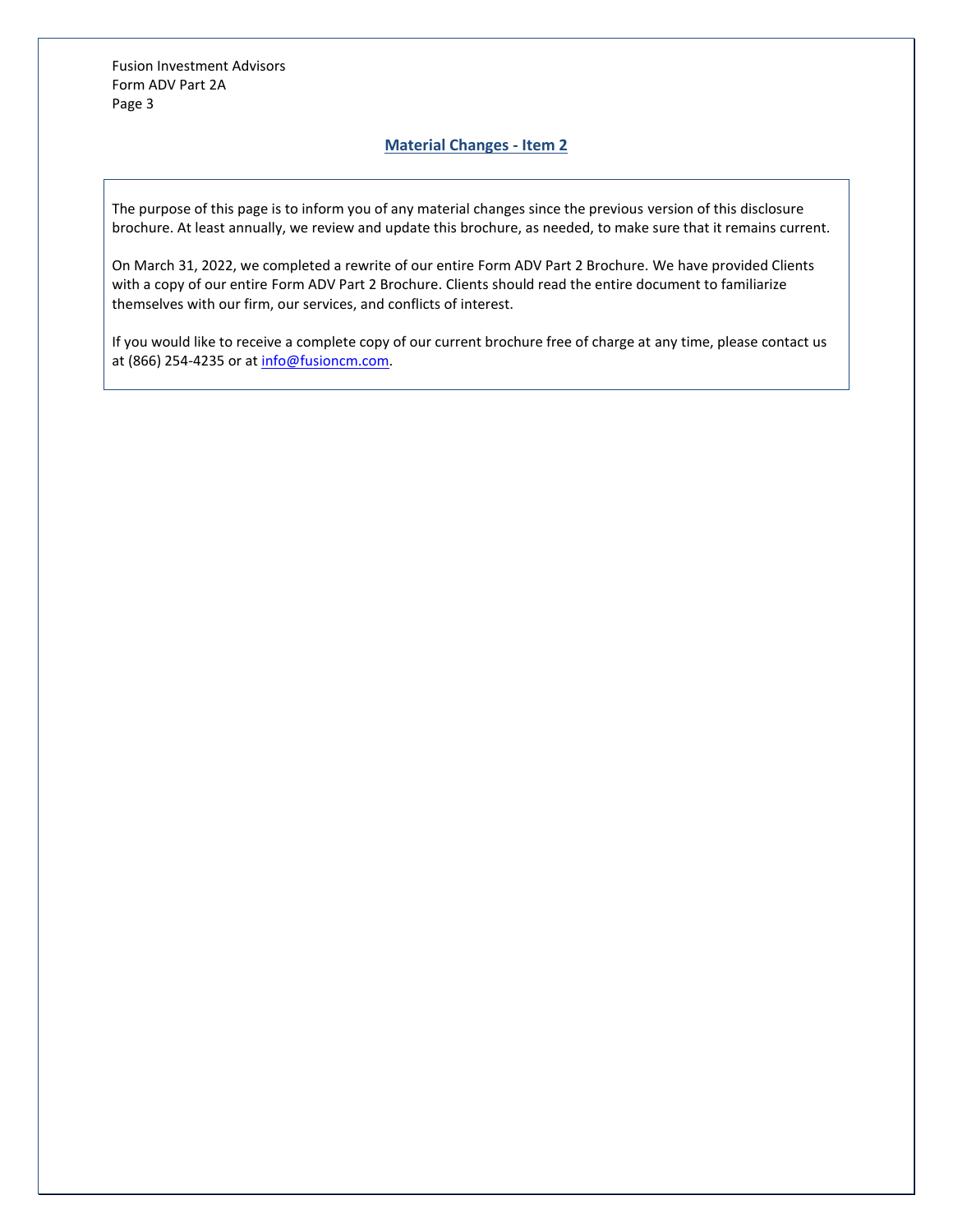# **Table of Contents - Item 3**

# <span id="page-3-0"></span>**Contents**

| Code of Ethics, Participation or Interest in Client Transactions and Personal Trading - Item 1120 |
|---------------------------------------------------------------------------------------------------|
|                                                                                                   |
|                                                                                                   |
|                                                                                                   |
|                                                                                                   |
|                                                                                                   |
|                                                                                                   |
|                                                                                                   |
|                                                                                                   |
|                                                                                                   |
|                                                                                                   |
|                                                                                                   |
|                                                                                                   |
|                                                                                                   |
|                                                                                                   |
|                                                                                                   |
|                                                                                                   |
|                                                                                                   |
|                                                                                                   |
|                                                                                                   |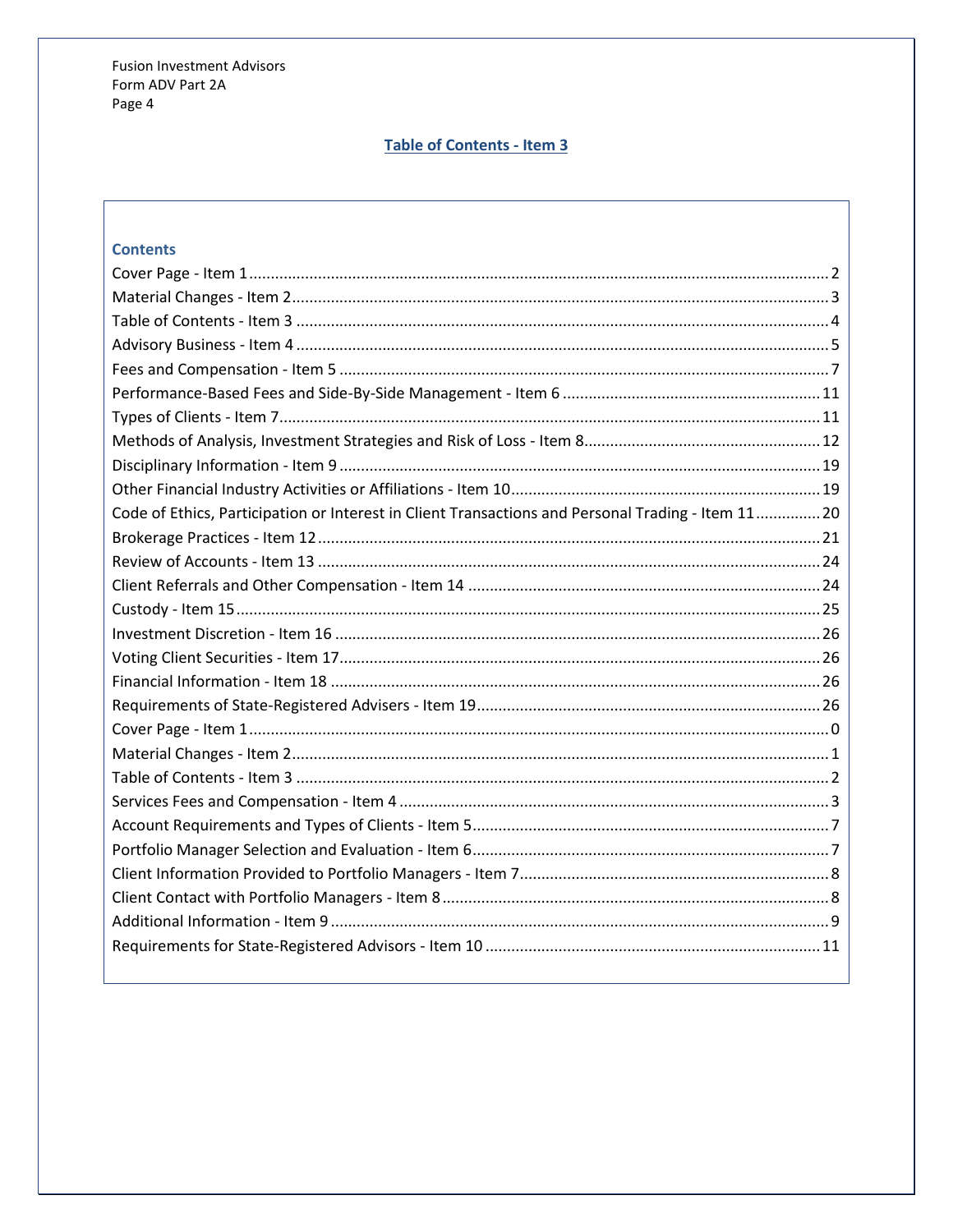# **Advisory Business - Item 4**

<span id="page-4-0"></span>Coppell Advisory Solutions, LLC, doing business as Fusion Investment Advisors and Fusion Capital Management (hereinafter "Fusion" or the "firm") is a registered investment advisor based in Coppell, Texas. We are a limited liability company under the laws of the State of Florida. We have been providing investment advisory services since 2011. The firm's current principal owners are SC Group, LLC, Asiff S. Hirji, Bryce B. Engel, Ryan J. Borer, Leibel Y. Sternbach, and Robert T. Pujia. Morgan Wendlandt is the Chief Compliance Officer.

As used in this Brochure, the term "Associated Person" refers to anyone from our firm who is an officer, an employee, and all individuals providing investment advice on behalf of our firm. Where required, such persons are properly registered as investment adviser representatives.

Currently, we offer the following investment advisory services, personalized for each individual Client:

- **Portfolio Management Services (Wrap and Non-Wrap Programs)**
- **Financial Planning Services**

# **Portfolio Management Services**

Fusion maintains an open architecture portfolio management platform, whereby Associated Persons and Clients have the ability to select from a multitude of investment options. Our Associated Persons are restricted to providing investment advisory services and charging fees based on the disclosures detailed in this document and the agreement(s) signed by the Client with the firm. However, the exact services and fees charged to a Client are dependent upon each Associated Person's relationship with his or her Client and may vary in scope and amount. Associated Persons are instructed to consider the individual needs of each Client when recommending a service or a portfolio management platform. Investment strategies and recommendations are tailored to the individual needs of each Client. Additionally, when providing investment advice, Associated Persons are under a strict requirement to uphold their fiduciary duty and to provide advice that is in the best interest of the Client.

Our portfolio management services are offered on a discretionary basis. Discretionary portfolio management means we will make investment decisions and place buy or sell orders in your account without contacting you for prior approval of each transaction. These decisions are made based upon your stated investment objectives. You may impose reasonable restrictions on investing in certain securities, types of securities, or industry sectors. You may grant us discretionary authority using either the investment advisory agreement you sign with our firm, a limited power of attorney agreement, or trading authorization forms.

Our investment advice is tailored to meet our Clients' needs and investment objectives. If you decide to hire our firm to manage your portfolio, we will meet with you to gather your financial information, determine your goals, and decide how much risk you should take in your investments. The information we gather will help us create a portfolio and implement an asset allocation strategy that will be specific to your goals. Once the Client portfolio is constructed, we provide continuous supervision of the portfolio as changes in the market conditions and Client circumstances may require.

Investments and allocations are determined based upon the Clients' predefined objectives, risk tolerance, time horizons, financial information, and other various suitability factors. Further restrictions and guidelines imposed by Clients may affect the composition and performance of a Client's portfolio. As such, different Clients of our firm may have significant differences in their asset allocation. For these reasons, performance of one Client's portfolio might not be similar to another Client's even if both Clients have similar risk parameters. We review the portfolio's performance, Clients' financial circumstances, and investment objectives on a regular basis and make adjustments to Clients' portfolios or allocation models as may be necessary in an effort to achieve the desired results.

We use asset allocation models created by our own investment management team or by various independent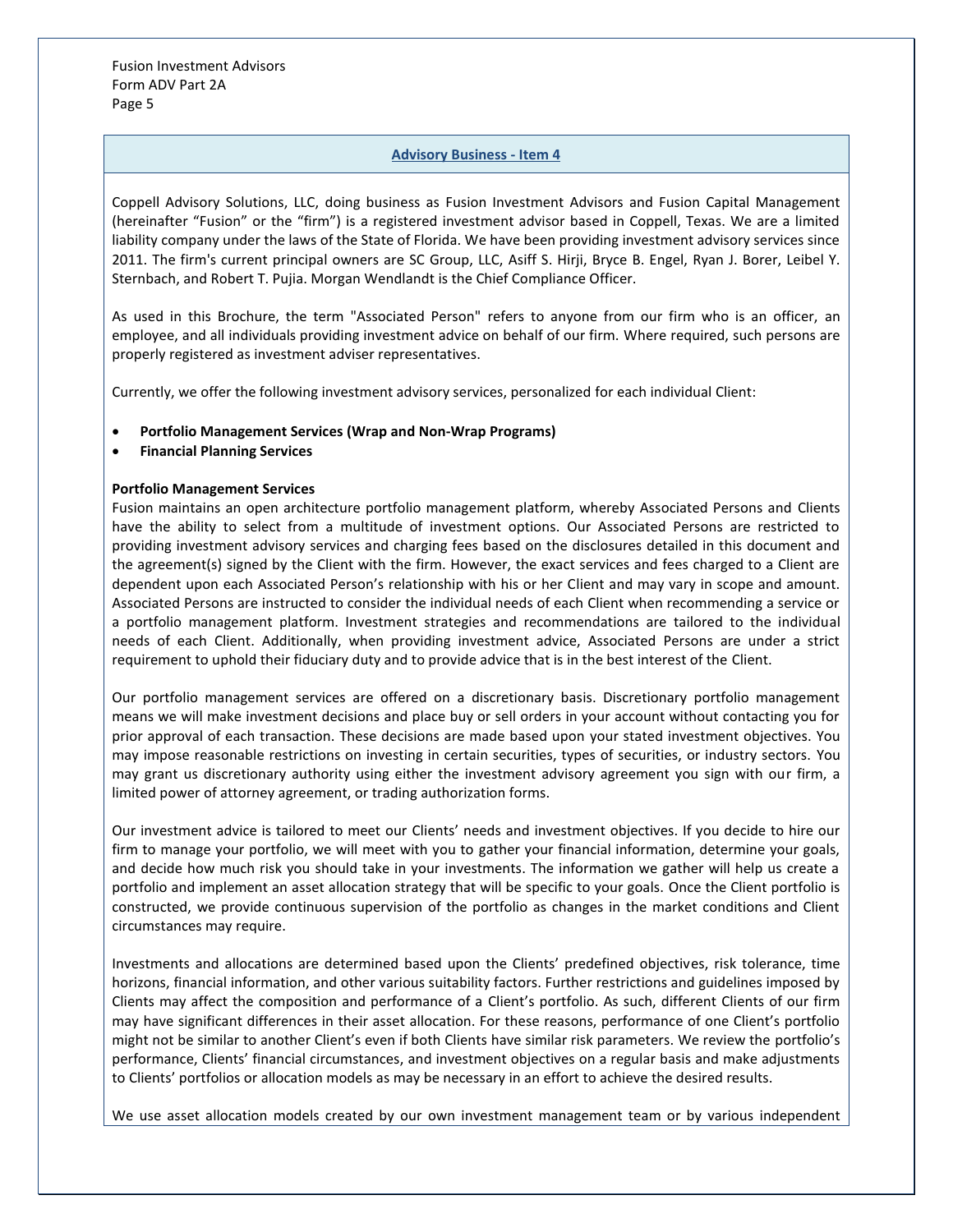money managers. All independent money managers that we recommend to Clients must be registered as investment advisers with either the Securities and Exchange Commission or with the appropriate state authority(ies). In some cases, the independent money manager will obtain direct trading authority over the account. In such cases, the Client will be required to sign an agreement directly with the independent money managers. We continuously monitor the performance of any accounts managed by the independent money managers and assume discretionary authority to hire or fire the independent money manager where such action is deemed to be in the best interest of the Client. Fusion will provide its Clients with access to the independent money managers' Form ADV Part 2 Brochures.

Our portfolios are primarily comprised of such as equity securities, exchange traded funds, no-load or load waived mutual funds, corporate securities, variable annuity subaccounts, real estate investment trusts ("REITs"), and fixed income securities. We may also recommend that Clients invest in various investment related limited partnerships (including unregistered real estate investment trusts) created by third parties. Additionally, we will provide advice on existing investments you may hold at the inception of the advisory relationship or on other types of investments for which you ask advice. Because some types of investments involve certain additional degrees of risk, they will only be implemented/recommended when consistent with the Client's stated investment objectives, tolerance for risk, liquidity, and suitability.

### Management of Held Away Assets

As part of our overall portfolio management services, we provide asset allocation review, rebalancing and management services for accounts that are not held in custody of the qualified custodian(s) recommended by our firm. These services are provided through an account aggregation service called Pontera (formerly FeeX). The service primarily applies to ERISA and non-ERISA plan assets such as 401(k)s and 403(b)s, and other assets that must be held in custody of the plan custodian(s). We regularly review the available investment options in these accounts, monitor them, and periodically rebalance and implement our strategies using different tools as necessary. If you elect to allow our firm to manage your assets through Pontera, you will be notified via email when Fusion places trades through Pontera.

### Wrap Fee Program

We are a portfolio manager to and sponsor of a wrap fee program. A wrap fee program combines portfolio management, advisory services and trade execution for a single fee. Fusion, as portfolio manager is responsible for the research, security selection and implementation of transaction orders in your account. The transactions in your account will be executed by Charles Schwab & Company, Inc., a division of The Charles Schwab Corporation ("Schwab") or TD Ameritrade Institutional, a division of TD Ameritrade, Inc., member FINRA/SIPC ("TD Ameritrade"). The Client pays Fusion an all-inclusive Wrap fee. Fusion keeps a portion of the wrap fee for portfolio management services and uses the remainder to compensate the various independent money managers for their services. Schwab and/or TD Ameritrade will also receive a portion of the fee for trade execution expenses depending on where the account(s) is/are held. The terms and conditions under which a Client participates in Fusion's wrap fee program will be set forth in a written agreement between the Client and Fusion. The overall cost incurred from participation in our wrap fee program may be higher or lower than if the services were purchased separately. Please see our Form ADV 2A, Appendix 1 (Wrap Fee Brochure) for additional information about the wrap fee program.

# **Financial Planning Services**

Fusion offers various financial planning related services, which assist Clients in the management of their financial resources. Financial planning services are based upon an analysis of the Client's individual needs beginning with one or more information gathering consultations. Once the firm has collected and analysed all documentation gathered during these consultations, Fusion provides a written financial plan designed to achieve the Client's financial goals and objectives. Fusion then assists Clients in developing a strategy for the successful management of income, assets, and liabilities. In general, financial planning services may include any one or all of the following:

• Cash Flow Analysis – Assessment of present financial situation by collecting information regarding net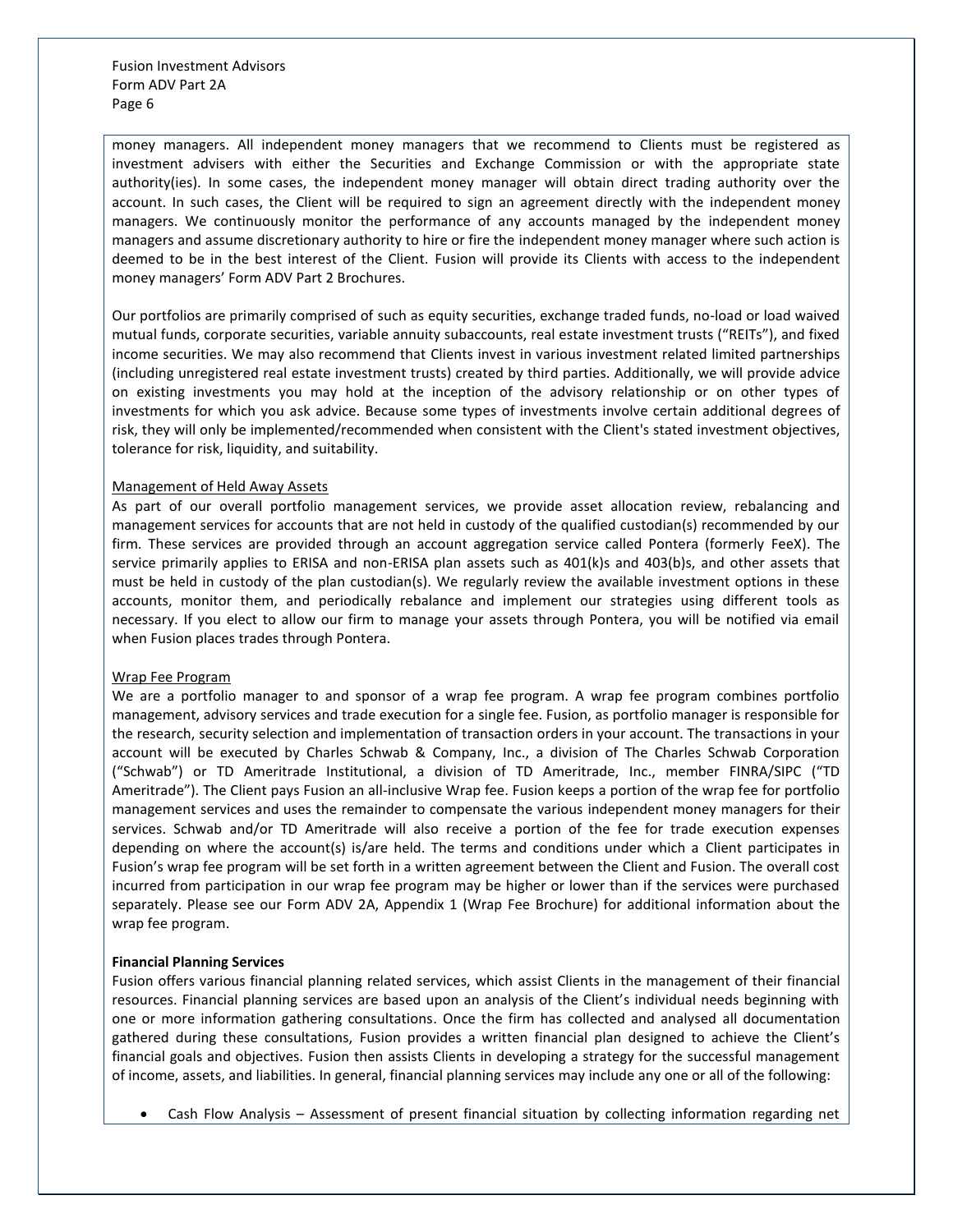> worth and cash flow statements, tax returns, insurance policies, investment portfolios, pension plans, employee benefit statements, etc. The firm advises on ways to reduce risk; and, to coordinate and organize records and estate information.

- Retirement Analysis Identification of long-term financial and personal goals and objectives including advice for accumulating wealth for retirement income or appropriate distribution of assets following retirement. Tax consequences and implications are identified and evaluated.
- Insurance Analysis Includes risk management associated with advisory recommendations based on a combination of insurance types to meet your needs, e.g., life, health, disability, and long-term care insurance. This will necessitate an analysis of cash needs of the Client's family at death, income needs of surviving dependents, and potential disability income needs.
- Portfolio Analysis/Investment Planning Presentation of investment alternatives, including asset allocation and its effect on the Client's portfolio; evaluation of economic and tax characteristics of existing investments as well as their suitability for the Client; and, identification and evaluation of tax consequences and their implications.
- Estate Analysis Advising Clients with respect to property ownership, distribution strategies, estate tax reduction, and tax payment techniques.

The recommendations and solutions are designed to achieve the Client's desired goals, subject to periodic evaluation of the financial plan, which may require revision to meet changing circumstances. Financial plans are based on your financial situation based on the information provided to the firm. We should be notified promptly of any change to your financial situation, goals, objectives, or needs.

Clients can also request financial planning services that cover a specific area, such as retirement or estate planning, asset allocation analysis, manager due diligence, and 401(k) platform due diligence. Clients may choose to accept or reject our recommendations. If you decide to proceed with our recommendations, you may do so by engaging us for investment advisory services or by using any advisory, brokerage, or insurance provider you choose.

*Important Note: Information related to legal matters that is provided as part of the financial plan is for informative purposes only. Clients are instructed to contact their attorney for personalized advice.*

# **Assets Under Management**

<span id="page-6-0"></span>As of December 31, 2021, we manage \$430,730,524 in Client assets, all on a discretionary basis.

# **Fees and Compensation - Item 5**

### **Portfolio Management Services Fees**

Fusion charges a fee based on a percentage of assets under management. This fee is usually deducted from the Client's account held at the custodian provided the Client authorizes Fusion to debit the fee from the account. If insufficient cash is available to pay such fees, securities in an amount equal to the balance of unpaid fees will be liquidated to pay for the unpaid balance. In some cases, we may invoice the Client directly for the payment of fees.

The maximum fee for non-wrap portfolio management services will not exceed 2.00% of assets under management. The maximum fee for our wrap fee program will not exceed 2.15% of assets under management. The fee is negotiable based on the complexity of the Client's financial situation. We allow Associated Persons servicing the account to negotiate the exact investment management fees within the range disclosed in our Form ADV Part 2A Brochure. As a result, the Associated Person servicing your account may charge more or less for the same service than another Associated Person of our firm. Further, our annual investment management fee may be higher than that charged by other investment advisors offering similar services/programs. The exact fee paid by the Client will be stated in the investment advisory agreement signed by you and us.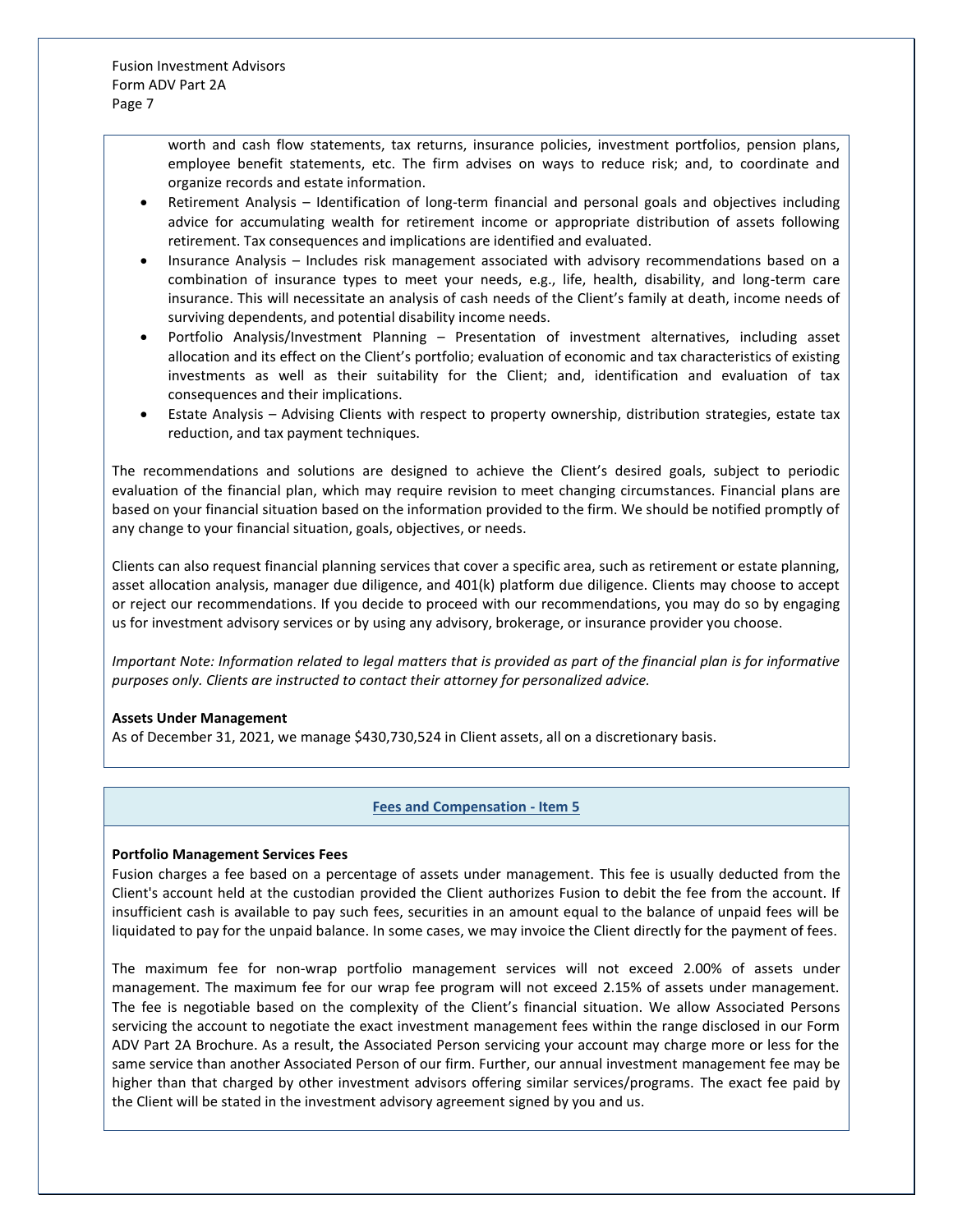Fees will be calculated monthly, in arrears, based on the average daily balance of assets under our management. In any partial calendar month, the advisory fee will be pro-rated based on the number of days that the account was open during the month. Assets invested in shares of mutual funds or other investment companies ("Funds") will be included in calculating the value of the account for purposes of computing Fusion's fees and the same assets will also be subject to additional advisory and other fees and expenses, as set forth in the prospectuses/offering documents of the Funds, paid by the Funds but ultimately borne by the Client. Certain Funds may impose a contingent deferred sales charge on withdrawals taken from their accounts. We reserve the right to amend the fees charged to Clients by providing advance written notice to Client.

In addition to our customary advisory fee, will also assess a monthly technology and administrative fee to each individual account. Fusion maintains the discretion to waive this fee for specific accounts. The account fee figure below is the maximum charged on each account:

- Fee per account \$5.00 per month.
- Assets managed by ZEGA Financial, LLC and Alpha DNA Investment Management, LLC must have a separate account due to margin requirements, as such they will be charged a \$5.00 monthly fee per strategy.

This flat fee will be charged in addition to our advisory fees and will be charged regardless of the value of each account.

We encourage you to carefully review the statements you receive from the qualified custodian. If you have questions about your statements, or if you did not receive a statement from the qualified custodian, please call our office number located on the cover page of this brochure.

# Held Away Asset Fees

For held away assets managed through Pontera, Pontera does not offer us the ability to deduct fees from the account. As such, fees for the management of held away assets will either be paid directly by the Client or deducted from another account that we manage for the Client at the qualified custodian(s) recommended by our firm.

# Compensation of Associated Persons

Associated Persons who are registered as Investment Advisor Representatives ("IAR's") are compensated based on a percentage of the total fees charged by Fusion. IARs receive an "IAR remainder." Once all expenses, e.g. custodial and manager expenses, are subtracted from the fee charged by Fusion; the IAR(s) receive a portion of the remainder. This, in theory, generates a conflict of interest as lower cost managers will increase the compensation of our IARs. However, Fusion IARs are aware of their fiduciary duty under the Investment Advisors Act of 1940 and are monitored periodically by Fusion's CCO to determine their adherence to the fiduciary standard and doing what is in the best interest of the Clients.

### Termination

The investment advisory agreement will continue in effect until terminated by either party by at least 5 days written notice to the other. Upon the termination of the agreement, Fusion will have no obligation to recommend or take any action with regard to the previously managed account(s). Fusion's annual fee will be pro-rated through the date of termination and the Client will be charged any remaining balance, in a timely manner by directly debiting the account or sending an invoice directly to Client. Important Note: An account closing fee will be assessed if the Client does not provide a 30-day written notice of termination prior to account closure. This fee of up to \$50.00 will only apply to accounts greater than \$1,000.00.

In cases where the Client has signed a separate agreement with an independent money manager, the Client will be required to terminate the agreement according to the terms of the agreement with the independent money manager.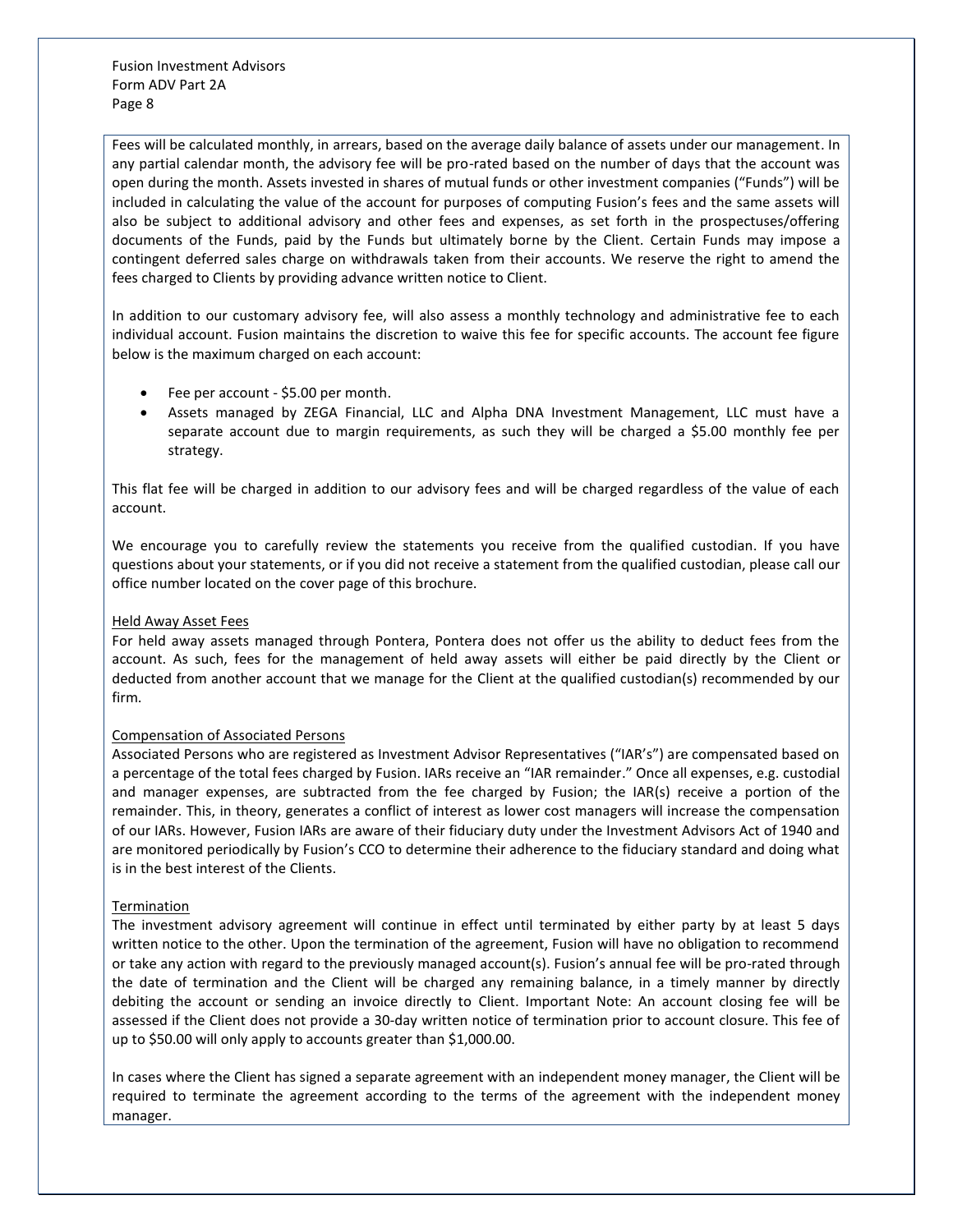### Portfolio Management Services - Wrap Fee Program

Detailed information about our Wrap Fee Program and program fees is provided in the Form ADV Part 2A, Appendix 1 (Wrap Brochure) that is attached to this Form ADV Part 2A Disclosure Brochure.

### **Financial Planning Services Fees**

Fusion may provide its Clients with financial planning and consulting services. Fusion will charge a fixed fee and/or hourly fee for consulting services. Our financial planning fees are negotiable. We utilize the following financial planning fee schedules:

- Fixed Fees: Fusion will charge a fixed fee that ranges from \$1,000.00 to \$20,000.00, for broad based planning services. In limited circumstances, the total cost could potentially exceed \$20,000.00. In such cases, we will notify the Client and may request that the Client pay an additional fee.
- Hourly Fees: Fusion charges an hourly fee of \$300 for Clients who request specific services (such as a modular plan or hourly consulting services) and do not desire a broad based written financial plan.

Prior to engaging Fusion to provide financial planning or consulting services, the Client will be required to enter into a written agreement with us. The agreement will set forth the terms and conditions of the engagement, including the negotiated fees, and will describe the scope of services to be provided and the portion of the fee that is due from the Client.

Generally, Fusion requires one-half of the consulting fee to be paid upon entering into the written agreement. The balance is generally due upon the completion of the agreed upon services. Either party may terminate the agreement by written notice to the other. In the event the Client terminates Fusion's consulting services, the balance of Fusion's unearned fees (if any) shall be refunded to the Client. Fusion does not require the prepayment of over \$1,200, six or more months in advance.

### **Additional Information About Fees and Expenses**

The fees Fusion charges are negotiable based on the amount of assets under management, complexity of Client goals and objectives, and level of services rendered. We allow Associated Persons servicing the account to negotiate the exact investment management fees within the range disclosed in our Form ADV Part 2A Brochure. As a result, the Associated Person servicing your account may charge more or less for the same service than another Associated Person of our firm. Further, our annual investment management fee may be higher than that charged by other investment advisors offering similar services/programs. Fees are charged as described above and are not based on a share of capital gains of the funds of any advisory Client.

## Mutual Fund Fees

All fees paid to Fusion for investment advisory services are separate and distinct from the fees and expenses charged by mutual funds or exchange traded funds to their shareholders. These fees and expenses are described in each fund's prospectus. These fees generally include management fees, other fund expenses, early redemption fees, and possible distribution fees. A Client could invest in a mutual fund directly, without the services of Fusion. In that case, the Client would not receive the services provided by Fusion, which are designed, among other things, to assist the Client in determining which mutual fund or funds are most appropriate to each Client's financial condition and objectives. Accordingly, the Client should review both the fees charged by the funds and the fees charged by Fusion to understand fully the total amount of fees to be paid by the Client and to evaluate the advisory services being provided.

Mutual funds generally offer multiple share classes based upon certain eligibility and/or purchase requirements. For instance, in addition to retail share classes (typically referred to as class A, class B, and class C shares), mutual funds may also offer institutional share classes or other share classes that are specifically designed for purchase by investors who meet certain specified eligibility criteria, including, for example, whether an account meets certain minimum dollar amount thresholds or is enrolled in an eligible fee-based investment advisory program.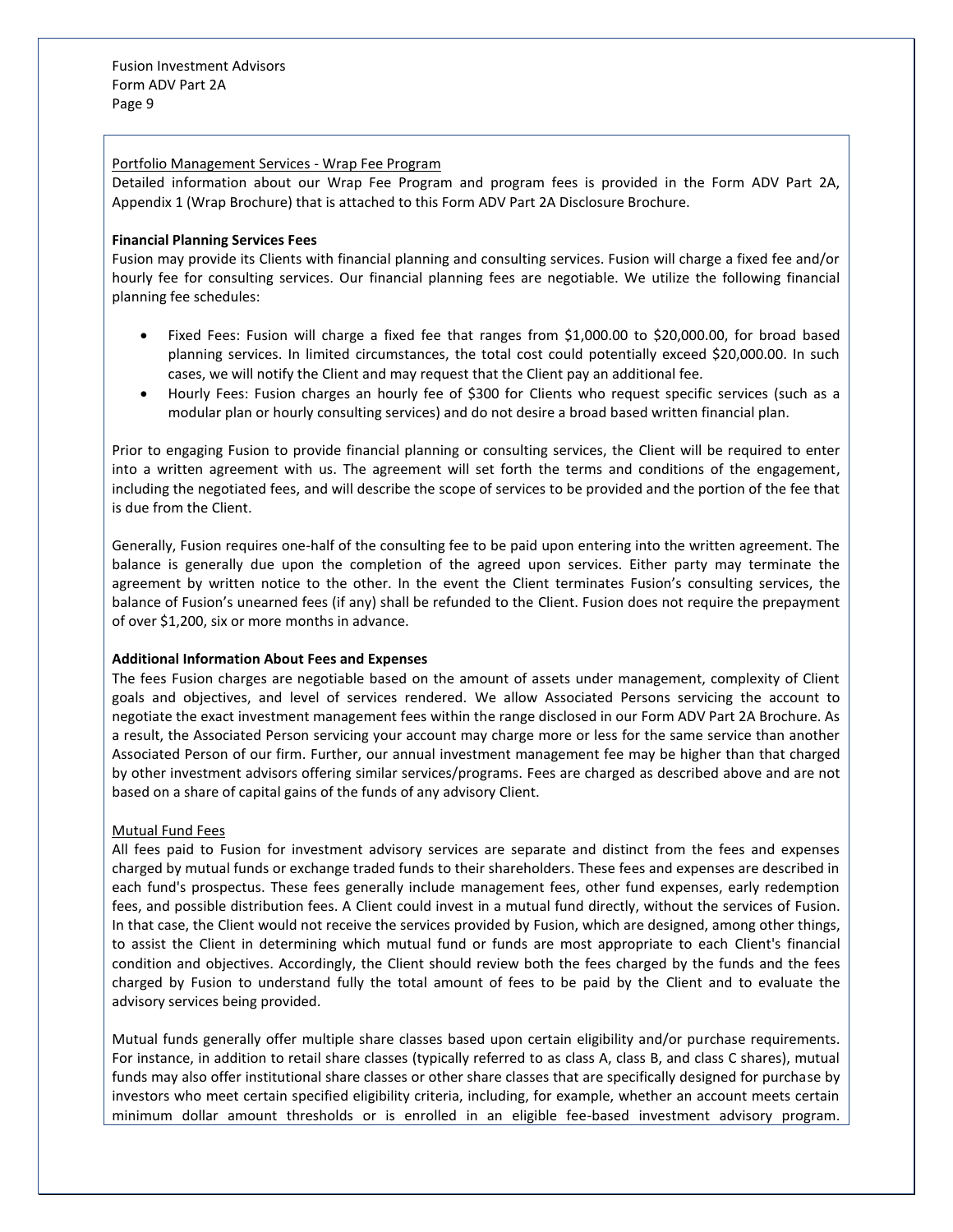Institutional share classes usually have a lower expense ratio than other share classes.

For Clients investing in mutual funds, the firm requires that the Associated Person purchase the share class most beneficial to the Client, generally the institutional or advisory share class. In some cases, these share classes are not made available by the sponsor fund. Here, the firm will direct the Associated Person to seek a comparable, similar mutual fund that provides an advisory share class, and offer the fund and share class to the Client. If no comparable fund with an advisory share class is available, the Client may pay higher fees that include 12b-1 fees.

Class A shares that transfer into Client accounts are periodically converted to the advisory or institutional share class. The firm requires advisory or institutional share classes in accounts, and does not permit purchases of Class A, B, or C shares in advisory accounts unless there is no advisory share class available, and no similar mutual fund with an advisory share class.

Further information regarding fees and charges assessed by a mutual fund is available in each mutual fund's prospectus. Although the firm uses its best efforts to purchase lower cost mutual fund shares when available, some mutual fund companies do not offer institutional classes or funds that do not pay 12b-1 distribution fees.

Billing on Cash Positions: The firm treats cash and cash equivalents as an asset class. Accordingly, unless otherwise agreed in writing, all cash and cash equivalent positions (e.g., money market funds, etc.) are included as part of assets under management for purposes of calculating the firm's advisory fee. At any specific point in time, depending upon perceived or anticipated market conditions/events (there being no guarantee that such anticipated market conditions/events will occur), the firm may maintain cash and/or cash equivalent positions for defensive, liquidity, or other purposes. While assets are maintained in cash or cash equivalents, such amounts could miss market advances and, depending upon current yields, at any point in time, the firm's advisory fee could exceed the interest paid by the Client's cash or cash equivalent positions.

Billing on Margin: Unless otherwise agreed in writing, the gross amount of assets in the Client's account, including margin balances, are included as part of assets under management for purposes of calculating the firm's advisory fee. Clients should note that this practice will increase total assets under management used to calculate advisory fees which will in turn increase the amount of fees collected by our firm. This practice creates a conflict of interest in that our firm has an incentive to use margin in order to increase the amount of billable assets. At all times, the firm and its Associated Persons strive to uphold their fiduciary duty of fair dealing with Clients. Clients are free to restrict the use of margin by our firm. However, Clients should note that any restriction on the use of margin may negatively impact an account's performance in a rising market.

Periods of Portfolio Inactivity: The firm has a fiduciary duty to provide services consistent with the Client's best interest. As part of its investment advisory services, the firm will review Client portfolios on an ongoing basis to determine if any changes are necessary based upon various factors, including but not limited to investment performance, fund manager tenure, style drift, account additions/withdrawals, the Client's financial circumstances, and changes in the Client's investment objectives. Based upon these and other factors, there may be extended periods of time when the firm determines that changes to a Client's portfolio are neither necessary nor prudent. Notwithstanding, unless otherwise agreed in writing, the firm's annual investment advisory fee will continue to apply during these periods, and there can be no assurance that investment decisions made by the firm will be profitable or equal any specific performance level(s).

# **Compensation for the Sale of Investment Products**

### Compensation for the Sale of Securities

Certain Associated Persons of Fusion are registered representatives of various broker dealers. In their capacities as registered representatives, these persons are eligible to receive commission-based compensation in connection with purchasing and selling securities for your accounts, including 12b-1 fees for the sale of investment company products. Compensation earned by these persons in their capacities as registered representatives, is separate and in addition to our advisory fees. This practice presents a conflict of interest because persons providing investment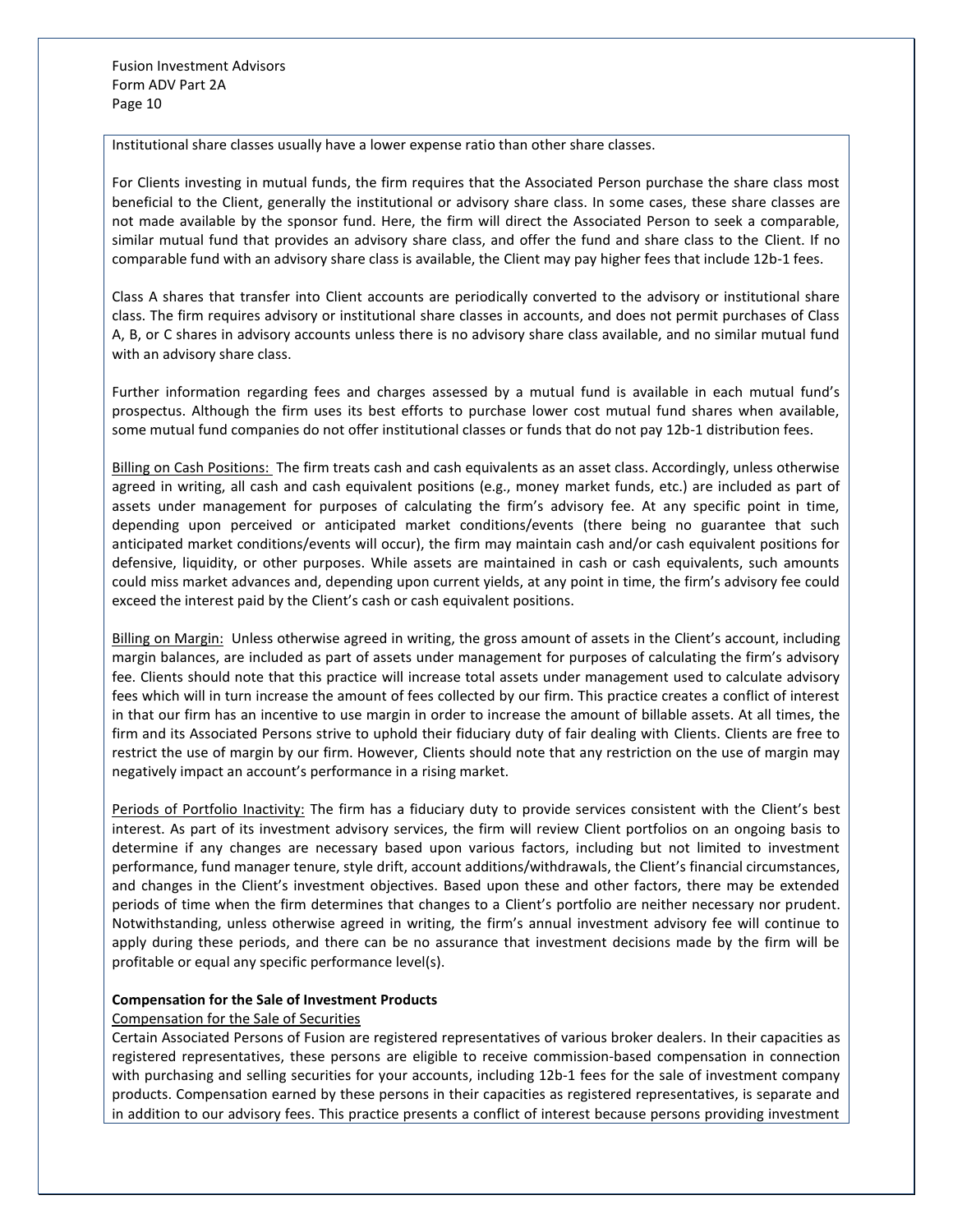advice on behalf of our firm, who are registered representatives, have an incentive to effect securities transactions for the purpose of generating commissions rather than solely based on your needs. As a matter of general policy, we aggressively discourage activities that put your interests anywhere but first. Additionally, we have instituted compliance procedures and a code of ethics that requires our Associated Persons to uphold their fiduciary duty by acting in the best interest of the Client. Clients of our firm have the option to purchase securities that our dually registered Associated Persons recommend through other brokers and agents that are not affiliated with our firm.

# **Additionally, Associated Persons of Fusion will never accept commissions for securities transactions in advisory accounts managed by Fusion.**

### Compensation for the Sale of Insurance Products

Certain Executive officers and other Associated Persons of Fusion are licensed as independent insurance agents. These persons are eligible to earn commission-based compensation for selling insurance products, including insurance products they sell to you. Insurance commissions earned by these persons are separate and in addition to our advisory fees. This practice presents a conflict of interest because persons providing investment advice on behalf of our firm who are insurance agents have an incentive to recommend insurance products to you for the purpose of generating commissions rather than solely based on your needs. As a matter of general policy, we aggressively discourage activities that put your interests anywhere but first. Additionally, we have instituted compliance procedures and a code of ethics that requires our Associated Persons to uphold their fiduciary duty by acting in the best interest of the Client. The insurer reviews the Client's application and disclosures prior to the issuance of a resulting insuring agreement. Ultimately, all insurance sales are on a non-discretionary basis and are managed by duly licensed and supervised insurance professionals. Clients should note that the sale of insurance products is not supervised by Fusion as it is always conducted through a separate insurance agency or company.

**Clients of our firm are under no obligation, contractually or otherwise, to purchase insurance products through any person affiliated with our firm.**

We strive to identify and disclose all material conflicts of interest between you, our firm, and our Associated Persons in this Disclosure Brochure. If additional conflicts arise in the future, we will notify you in writing and/or provide you an updated Disclosure Brochure.

# **Performance-Based Fees and Side-By-Side Management - Item 6**

<span id="page-10-0"></span>Performance-based fees are based on a share of capital gains on or capital appreciation of the Client's assets. Sideby-side management refers to the practice of managing accounts that are charged performance-based fees while at the same time managing accounts that are not charged performance-based fees. We do not accept performance-based fees or participate in side-by-side management. Our fees are calculated as described in the Fees and Compensation section above, and are not charged on the basis of a share of capital gains upon, or capital appreciation of, the funds in your advisory account(s).

# **Types of Clients - Item 7**

<span id="page-10-1"></span>We generally offer investment advisory services to individuals, pension and profit-sharing plan participants, trusts, estates, charitable organizations, corporations, and other business entities.

The minimum investment required to participate in our portfolio management programs is \$20,000. This minimum may be waived upon our discretion. We do not require an account minimum for stand-alone financial planning services.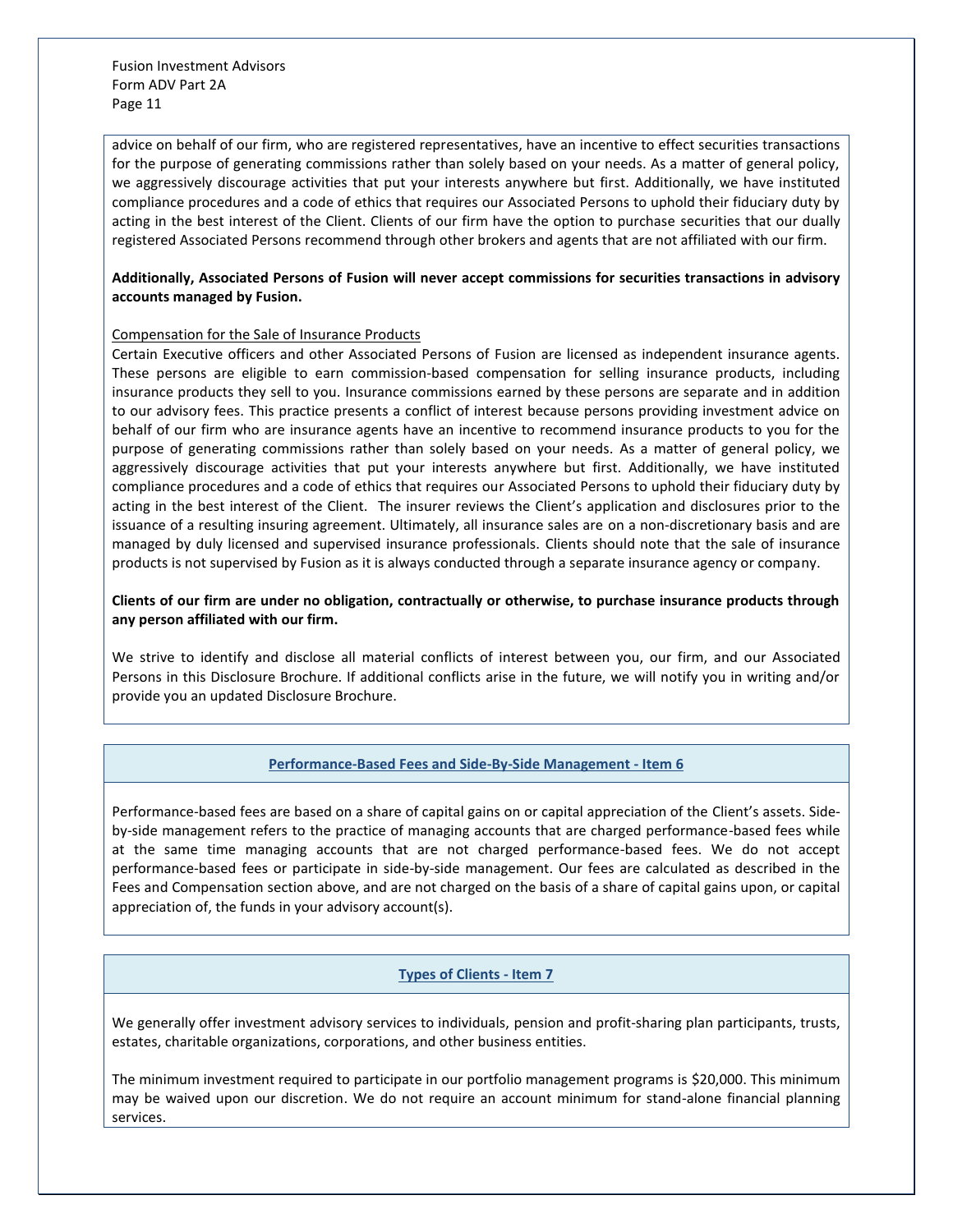### **Methods of Analysis, Investment Strategies and Risk of Loss - Item 8**

### <span id="page-11-0"></span>**Methods of Analysis**

Asset allocation models developed by independent money managers are based on methods of analysis used by these entities. Clients should refer to the relevant independent money managers' brochures for more information about the methods of analysis and investment strategies used by those firms.

Fusion uses Fundamental and Technical analysis in formulating investment advice:

Fundamental analysis is a method of evaluating a company or security by attempting to measure its intrinsic value. In other words, trying to determine a company's or a security's true value by looking at all aspects of the business, including both tangible factors (e.g., machinery buildings, land, etc.) and intangible factors (e.g., patents, trademarks, "brand" names, etc.). Fundamental analysis also involves examining related economic factors (e.g., overall economy and industry conditions, etc.), financial factors (e.g., company debt, interest rates, management salaries and bonuses, etc.), qualitative factors (e.g., management expertise, industry cycles, labor relations, etc.), and quantitative factors (e.g., debt-to-equity and price-to-equity ratios). The end goal of performing fundamental analysis is to produce a value that an investor can compare with the security's current price in hopes of determining what sort of position to take with that security (underpriced = buy, overpriced = sell or short). This method of security analysis is considered the opposite of technical analysis. Fundamental analysis is about using real data to evaluate a security's value. Although most analysts use fundamental analysis to value stocks, this method of valuation can be used for just about any type of security.

Technical Analysis is a technique that relies on the assumption that current market data (such as charts of price, volume, and open interest) can help predict future market trends, at least in the short term. It assumes that market psychology influences trading and can predict when stocks will rise or fall. Technical trading models are mathematically driven based upon historical data and trends of domestic and foreign market trading activity, including various industry and sector trading statistics within such markets. Technical trading models, through mathematical algorithms, attempt to identify when markets are likely to increase or decrease and identify appropriate entry and exit points. The primary risk of technical trading models is that historical trends and past performance cannot predict future trends, and there is no assurance that the mathematical algorithms employed are designed properly, updated with new data, and can accurately predict future market, industry, and sector performance.

### **Investment Strategies**

We may use one or more of the following investment strategies when advising you on investments:

*Long Term Purchases* – securities purchased with the expectation that the value of those securities will grow over a relatively long period, generally greater than one year. Using a long-term purchase strategy generally assumes the financial markets will go up in the long-term which may not be the case. There is also the risk that the segment of the market that you are invested in or perhaps just your particular investment will go down over time even if the overall financial markets advance. Purchasing investments long-term may create an opportunity cost - "locking-up" assets that may be better utilized in the short-term in other investments.

*Short Term Purchases* – securities purchased with the expectation that they will be sold within a relatively short period of time, generally less than one year, to take advantage of the securities' short-term price fluctuations. Using a short-term purchase strategy generally assumes that we can predict how financial markets will perform in the short-term which may be very difficult and will incur a disproportionately higher amount of transaction costs compared to long-term trading. There are many factors that can affect financial market performance in the shortterm (such as short-term interest rate changes, cyclical earnings announcements, etc.), but they may have a smaller impact over longer periods.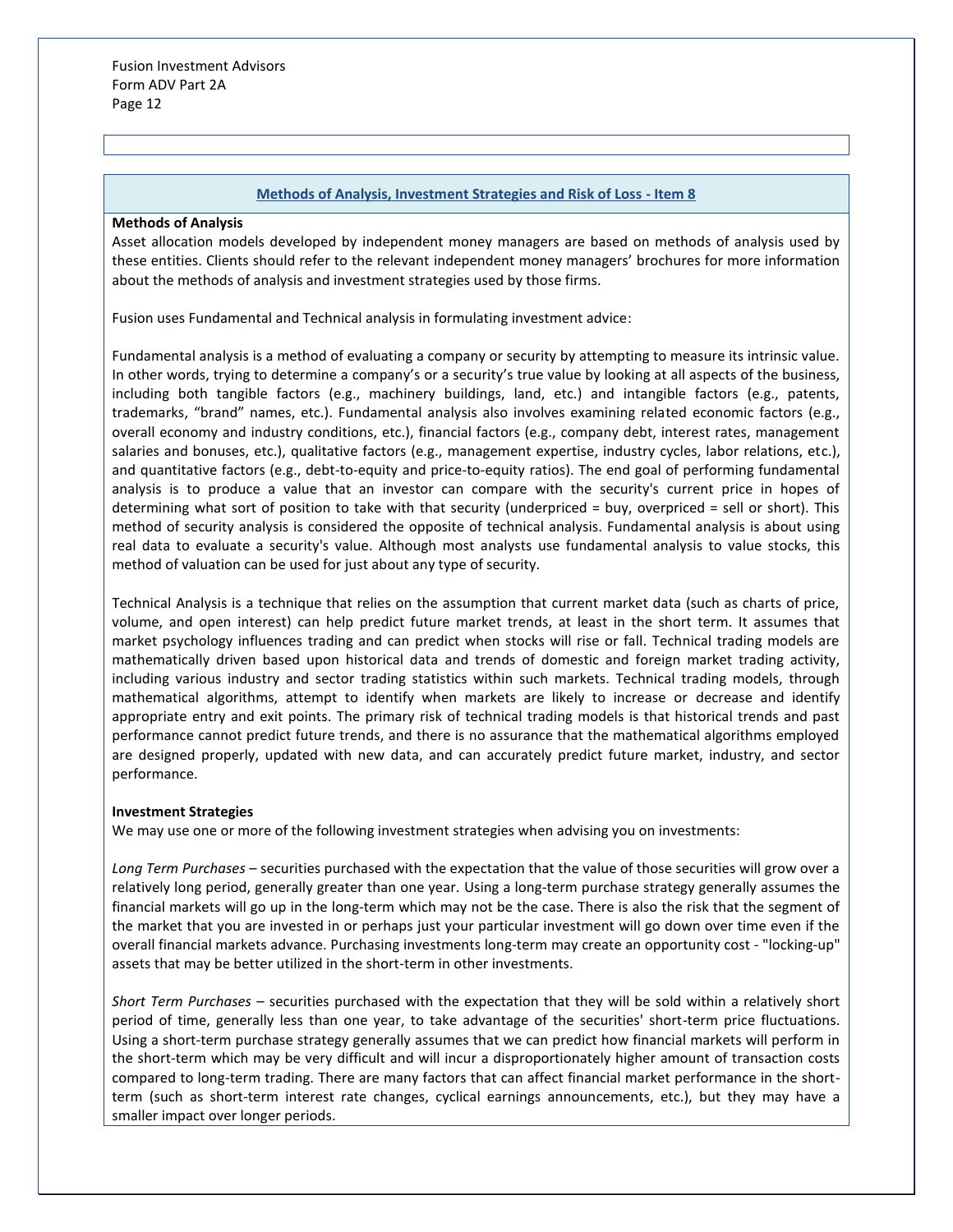*Trading –* securities are sold within 30 days. The principal type of risk associated with trading is market risk. There can be no assurance that a specific investment will achieve its investment objectives and past performance should not be seen as a guide to future returns. The value of investments and the income derived may fall as well as rise and investors may not recoup the original amount invested. Other factors, such as changes in exchange control regulation, tax laws, withholding taxes, international, political and economic developments, and government, economic or monetary policies, may affect investments as well. Additionally, trading is speculative. Market movements are difficult to predict and are influenced by, among other things, government trade, fiscal, monetary and exchange control programs and policies; changing supply and demand relationships; national and international political and economic events; changes in interest rates; and the inherent volatility of the marketplace. In addition, governments from time to time intervene, directly and by regulation, in certain markets, often with the intent to influence prices directly. The effects of governmental intervention may be particularly significant at certain times in the financial instrument markets and such intervention (as well as other factors) may cause these markets to move rapidly.

*Option Writing* – an option is the right either to buy or sell a specified amount or value of a particular underlying investment instrument at a fixed price (i.e., the "exercise price") by exercising the option before its specified expiration date. Options giving you the right to buy are called "call" options. Options giving you the right to sell are called "put" options. When trading options on behalf of a Client, we generally use covered options. Covered options involve options trading when you own the underlying instrument on which the option is based. Investments in options contracts have the risk of losing value in a relatively short period. Option contracts are leveraged instruments that allow the holder of a single contract to control many shares of an underlying stock. This leverage can compound gains or losses.

*Margin Transactions* – margin strategies allow an investor to purchase securities on credit and to borrow on securities already in their custodial account. Interest is charged on any borrowed funds for the period that the loan is outstanding. When you purchase securities, you may pay for the securities in full or you may borrow part of the purchase price from your broker-dealer. If you intend to borrow funds in connection with your account, you will be required to open a margin account, which will be carried by the broker-dealer of your account. The securities purchased in such an account are the broker-dealer's collateral for its loan to you. If the securities in a margin account decline in value, the value of the collateral supporting this loan also declines, and, as a result, a brokerage firm is required to take action, such as issue a margin call and/or sell securities or other assets in your accounts, in order to maintain necessary level of equity in the account. It is important that you fully understand the risks involved in trading securities on margin, which are applicable to any margin account that you may maintain, including any margin Account that may be established as a part of our advisory services and held by your brokerdealer. These risks include the following:

- You can lose more funds than you deposit in your margin account.
- The broker-dealer can force the sale of securities or other assets in your account.
- The broker-dealer can sell your securities or other assets without contacting you.
- You may not be able to choose which securities or other assets in your margin account are liquidated or sold to meet a margin call.
- The broker-dealer may move securities held in your cash account to your margin account and pledge the transferred securities.
- You may not be entitled to an extension of time on a margin call.

*Short Sales* – securities transaction in which an investor sells securities he or she borrowed in anticipation of a price decline. The investor is then required to return an equal number of shares at some point in the future. A short seller will profit if the stock goes down in price, but if the price of the shares increase, the potential losses are unlimited.

**Risk of Loss**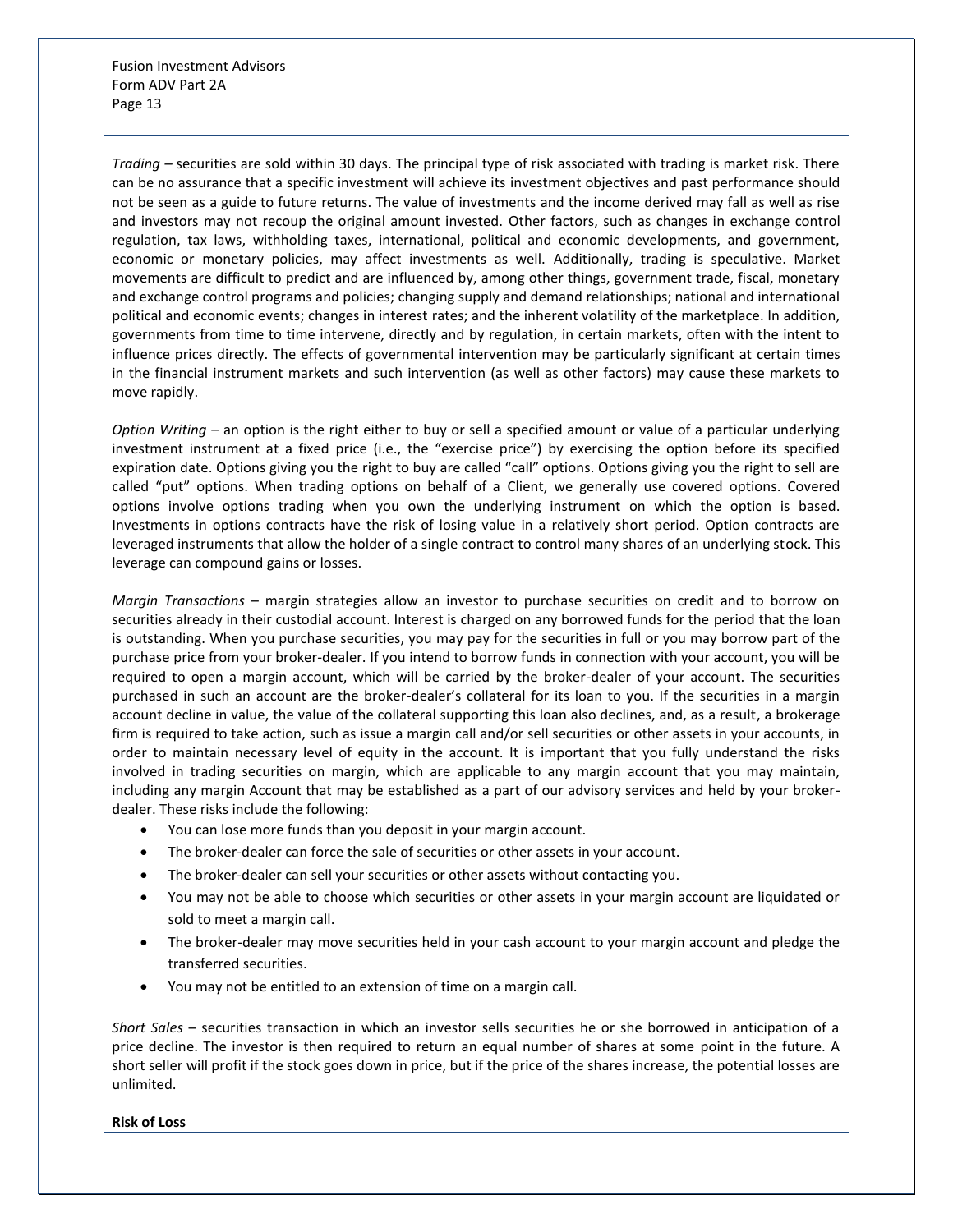Clients should be aware that investing in securities involves a risk of loss that they should be prepared to bear. Past performance is not indicative of future results. Therefore, you should never assume that future performance of any specific investment or investment strategy would be profitable. Investing in securities (including stocks, mutual funds, and bonds, etc.) involves risk of loss. Further, depending on the different types of investments there may be varying degrees of risk. You should be prepared to bear investment loss including loss of original principal. Because of the inherent risk of loss associated with investing, our firm is unable to represent, guarantee, or even imply that our services and methods of analysis can or will predict future results, successfully identify market tops or bottoms, or insulate you from losses due to market corrections or declines.

There are certain additional risks associated with investing in securities, as described below:

Recommendation of Particular Types of Securities: As disclosed under the "Advisory Business" section in this Brochure, we provide advice on various types of securities and we do not necessarily recommend one particular type of security over another since each Client has different needs and different tolerance for risk. Each type of security has its own unique set of risks associated with it and it would not be possible to list here all of the specific risks of every type of investment. Even within the same type of investment, risks can vary widely. However, in very general terms, the higher the anticipated return of an investment, the higher the risk of loss associated with it.

General Investment Risk: All investments come with the risk of losing money. Investing involves substantial risks, including complete possible loss of principal plus other losses and may not be suitable for many members of the public. Investments, unlike savings and checking accounts at a bank, are not insured by the government to protect against market losses. Different market instruments carry different types and degrees of risk and you should familiarize yourself with the risks involved in the particular market instruments in which you intend to invest.

Loss of Value: There can be no assurance that a specific investment will achieve its investment objectives and past performance should not be seen as a guide to future returns. The value of investments and the income derived may fall as well as rise and investors may not recoup the original amount invested. Investments may also be affected by any changes in exchange control regulation, tax laws, withholding taxes, international, political and economic developments, and governmental economic or monetary policies.

Interest Rate Risk: Fixed income securities and funds that invest in bonds and other fixed income securities may fall in value if interest rates change. Generally, the prices of debt securities rise when interest rates fall, and their prices fall when interest rates rise. Longer-term debt securities are usually more sensitive to interest rate changes.

Credit Risk: Investments in bonds and other fixed income securities are subject to the risk that the issuer(s) may not make required interest payments. An issuer suffering an adverse change in its financial condition could lower the credit quality of a security, leading to greater price volatility of the security. A lowering of the credit rating of a security may also offset the security's liquidity, making it more difficult to sell. Funds investing in lower quality debt securities are more susceptible to these problems and their value may be more volatile.

Political Risk. Many countries are undergoing, or have undergone in recent years, significant political change that has affected government policy, including changes in the regulation of industry, trade, financial markets, and foreign and domestic investment. The relative instability of these political systems leaves these countries more vulnerable to economic hardship, public unrest or popular dissatisfaction with reform, political or diplomatic changes, social instability, or changes in government policies. For investors, the results may include confiscatory taxation, exchange controls, compulsory reacquisition, nationalization or expropriation of foreign-owned assets without adequate compensation, or the restructuring of certain industry sectors in a way that could adversely affect investments in those sectors. Additionally, the weakening of a country's currency relative to the U.S. dollar or to other benchmark currencies will negatively affect the dollar value of an instrument denominated in that currency.

Foreign Exchange Risk: Foreign investments may be affected favorably or unfavorably by exchange control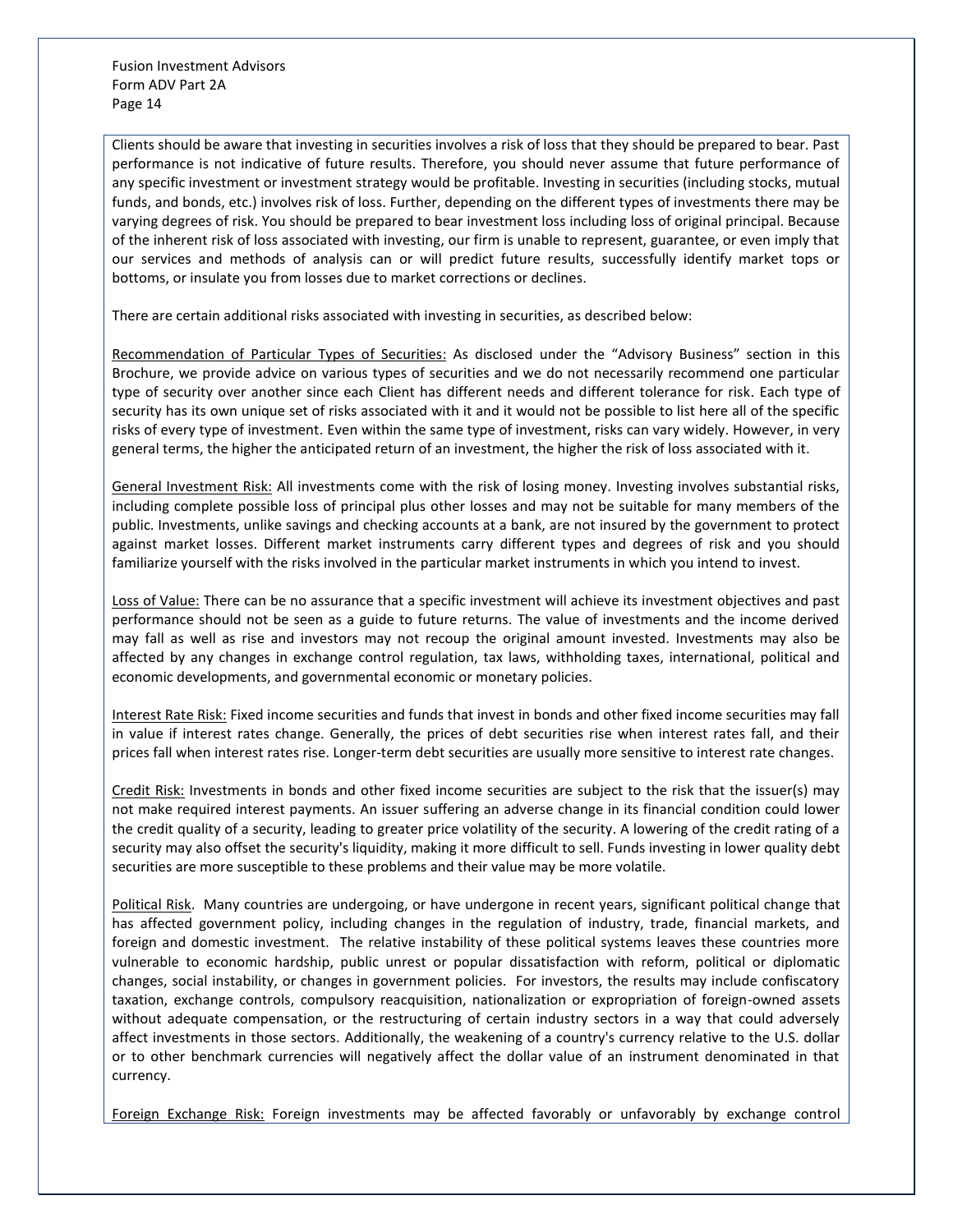regulations or changes in the exchange rates. Changes in currency exchange rates may influence the share value, the dividends or interest earned and the gains and losses realized. Exchange rates between currencies are determined by supply and demand in the currency exchange markets, the international balance of payments, governmental intervention, speculation, and other economic and political conditions. If the currency in which a security is denominated appreciates against the US Dollar, the value of the security will increase. Conversely, a decline in the exchange rate of the currency would adversely affect the value of the security.

Equity (stock) Market Risk: Common stocks are susceptible to general stock market fluctuations and to volatile increases and decreases in value as market confidence in and perceptions of their issuers change. If you held common stock, or common stock equivalents, of any given issuer, you would generally be exposed to greater risk than if you held preferred stocks and debt obligations of the issuer.

Company Risk: When investing in stock positions, there is always a certain level of company or industry specific risk that is inherent in each investment. This is also referred to as unsystematic risk and can be reduced through appropriate diversification. There is the risk that the company will perform poorly or have its value reduced based on factors specific to the company or its industry. For example, if a company's employees go on strike or the company receives unfavorable media attention for its actions, the value of the company may be reduced.

Fixed Income Risk: When investing in bonds, there is the risk that the issuer will default on the bond and be unable to make payments. Further, individuals who depend on set amounts of periodically paid income face the risk that inflation will erode their spending power. Fixed-income investors receive set, regular payments that face the same inflation risk.

Risks Associated with Investing in Investment Company Securities: Mutual funds and Exchange Traded Funds ("ETFs") are professionally managed collective investment systems that pool money from many investors and invest in stocks, bonds, short-term money market instruments, other mutual funds, other securities, or any combination thereof. The fund will have a manager that trades the fund's investments in accordance with the fund's investment objective. While mutual funds generally provide diversification, risks can be significantly increased if the fund is concentrated in a particular sector of the market, primarily invests in small cap or speculative companies, uses leverage (i.e., borrows money) to a significant degree, or concentrates in a particular type of security (i.e., equities) rather than balancing the fund with different types of securities. The returns on mutual funds and ETFs can be reduced by the costs to manage the funds. Investing in mutual funds and ETFs carries the risk of capital loss (sometimes up to a 100% loss in the case of a stock holding bankruptcy). Investments in these securities are not guaranteed or insured by the FDIC or any other government agency. In addition, while some mutual funds are "no load" and charge no fee to buy into, or sell out of, other types of mutual funds do charge such fees which can also reduce returns.

Leveraged and Inverse ETF Risk: A leveraged ETF generally seeks to deliver multiples of the daily performance of the index or benchmark that it tracks. An inverse ETF generally seeks to deliver the opposite of the daily performance of the index or benchmark that it tracks. Inverse ETFs often are marketed as a way for investors to profit from, or at least hedge their exposure to, downward-moving markets. Some ETFs are both inverse and leveraged, meaning that they seek a return that is a multiple of the inverse performance of the underlying index. To accomplish their objectives, leveraged and inverse ETFs use a range of investment strategies, including swaps, futures contracts and other derivative instruments. Leveraged, inverse, and leveraged inverse ETFs are more volatile and riskier than traditional ETFs due to their exposure to leverage and derivatives, particularly total return swaps and futures. At times, we will recommend leveraged and/or inversed ETFs, which may amplify gains and losses.

Most leveraged ETFs are typically designed to achieve their desired exposure on a daily (in a few cases, monthly) basis, and reset their leverage daily. A "single day" is measured from the time the leveraged ETF calculates its net asset value ("NAV") to the time of the leveraged ETF's next NAV calculation. The return of the leveraged ETF for periods longer than a single day will be the result of each day's returns compounded over the period. Due to the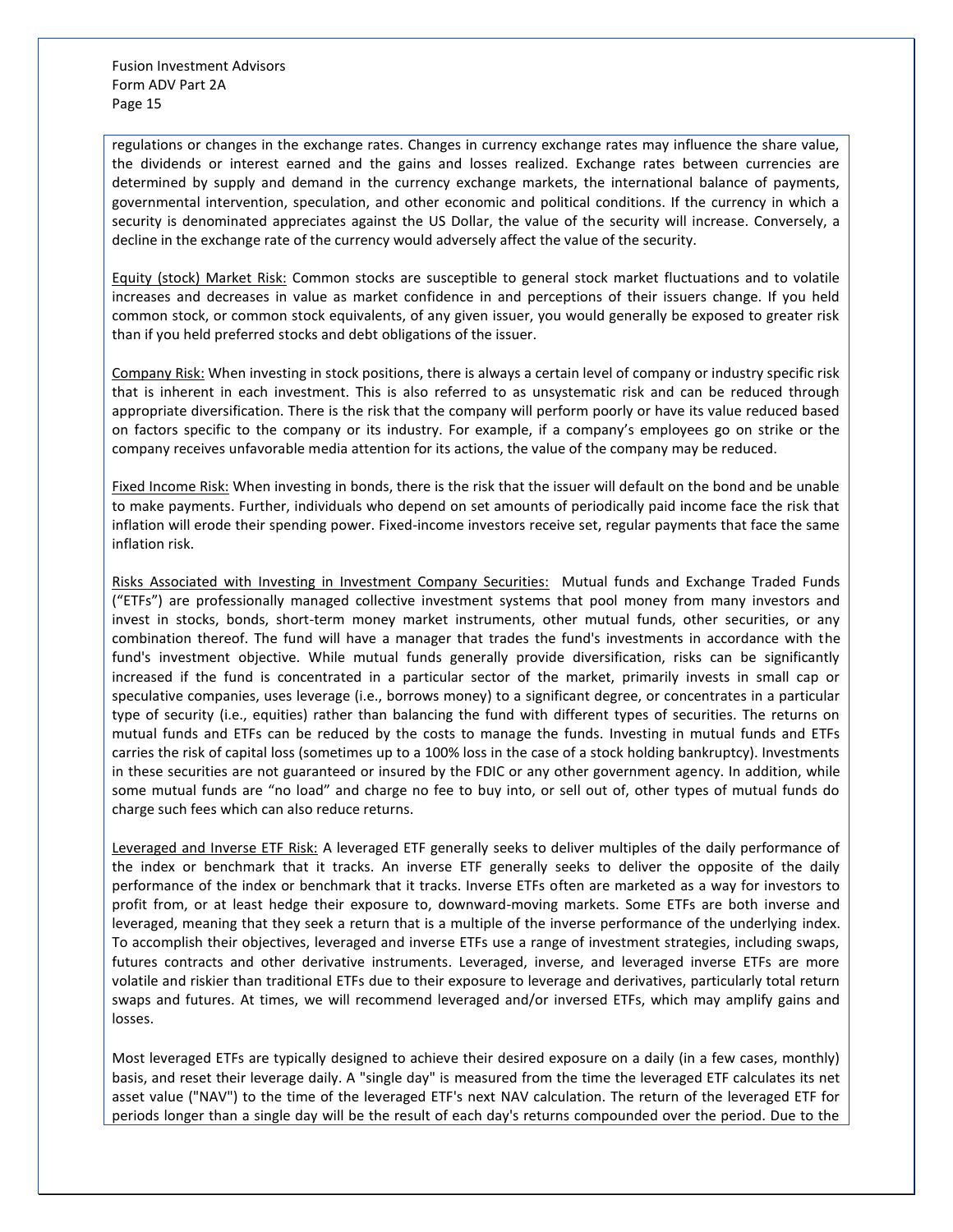effect of this mathematical compounding, their performance over longer periods of time can differ significantly from the performance (or inverse performance) of their underlying index or benchmark during the same period of time. For periods longer than a single day, the leveraged ETF will lose money when the level of the Index is flat, and it is possible that the leveraged ETF will lose money even if the level of the Index rises. Longer holding periods, higher index volatility and greater leverage all exacerbate the impact of compounding on an investor's returns. During periods of higher Index volatility, the volatility of the Index may affect the leveraged ETF's return as much as or more than the return of the Index itself. Therefore, holding leveraged, inverse, and leveraged inverse ETFs for longer periods of time increases their risk due to the effects of compounding and the inherent difficulty in market timing. Leveraged ETFs are riskier than similarly benchmarked ETFs that do not use leverage. Non-traditional ETFs are volatile and not suitable for all investors. Positions in nontraditional ETFs should be monitored closely due to their volatile nature and inability to track the underlying index over an extended period of time.

Management Risk: Your investment with our firm varies with the success and failure of our investment strategies, research, analysis and determination of portfolio securities. If our investment strategies do not produce the expected returns, the value of the investment will decrease.

Municipal Securities Risk: The value of municipal obligations can fluctuate over time. Value may be affected by adverse political, legislative and tax changes. Financial developments affecting the municipal issuers affect the value as well. Because many municipal obligations are issued to finance similar projects by municipalities (e.g., housing, healthcare, water and sewer projects, etc.), conditions in the sector related to the project can affect the overall municipal market. Payment of municipal obligations may depend on an issuer's general unrestricted revenues, revenue generated by a specific project, the operator of the project, or government appropriation or aid. There is a greater risk if investors can look only to the revenue generated by the project. In addition, municipal bonds generally are traded in the "over-the-counter" market among dealers and other large institutional investors. From time to time, liquidity in the municipal bond market (the ability to buy and sell bonds readily) may be reduced in response to overall economic conditions and credit tightening.

Alternatives Risk: Non-traded REITs, business development companies, limited partnerships, and direct alternatives are subject to various risks such as liquidity and property devaluation based on adverse economic and real estate market conditions and may not be suitable for all investors. A prospectus that discloses all risks, fees, and expenses may be obtained from your investment adviser representative. Read the prospectus carefully before investing. This is not a solicitation or offering which can only be made in conjunction with a copy of the prospectus. Investors considering an investment strategy utilizing alternative investments should understand that alternative investments are generally considered speculative in nature; and, such investments involve a high degree of risk, particularly if concentrating investments in one or few alternative investments.

Foreign Securities Risk: Foreign securities are subject to additional risks not typically associated with investments in domestic securities. These risks may include, among others, currency risk, country risks (political, diplomatic, regional conflicts, terrorism, war, social and economic instability, currency devaluations and policies that have the effect of limiting or restricting foreign investment or the movement of assets), different trading practices, less government supervision, less publicly available information, limited trading markets and greater volatility. To the extent that underlying funds invest in issuers located in emerging markets, the risk may be heightened by political changes, changes in taxation, or currency controls that could adversely affect the values of these investments. Emerging markets have been more volatile than the markets of developed countries with more mature economies.

Risks Associated with Investing in Private Funds: Private investment funds are not registered with the Securities and Exchange Commission and may not be registered with any other regulatory authority. Accordingly, they are not subject to certain regulatory restrictions and oversight to which other issuers are subject. There may be little public information available about their investments and performance. Moreover, as sales of shares of private investment companies are generally restricted to certain qualified purchasers, it could be difficult for a Client to sell its shares of a private investment company at an advantageous price and time. Since shares of private investment companies are not publicly traded, from time to time it may be difficult to establish a fair value for the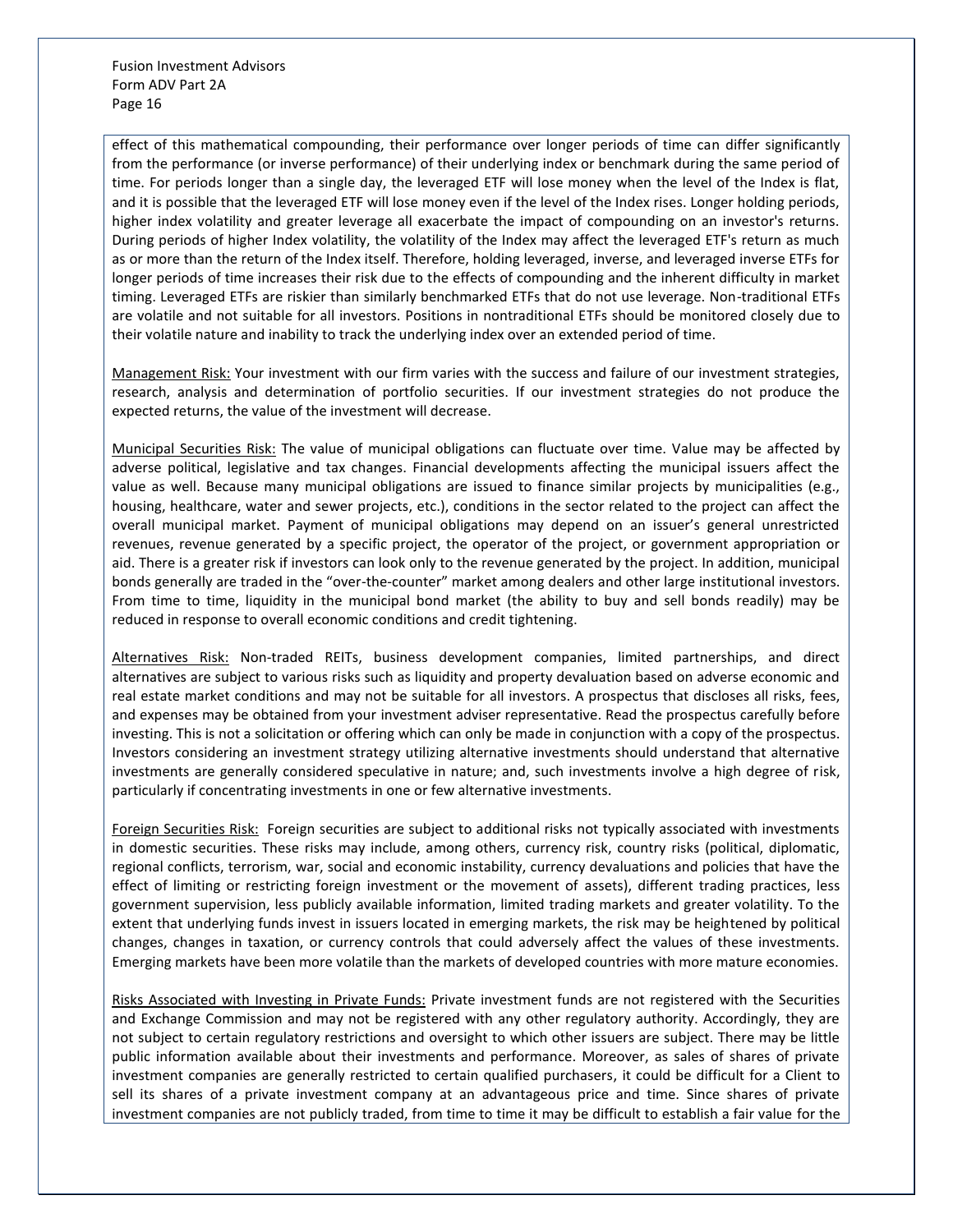Client's investment in these companies.

Risks Associated with Investing in Options: Transactions in options carry a high degree of risk. A relatively small market movement will have a proportionately larger impact, which may work for or against the investor. The placing of certain orders, which are intended to limit losses to certain amounts, may not be effective because market conditions may make it impossible to execute such orders. Selling ("writing" or "granting") an option generally entails considerably greater risk than purchasing options. Although the premium received by the seller is fixed, the seller may sustain a loss well in excess of that amount. The seller will also be exposed to the risk of the purchaser exercising the option and the seller will be obliged either to settle the option in cash or to acquire or deliver the underlying investment. If the option is "covered" by the seller holding a corresponding position in the underlying investment or a future on another option, the risk may be reduced.

Illiquid securities: Illiquid securities involve the risk that investments may not be readily sold at the desired time or price. Securities that are illiquid, that are not publicly traded, and/or for which no market is currently available may be difficult to purchase or sell, which may impact the price or timing of a transaction. An inability to sell securities can adversely affect an account's value or prevent an account from taking advantage of other investment opportunities. Lack of liquidity may cause the value of investments to decline and illiquid investments may also be difficult to value. A Client may not be able to liquidate investment in the event of an emergency or any other reason.

Certain investment strategies used by our firm may invest in illiquid asset vehicles, such as private equity and real estate. Investment in an illiquid asset vehicle poses similar risks as direct investments in illiquid securities. In addition, investment in an illiquid asset vehicle will be subject to the terms and conditions of the illiquid asset vehicle's investment policy and governing documents that often include provisions that may involve investor lockin periods, mandatory capital calls, redemption restrictions, infrequent valuation of assets, etc. In addition, investments in illiquid securities or vehicle may normally involve investment in non-marketable securities where there is limited transparency. If obligated to sell an illiquid security prior to an expected maturity date, particularly with an infrastructure investment, they may not be able to realize fair value. Investments in illiquid securities or vehicles may include restrictions on withdrawal rights and shares may not be freely transferable.

Concentrated Position Risk: Certain Associated Persons may recommend that Clients concentrate account assets in an industry or economic sector. In addition to the potential concentration of accounts in one or more sectors, certain accounts may, or may be advised to, hold concentrated positions in specific securities. Therefore, at times, an account may, or may be advised to, hold a relatively small number of securities positions, each representing a relatively large portion of assets in the account. As a result, the account will be subject to greater volatility than a more sector diversified portfolio. Investments in issuers within an industry or economic sector that experiences adverse economic, business, political conditions or other concerns will impact the value of such a portfolio more than if the portfolio's investments were not so concentrated. A change in the value of a single investment within the portfolio will affect the overall value of the portfolio and will cause greater losses than it would in a portfolio that holds more diversified investments.

Preferred Securities Risk: Preferred Securities have similar characteristics to bonds in that preferred securities are designed to make fixed payments based on a percentage of their par value and are senior to common stock. Like bonds, the market value of preferred securities is sensitive to changes in interest rates as well as changes in issuer credit quality. Preferred securities, however, are junior to bonds with regard to the distribution of corporate earnings and liquidation in the event of bankruptcy. Preferred securities that are in the form of preferred stock also differ from bonds in that dividends on preferred stock must be declared by the issuer's board of directors, whereas interest payments on bonds generally do not require action by the issuer's board of directors, and bondholders generally have protections that preferred stockholders do not have, such as indentures that are designed to guarantee payments – subject to the credit quality of the issuer – with terms and conditions for the benefit of bondholders. In contrast preferred stocks generally pay dividends, not interest payments, which can be deferred or stopped in the event of credit stress without triggering bankruptcy or default. Another difference is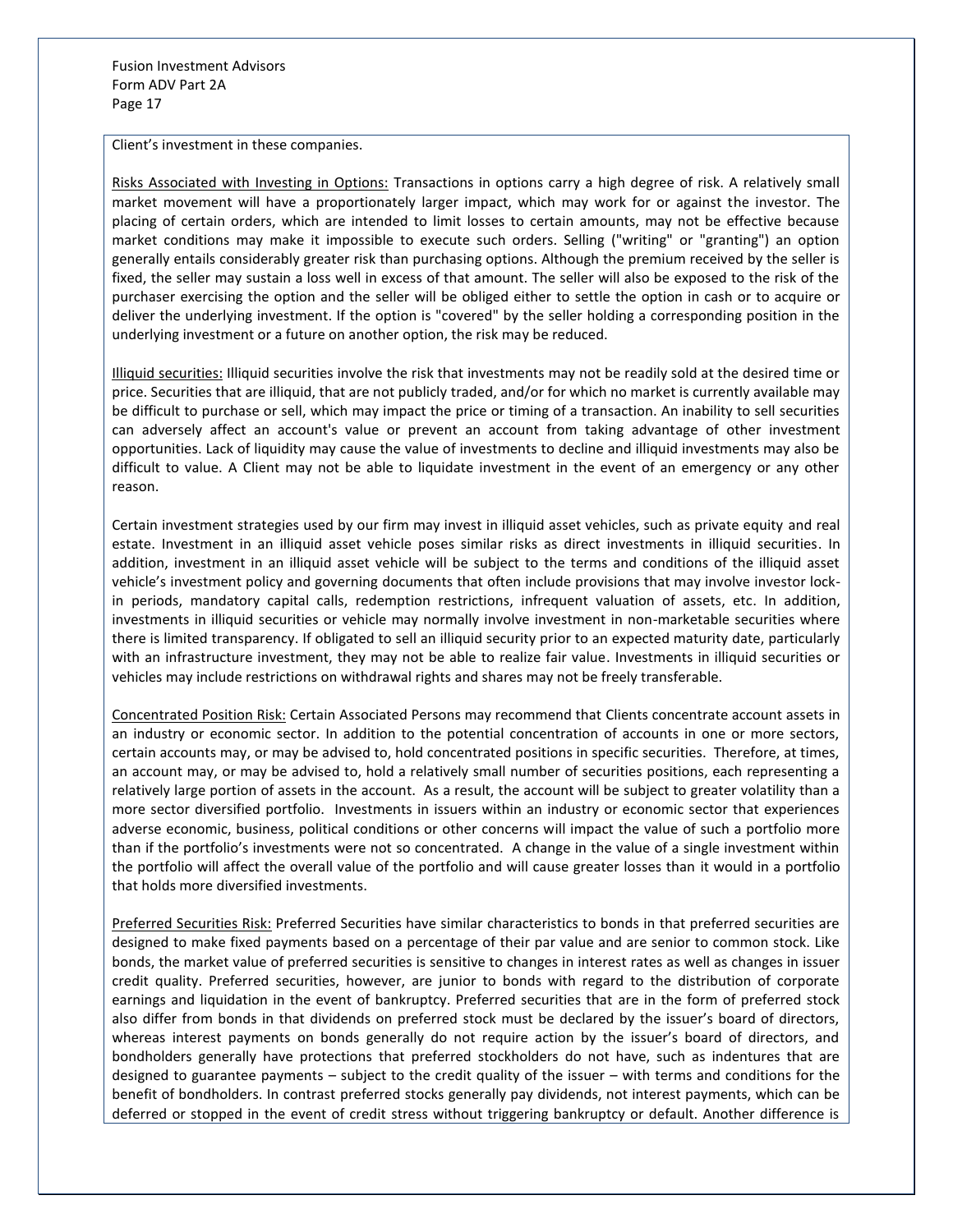that preferred dividends are paid from the issue's after-tax profits, while bond interest is paid before taxes.

Cybersecurity Risks: Our firm and our service providers are subject to risks associated with a breach in cybersecurity. Cybersecurity is a generic term used to describe the technology, processes, and practices designed to protect networks, systems, computers, programs, and data from cyber-attacks and hacking by other computer users, and to avoid the resulting damage and disruption of hardware and software systems, loss or corruption of data, and/or misappropriation of confidential information. In general, cyber-attacks are deliberate; however, unintentional events may have similar effects. Cyber-attacks may cause losses to Clients by interfering with the processing of transactions, affecting the ability to calculate net asset value or impeding or sabotaging trading. Clients may also incur substantial costs as the result of a cybersecurity breach, including those associated with forensic analysis of the origin and scope of the breach, increased and upgraded cybersecurity, identity theft, unauthorized use of proprietary information, litigation, and the dissemination of confidential and proprietary information. Any such breach could expose our firm to civil liability as well as regulatory inquiry and/or action. In addition, Clients could be exposed to additional losses as a result of unauthorized use of their personal information. While our firm has established a business continuity plan and systems designed to prevent cyberattacks, there are inherent limitations in such plans and systems, including the possibility that certain risks have not been identified. Similar types of cyber security risks are also present for issuers of securities, investment companies and other investment advisers in which we invest, which could result in material adverse consequences for such entities and may cause a Client's investment in such entities to lose value.

Pandemic Risk: Large-scale outbreaks of infectious disease can greatly increase morbidity and mortality over a wide geographic area, crossing international boundaries, and causing significant economic, social, and political disruption. It is difficult to predict the long-term impact of such events because they are dependent on a variety of factors including the global response of regulators and governments to address and mitigate the worldwide effects of such events. Workforce reductions, travel restrictions, governmental responses and policies and macroeconomic factors will negatively impact investment returns.

Recommendation of Other Advisers: In the event we recommend a third-party investment adviser to manage all or a portion of your assets, we will advise you on how to allocate your assets among various classes of securities or third-party investment managers, programs, or managed model portfolios. As such, we will primarily rely on investment model portfolios and strategies developed by the third-party investment advisers and their portfolio managers. If there is a significant deviation in characteristics or performance from the stated strategy and/or benchmark, we may recommend changing models or replacing a third-party investment adviser. The primary risks associated with investing with a third party is that while a particular third party may have demonstrated a certain level of success in the past; it may not be able to replicate that success in future markets. In addition, as we do not control the underlying investments in third party model portfolios, there is also a risk that a third party may deviate from the stated investment mandate or strategy of the portfolio, making it a less suitable investment for our Clients. To mitigate this risk, we seek third parties with proven track records that have demonstrated a consistent level of performance and success over time. A third party's past performance is not a guarantee of future results and certain market and economic risks exist that may adversely affect an account's performance that could result in capital losses in your account. Please refer to the third-party investment adviser's advisory agreements, Form ADV Brochure, and associated disclosure documents for details on their specific investment strategies, methods of analysis, and associated risks.

Cryptocurrency Risk: Cryptocurrency (e.g., bitcoin and ether), often referred to as "virtual currency", "digital currency," or "digital assets," is designed to act as a medium of exchange. Cryptocurrency is an emerging asset class. There are thousands of cryptocurrencies, the most well-known of which is bitcoin. Certain of the firm's Clients may have exposure to bitcoin or another cryptocurrency, directly or indirectly through an investment such as an ETF or other investment vehicles. Cryptocurrency operates without central authority or banks and is not backed by any government. Cryptocurrencies may experience very high volatility and related investment vehicles may be affected by such volatility. As a result of holding cryptocurrency, certain of the firm's Clients may also trade at a significant premium or discount to NAV. Cryptocurrency is also not legal tender. Federal, state or foreign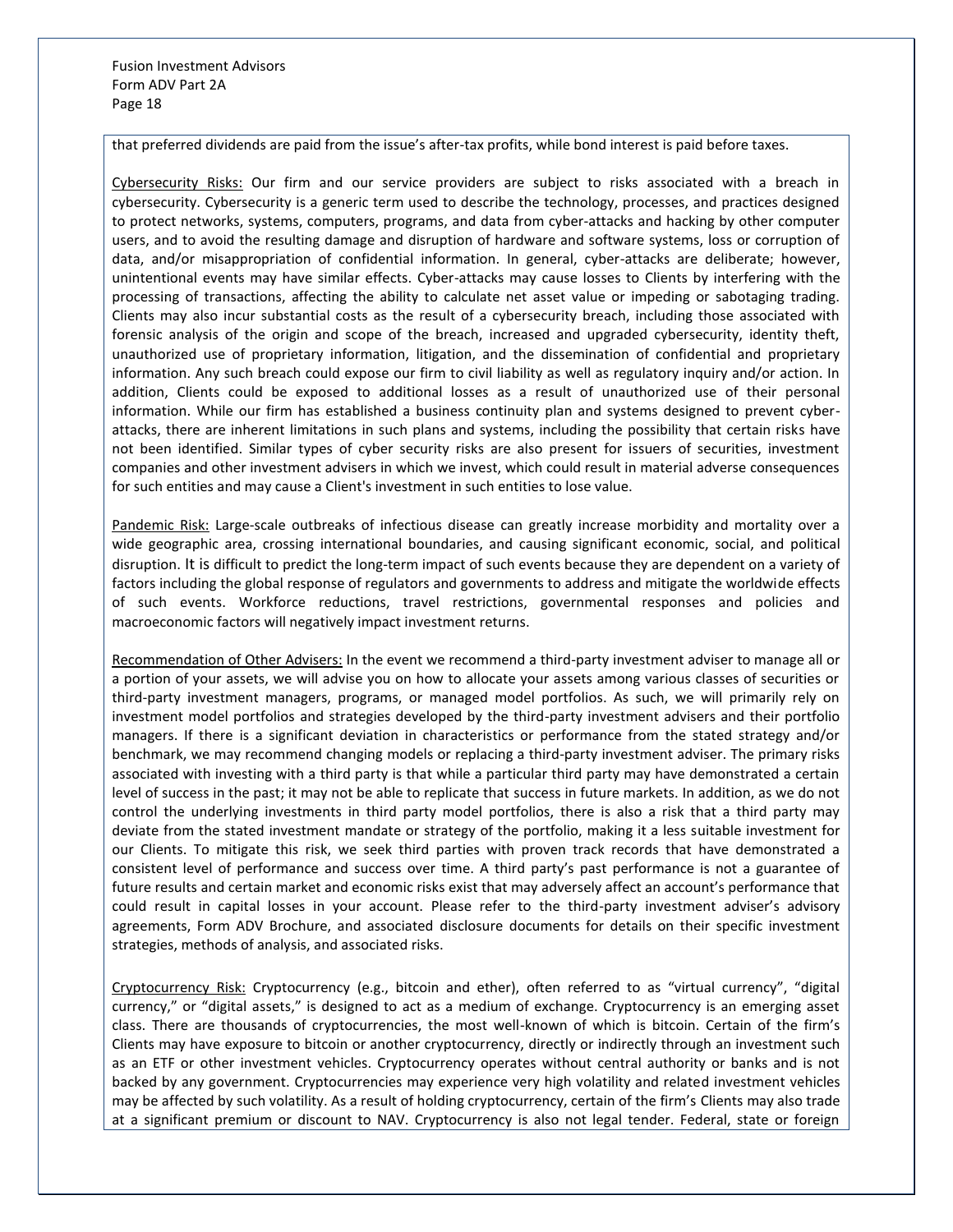governments may restrict the use and exchange of cryptocurrency, and regulation in the U.S. is still developing. The market price of many cryptocurrencies, including bitcoin, has been subject to extreme fluctuations. If cryptocurrency markets continue to be subject to sharp fluctuations, investors may experience losses if the value of the Client's investments decline. Similar to fiat currencies (i.e., a currency that is backed by a central bank or a national, supra-national or quasi-national organization), cryptocurrencies are susceptible to theft, loss and destruction. Cryptocurrency exchanges and other trading venues on which cryptocurrencies trade are relatively new and, in most cases, largely unregulated and may therefore be more exposed to fraud and failure than established, regulated exchanges for securities, derivatives and other currencies. The SEC has issued a public report stating U.S. federal securities laws require treating some digital assets as securities.

Cryptocurrency exchanges may stop operating or permanently shut down due to fraud, technical glitches, hackers or malware. Due to relatively recent launches, most cryptocurrencies have a limited trading history, making it difficult for investors to evaluate investments. Generally, cryptocurrency transactions are irreversible such that an improper transfer can only be undone by the receiver of the cryptocurrency agreeing to return the cryptocurrency to the original sender. Digital assets are highly dependent on their developers and there is no guarantee that development will continue or that developers will not abandon a project with little or no notice. Third parties may assert intellectual property claims relating to the holding and transfer of digital assets, including cryptocurrencies, and their source code. Any threatened action that reduces confidence in a network's long-term ability to hold and transfer cryptocurrency may affect investments in cryptocurrencies.

Many significant aspects of the U.S. federal income tax treatment of investments in cryptocurrency are uncertain and an investment in cryptocurrency may produce income that is not treated as qualifying income for purposes of the income test applicable to regulated investment companies. Certain cryptocurrency investments may be treated as a grantor trust for U.S. federal income tax purposes, and an investment by the firm's Clients in such a vehicle will generally be treated as a direct investment in cryptocurrency for tax purposes and "flow-through" to the underlying investors.

# **Disciplinary Information - Item 9**

<span id="page-18-0"></span>Registered investment advisers are required to disclose all material facts regarding any legal or disciplinary events that would be material to your evaluation of us or of the integrity of our management. Neither we nor our management persons have a history of reportable material legal or disciplinary events. However, certain of our Associated Persons have material, reportable, disciplinary histories that have been disclosed in their respective Form ADV Part 2B Supplements. These disclosures can be found at [www.adviserinfo.sec.gov](http://www.adviserinfo.sec.gov/) or [www.Investor.gov/CRS.](http://www.investor.gov/CRS) 

# **Other Financial Industry Activities or Affiliations - Item 10**

<span id="page-18-1"></span>Neither Fusion nor any of its management persons is registered as a broker dealer, futures commission merchant, a commodity trading adviser, or a commodity pool operator, nor do we have an application pending or otherwise in process for the purpose of seeking registration as any of these types of firms. Further, none of our management persons are registered as or currently seeking registration as associated persons of any of these types of firms.

### Compensation for the Sale of Securities Products

Certain Associated Persons of Fusion are registered representatives of various broker dealers. In their capacities as registered representatives, these persons are eligible to receive commission-based compensation in connection with purchasing and selling securities for your accounts, including 12b-1 fees for the sale of investment company products. Compensation earned by these persons in their capacities as registered representatives, is separate and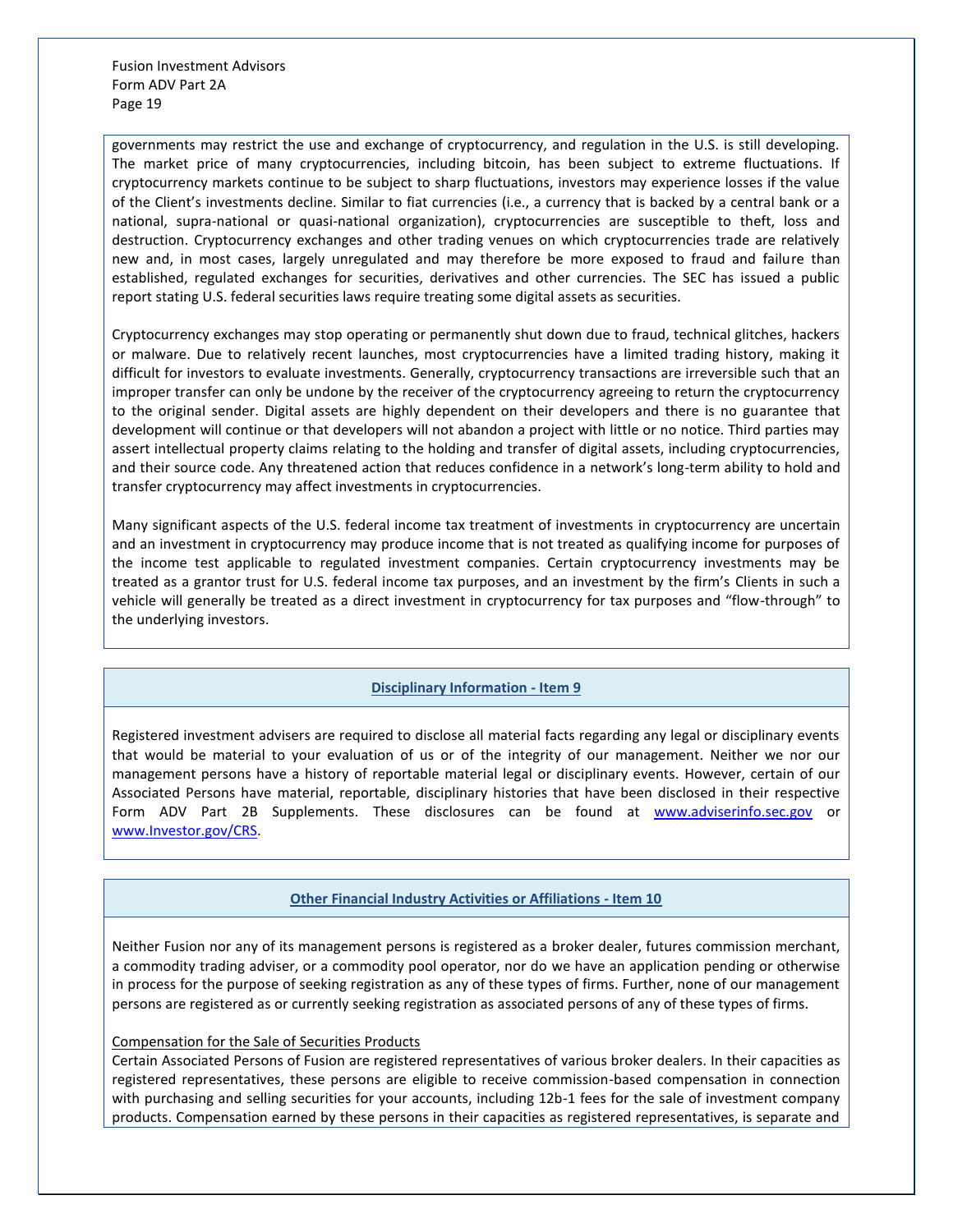in addition to our advisory fees. This practice presents a conflict of interest because persons providing investment advice on behalf of our firm, who are registered representatives, have an incentive to effect securities transactions for the purpose of generating commissions rather than solely based on your needs. As a matter of general policy, we aggressively discourage activities that put your interests anywhere but first.

### Compensation for the Sale of Insurance Products

Certain Executive officers and other Associated Persons of Fusion are licensed as independent insurance agents. These persons are eligible to earn commission-based compensation for selling insurance products, including insurance products they sell to you. Insurance commissions earned by these persons are separate and in addition to our advisory fees. This practice presents a conflict of interest because persons providing investment advice on behalf of our firm who are insurance agents have an incentive to recommend insurance products to you for the purpose of generating commissions rather than solely based on your needs. As a matter of general policy, we aggressively discourage activities that put your interests anywhere but first. Additionally, we have instituted compliance procedures and a code of ethics that requires our Associated Persons to uphold their fiduciary duty by acting in the best interest of the Client. The insurer reviews the Client's application and disclosures prior to the issuance of a resulting insuring agreement. Ultimately, all insurance sales are on a non-discretionary basis and are managed by duly licensed and supervised insurance professionals. Clients should note that the sale of insurance products is not supervised by Fusion as it is always conducted through a separate insurance agency or company.

# **Recommendation of Other Advisors**

We recommend that you use an independent money manager as part of our asset allocation and investment strategy. Fusion typically does not directly share in the fee received by the such money manager; However, certain money managers have established hard dollar arrangements with our firm, and they will compensate Fusion for the placement of Client assets in their asset allocation models. This creates a material conflict of interest because we are incentivized to recommend money managers who have established such hard dollar arrangements as opposed to other money managers from whom we do not receive such benefits.

We address this conflict by not passing these benefits to the Associate Person selecting the asset allocation model which removes the direct incentive to recommend a particular money manager based on the expectation of receiving additional benefits. Fusion's platform remains open architecture and no Client will be directed to any money manager for any reason except when it is in the best interest of the Client. In the event that a recommended money manager is not meeting the standards that we believe meet your needs, we will seek other money manager that we believe will better fit your specific investment needs.

# **Code of Ethics, Participation or Interest in Client Transactions and Personal Trading - Item 11**

# <span id="page-19-0"></span>**Description of Our Code of Ethics**

Fusion has adopted a Code of Ethics (the "Code") to address investment advisory conduct. The Code focuses primarily on fiduciary duty, personal securities transactions, insider trading, gifts, and conflicts of interest. The Code includes Fusion's policies and procedures developed to protect Client's interests in relation to the following topics:

- The duty at all times to place the interests of Clients first;
- The requirement that all personal securities transactions be conducted in such a manner as to be consistent with the Code;
- The responsibility to avoid any actual or potential conflict of interest or misuse of an employee's position of trust and responsibility;
- The fiduciary principle that information concerning the identity of security holdings and financial circumstances of Clients is confidential; and
- The principle that independence in the investment decision-making process is paramount.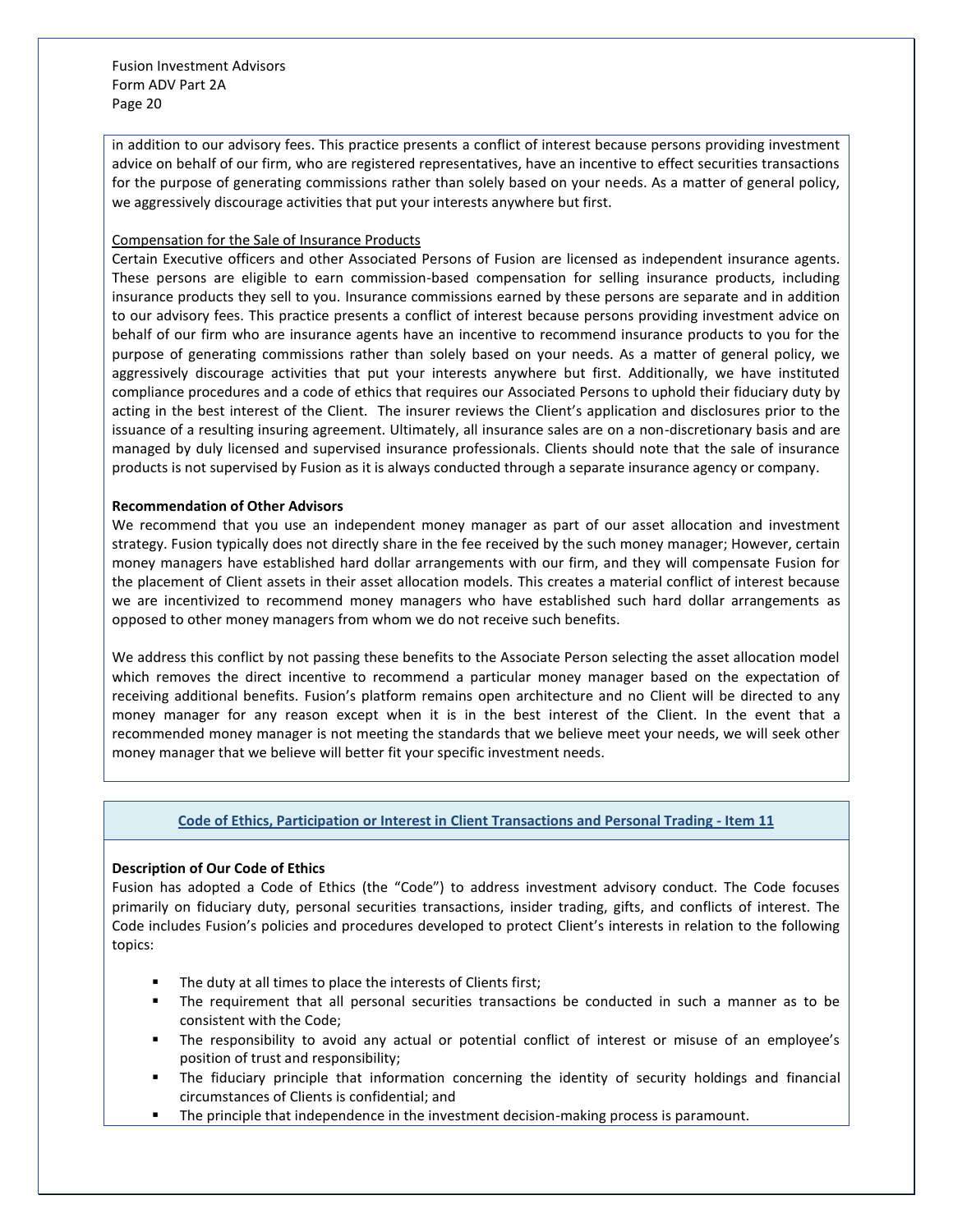A copy of Fusion's Code of Ethics is available upon request to our firm at (866) 254-4235 or at [info@fusioncm.com.](mailto:info@fusioncm.com)

### **Interest in Client Transactions**

Please refer to Compensation for the Sale of Securities in Item 5 above for information about recommendations of securities in which related persons have material financial interests and for information regarding the conflicts of interest associated with such practices.

### **Personal Trading Practices**

At times, Fusion and/or its related persons may take positions in the same securities as Clients, which may pose a conflict of interest with Clients. In an effort to uphold our fiduciary duties to Clients, Fusion and its related persons will generally be "last in" and "last out" for the trading day when trading occurs in close proximity to Client trades. Front running (trading shortly ahead of Clients) is prohibited. Should a conflict occur because of materiality (e.g., a thinly traded stock), disclosure will be made to the Client(s) at the time of trading. Incidental trading not deemed to be a conflict (e.g., a purchase or sale that is minimal in relation to the total outstanding value, and as such would have negligible effect on the market price) would not be deemed a material conflict requiring disclosure at the time of trading.

# **Brokerage Practices - Item 12**

<span id="page-20-0"></span>The primary factor in suggesting a broker/dealer or custodian is that the services of the recommended firm are provided in a cost-effective manner. While quality of execution at the best price is an important determinant, best execution does not necessarily mean lowest price and it is not the sole consideration. The trading process of any broker/dealer suggested by Fusion must be efficient, seamless, and straight-forward. Overall custodial support services, trade correction services, and statement preparation are some of the other factors determined when suggesting a broker/dealer.

### **Brokerage and Custodial Services Offered by Schwab**

Fusion has established an institutional custodial relationship with Charles Schwab & Co., Inc. (Schwab), a FINRAregistered broker-dealer, member SIPC. Schwab Advisor Services (formerly called Schwab Institutional) is Schwab's business serving independent investment advisory firms like us. We are independently owned and operated; and, we are not affiliated with Schwab. Schwab will hold your assets in a brokerage account and will buy and sell securities in your account(s) upon our instructions. While we recommend that you use Schwab as custodian/broker, you will decide whether to do so and you will open your account with Schwab by entering into an account agreement directly with them.

### *Your Custody and Brokerage Costs*

Schwab generally does not charge you separately for custody services, but it is compensated by charging commissions or other fees on trades that it executes or that settle into your Schwab account. In addition to commissions, Schwab charges a flat dollar amount as a "prime broker" or "trade away" fee for each trade that we have executed by a different broker-dealer but where the securities bought or the funds from the securities sold are deposited (settled) into your Schwab account.

### *Research and Other Soft Dollar Benefits*

Although not considered "soft dollar" compensation, Fusion receives economic benefits from Schwab in the form of access to its institutional brokerage, trading, custody, reporting and related services, many of which are not typically available to Schwab retail customers. Schwab also makes available various support services. Some of those services help us manage or administer our Clients' accounts while others help us manage and grow our business. Schwab's support services are generally available on an unsolicited basis (we do not have to request them) and at no charge to us. Below is a detailed description of Schwab's support services: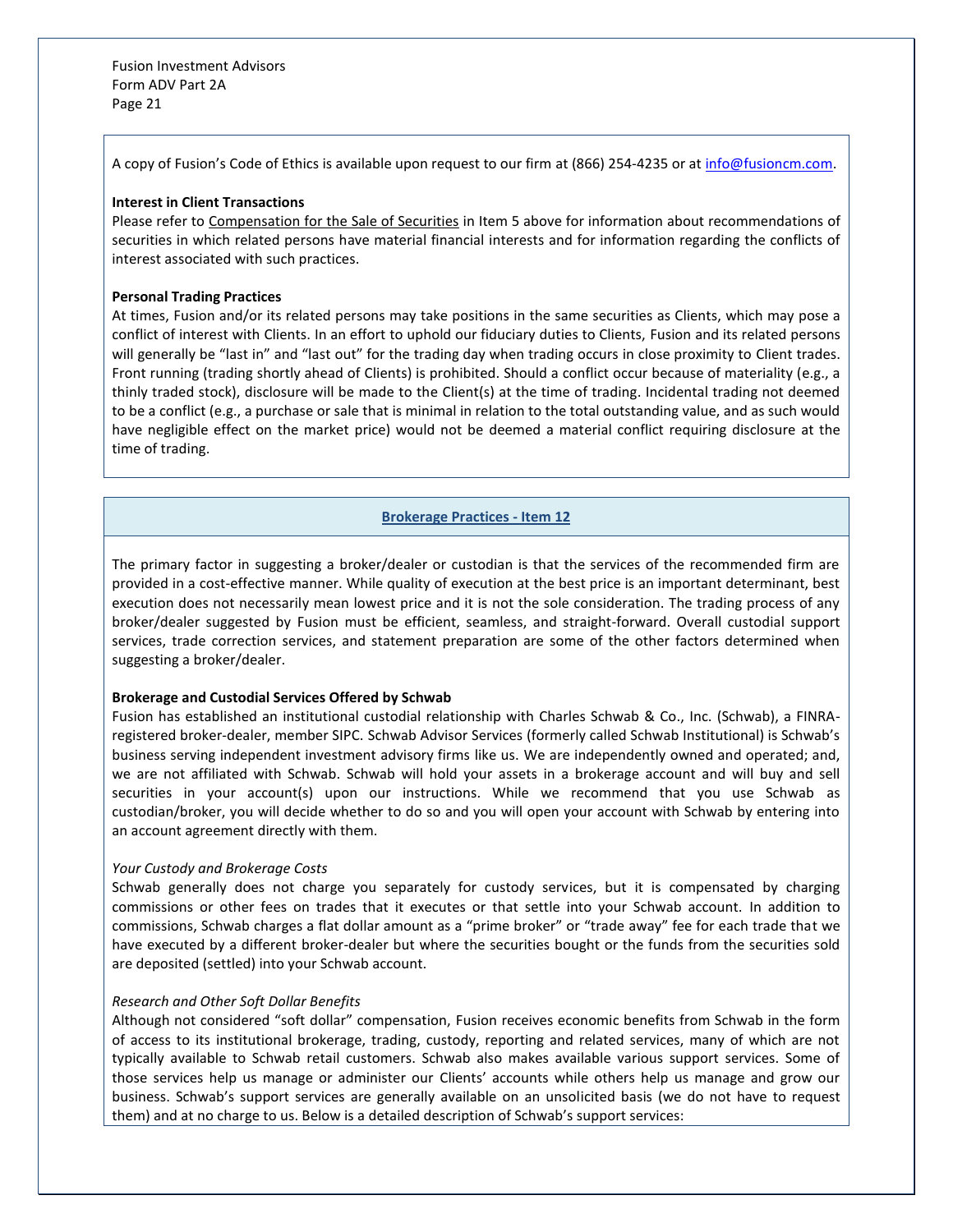*Services that Benefit You:* Schwab's institutional brokerage services include access to a broad range of investment products, execution of securities transactions, and custody of Client assets. The investment products available through Schwab include some to which we might not otherwise have access or that would require a significantly higher minimum initial investment by our Clients. Schwab's services described in this paragraph generally benefit you and your account.

*Services that May Not Directly Benefit You:* Schwab also makes available to us other products and services that benefit us but may not directly benefit you or your account. These products and services assist us in managing and administering our Clients' accounts. They include investment research, both Schwab's own and that of third parties. We may use this research to service all or some substantial number of our Clients' accounts, including accounts not maintained at Schwab. In addition to investment research, Schwab also makes available software and other technology that:

- provide access to Client account data (such as duplicate trade confirmations and account statements);
- facilitate trade execution and allocate aggregated trade orders for multiple Client accounts;
- provide pricing and other market data;
- facilitate payment of our fees from our Clients' accounts; and
- assist with back-office functions, recordkeeping, and Client reporting.

*Services that Generally Benefit Only Us*: Schwab also offers other services intended to help us manage and further develop our business enterprise. These services include:

- educational conferences and events;
- technology, compliance, legal, and business consulting;
- publications and conferences on practice management and business succession; and
- access to employee benefits providers, human capital consultants, and insurance providers.

Schwab may provide some of these services itself. In other cases, it will arrange for third party vendors to provide the services to us. Schwab may also discount or waive its fees for some of these services or pay all or a part of a third party's fees. Schwab may also provide us with other benefits such as occasional business entertainment of our personnel. As part of its fiduciary duties to Clients, Fusion endeavors at all times to put the interests of its Clients first. Clients should be aware, however, that the receipt of economic benefits by Fusion or its related persons in and of itself creates a conflict of interest and influences Fusion's choice of Schwab for custody and brokerage services.

### **Brokerage and Custodial Services Offered by TD Ameritrade**

Fusion has established a custodial relationship with TD Ameritrade through their Institutional Platform. TD Ameritrade, Inc. is a member of FINRA and SIPC. We are independently owned and operated; and, we are not affiliated with TD Ameritrade. TD Ameritrade will hold your assets in a brokerage account and will buy and sell securities in your account(s) upon our instructions. While we recommend that you use TD Ameritrade as custodian/broker, you will decide whether to do so and you will open your account with TD Ameritrade by entering into an account agreement directly with them.

### *Research and Other Soft Dollar Benefits*

Although not considered "soft dollar" compensation, Fusion receives economic benefits from TD Ameritrade in the form of access to its institutional brokerage, trading, custody, reporting and related services, many of which are not typically available to TD Ameritrade retail customers. There is no direct link between Fusion's use of TD Ameritrade and the investment advice it gives to its Clients, although Fusion receives economic benefits that are typically not available to TD Ameritrade retail investors.

These benefits include the following products and services (provided without cost or at a discount): receipt of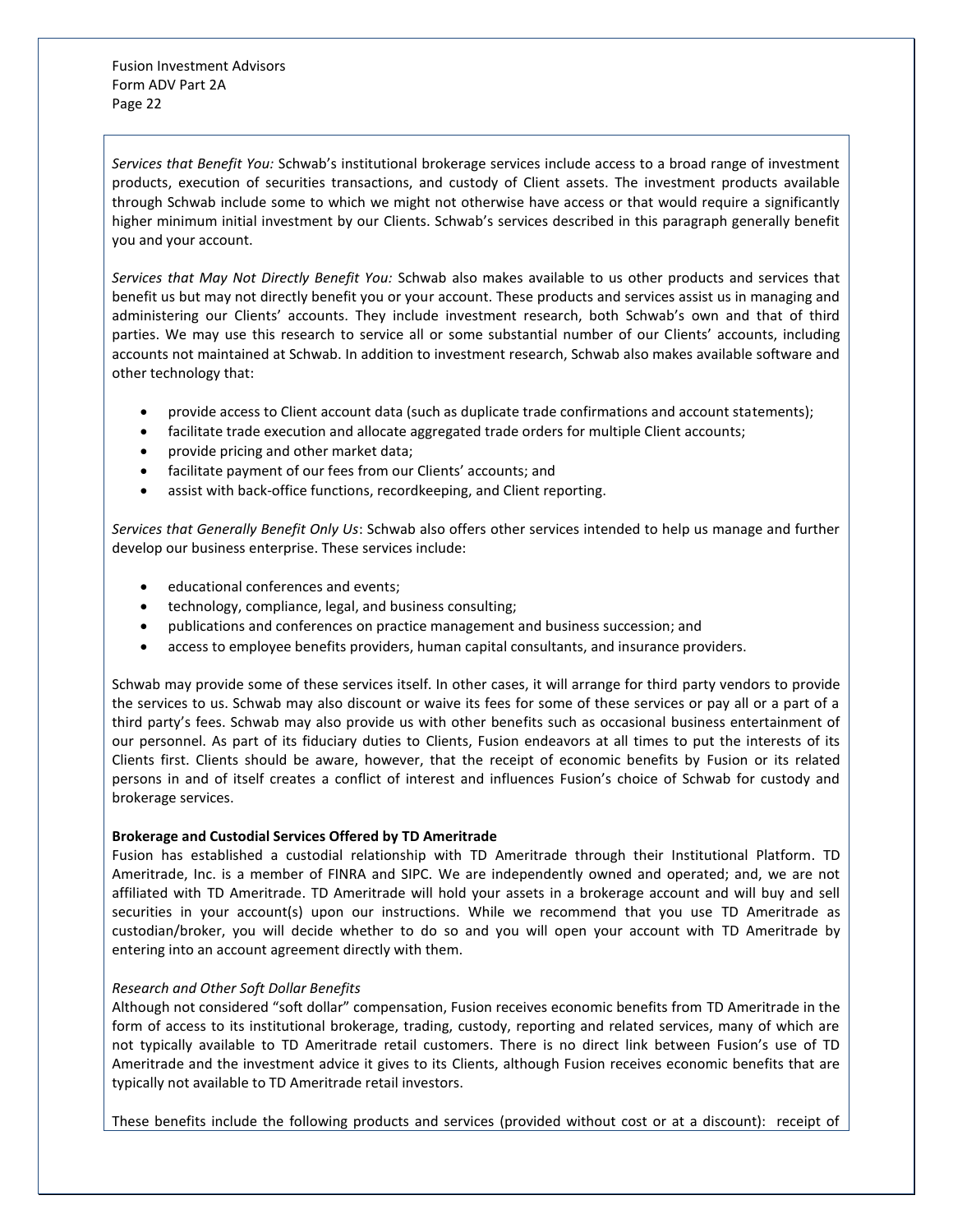duplicate Client statements and confirmations; research related products and tools; consulting services; access to a trading desk serving Fusion participants; access to block trading (which provides the ability to aggregate securities transactions for execution and then allocate the appropriate shares to Client accounts); the ability to have advisory fees deducted directly from Client accounts; access to an electronic communications network for Client order entry and account information; access to mutual funds with no transaction fees and to certain institutional money managers; and discounts on compliance, marketing, research, technology, and practice management products or services provided to Fusion by third party vendors. TD Ameritrade may also have paid for business consulting and professional services received by Fusion's related persons.

Some of the products and services made available by TD Ameritrade through the program may benefit Fusion but may not benefit its Client accounts. These products or services assist Fusion in managing and administering Client accounts, including accounts not maintained at TD Ameritrade. Other services made available by TD Ameritrade are intended to help Fusion manage and further develop its business enterprise. The benefits received by Fusion or its personnel through participation in the program do not depend on the amount of brokerage transactions directed to TD Ameritrade. As part of its fiduciary duties to Clients, Fusion endeavors at all times to put the interests of its Clients first. Clients should be aware, however, that the receipt of economic benefits by Fusion or its related persons in and of itself creates a conflict of interest and influences Fusion's choice of TD Ameritrade for custody and brokerage services.

### **Best Execution**

We have an incentive to select or recommend broker-dealers based on our interest in receiving the research or other products or services, rather than on our Clients' interest in receiving most favorable execution. Fusion understands its duty for best execution and considers all factors in making recommendations to Clients. The additional services we receive from our custodial broker dealers may be useful in servicing all Fusion Clients, and may not be used in connection with any particular account that may have paid compensation to the firm providing such services. While we may not always obtain the lowest commission rate, we believe the rate is reasonable in relation to the value of the brokerage and research services provided.

The receipt of economic benefits by Fusion or its related persons in and of itself creates a conflict of interest and influences Fusion's choice of Schwab and TD Ameritrade for custody and brokerage services. To address the existence of this conflict, on a periodic basis, we conduct a best execution review considering the full range and quality of Schwab's and TD Ameritrade's services, including execution quality, commission rate, the value of research provided, financial strength, and responsiveness to our requests for trade data and other information. Our obligation is not necessarily to get the lowest price but to obtain the best qualitative execution.

#### **Brokerage for Client Referrals**

We do not receive Client referrals from broker-dealers and custodians with which we have an institutional advisory arrangement. In addition, we do not receive other benefits from a broker-dealer in exchange for Client referrals.

#### **Directed Brokerage**

Fusion does not allow Clients to direct the firm to use a specified broker-dealer other than ones recommended by our firm. By directing brokerage to only our recommended broker-dealers, we may be unable to achieve the lowest execution costs and you may pay more for these services than you would pay for comparable services available through other broker-dealers. However, consistent with our fiduciary duties and due diligence, we have determined that the broker-dealers recommended by Fusion provide our Clients with quality services at competitive prices.

### **Trade Aggregation/Block Trading**

We may, but are not obligated to, combine multiple orders for shares of the same securities purchased for advisory accounts whenever possible and where in Clients' best interest (this practice is commonly referred to as "block trading"). We will then distribute a portion of the shares to participating accounts in a fair and equitable manner. The distribution of the shares purchased is typically proportionate to the size of the account, but it is not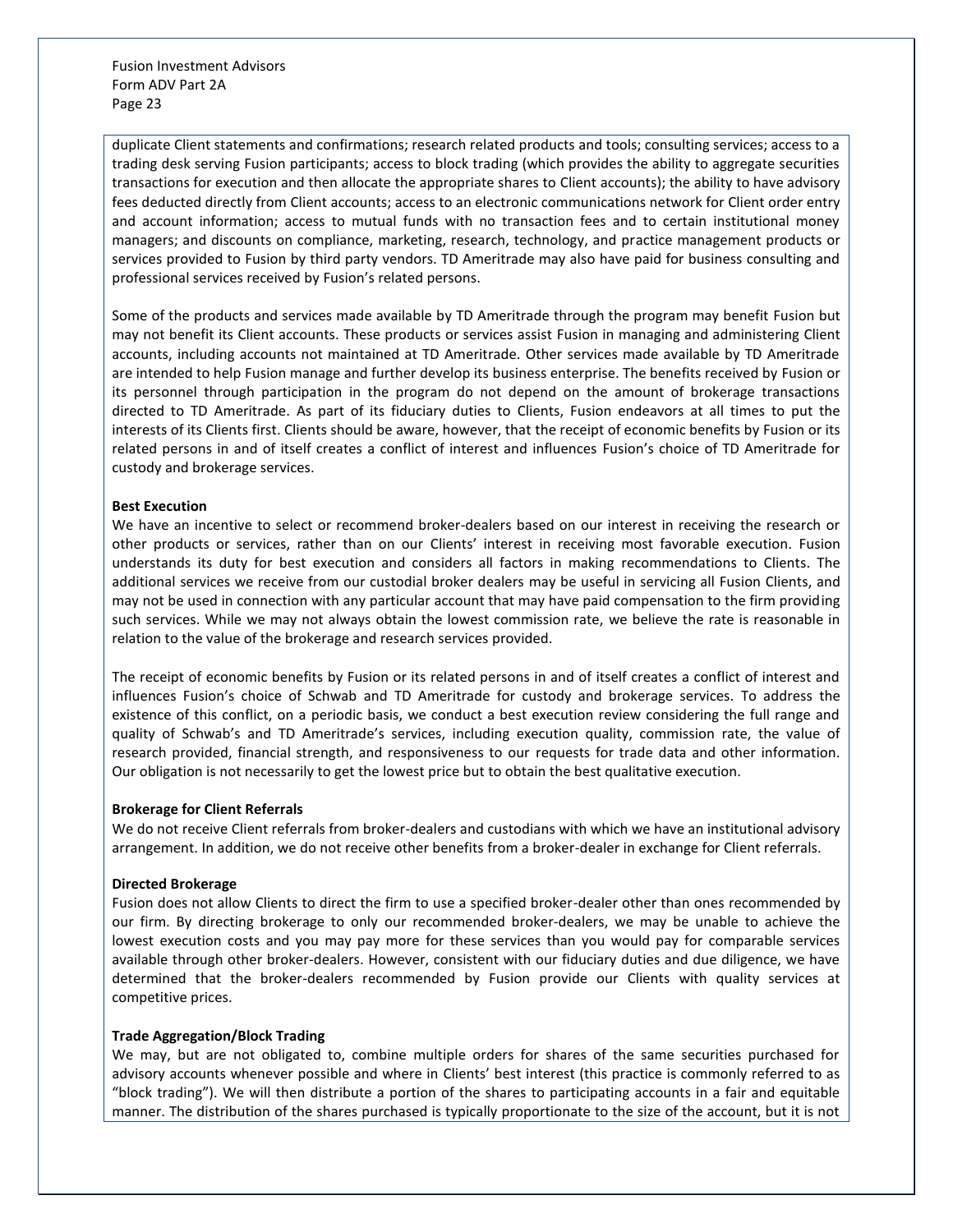based on account performance or the amount or structure of management fees. In rare instances, such as partial fills or limited shares of thinly traded or illiquid stocks, it may be necessary to place block trades for only small groups of Clients over a period of time. Subject to our discretion regarding factual and market conditions, when we combine orders, each participating account pays an average price per share for all transactions and pays a proportionate share of all transaction costs. Accounts owned by our firm or persons associated with our firm may participate in block trading with your accounts; however, they will not be given preferential treatment.

# **Review of Accounts - Item 13**

### <span id="page-23-0"></span>**Portfolio Management Account Reviews**

Accounts are reviewed by the Associated Person named as adviser of record on the account. The frequency of reviews is determined based on the Client's investment objectives, but reviews are conducted no less frequently than annually. Additional reviews are usually triggered by a change in the Client's investment objectives, tax considerations, large deposits or withdrawals, large purchases or sales, loss of confidence in corporate management, or changes in macro-economic climate.

A financial plan is a snapshot in time and no ongoing reviews are conducted, unless you have engaged us for periodic updates. We recommend a plan review at least annually. Unless otherwise agreed, the plan review will be subject to an additional fee.

The Client's independent custodian provides account statements directly to the Client no less frequently than quarterly.

### **Client Referrals and Other Compensation - Item 14**

# <span id="page-23-1"></span>**Additional Economic Benefits**

Fusion has brokerage and clearing arrangements with TD Ameritrade and Schwab and the firm receives additional benefits from these firms in the form of electronic delivery of Client information, electronic trading platforms, institutional trading support, proprietary and/or third-party research, continuing education, practice management advice, and other services provided by custodians for the benefit of investment advisory Clients. Please refer to item 12 above for more information about the receipt of additional benefits from broker-dealers/account custodians.

Fusion and its Associated Persons receive additional compensation from product sponsors and vendors, including independent money managers used to provide asset allocation models to Fusion. However, such compensation will not be tied to the sales of any products. Compensation could include such items as gifts valued at less than \$1,000 annually; an occasional dinner or ticket to a sporting event; reimbursement in connection with educational meetings with an Associated Person, Client workshops, or events; or marketing events or advertising initiatives, including services for identifying prospective Clients. Product sponsors may also pay for or reimburse Fusion for the costs associated with Fusion's Associated Persons attending various education or training events, as well as conferences and events sponsored by Fusion and/or its Associated Persons. These additional compensation arrangements create a conflict of interest. The firm addresses this conflict by acting in the Client's best interest at all times.

## Recruitment Incentives

In some cases, Fusion will establish forgivable and/or repayable loans with certain of our Associated Persons. This constitutes an additional economic benefit. The terms of the loans require these Associated Person(s) to remain affiliated with Fusion for a specified period of time or to meet certain production quotas in order to qualify for loan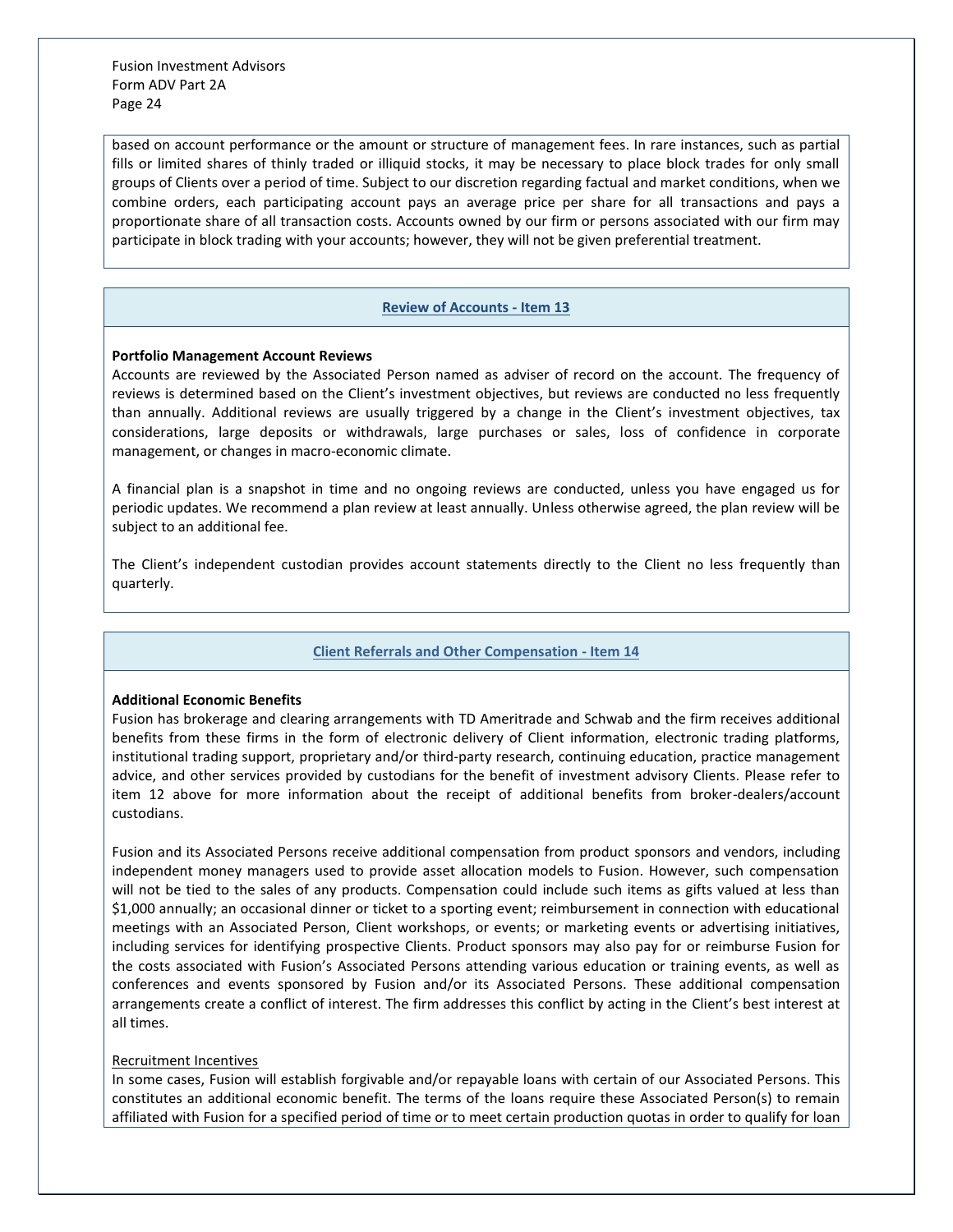forgiveness. The receipt of the Forgivable Loan therefore presents a conflict of interest. The firm addresses this conflict by requiring Associated Persons to act in the Client's best interest at all times.

### **Sale of Insurance Products**

Associated Persons of Fusion will solicit, offer, and sell insurance products to you for commissions in their separate capacity as insurance agents. This represents a conflict of interest since Fusion and the Associated Persons receive fees and/or commissions if you choose to implement the recommendations of your Associated Persons in his or her separate capacity as an insurance agent. You are under no obligation to implement recommendations through your Associated Persons and are free to choose any insurance company you wish to implement the recommendations.

### **Recommendation of Other Advisors**

We recommend that you use an independent money manager as part of our asset allocation and investment strategy. Fusion typically does not directly share in the fee received by the such money manager; However, certain money managers have established hard dollar arrangements with our firm, and they will compensate Fusion for the placement of Client assets in their asset allocation models. This creates a material conflict of interest because we are incentivized to recommend money managers who have established such hard dollar arrangements as opposed to other money managers from whom we do not receive such benefits, or who provide less benefits.

We address this conflict by not passing these benefits to the Associated Person selecting the asset allocation model which removes the direct incentive to recommend a particular money manager based on the expectation of receiving additional benefits. Fusion's platform remains open architecture and no Client will be directed to any money manager for any reason except when it is in the best interest of the Client. In the event that a recommended money manager is not meeting the standards that we believe meet your needs, we will seek other money manager(s) that we believe will better fit your specific investment needs.

### **Compensation for Client Referrals**

Fusion may compensate outside firms and/or individuals for referral activities. These fees may come in the form of marketing or referral fees paid directly to that firm and/or individual by Fusion. The exact compensation arrangement will vary on a case-by-case basis. Fees are typically based on a portion of the management fees charged to Clients by Fusion and paid to others who introduced said Client to Fusion. In all cases, Fusion will comply with the cash solicitation rules established by the SEC and/or applicable state regulators, and with Client disclosure requirements.

### **Custody - Item 15**

<span id="page-24-0"></span>Fusion is deemed to have custody of Client funds because of the fee deduction authority granted by the Client in the Advisory Agreement. You will receive account statements at least quarterly from the broker-dealer or other qualified custodian. The custodian will not verify the calculation of the advisory fees. You are urged to review custodial account statements for accuracy.

With respect to third party standing letters of authorization ("SLOA") where a Client grants us authority to direct custodians to disburse funds to one or more third party accounts, we are deemed to have custody pursuant to Rule 206(4)-2 (the "Custody Rule"). We have taken steps to have controls and oversight in place to comply with the no-action letter issued by the SEC on February 21, 2017 (the "SEC no-action letter"). We are not required to comply with the surprise examination requirements of the Custody Rule if we comply with the representations noted in the SEC no-action letter. Where our firm acts pursuant to a SLOA, we believe we are making a good faith effort to comply with the representations noted in the SEC no-action letter. Additionally, since many of the representations noted in the SEC no-action letter involve the qualified custodian's operations, we will collaborate closely with our custodian(s) to ensure that the representations are met.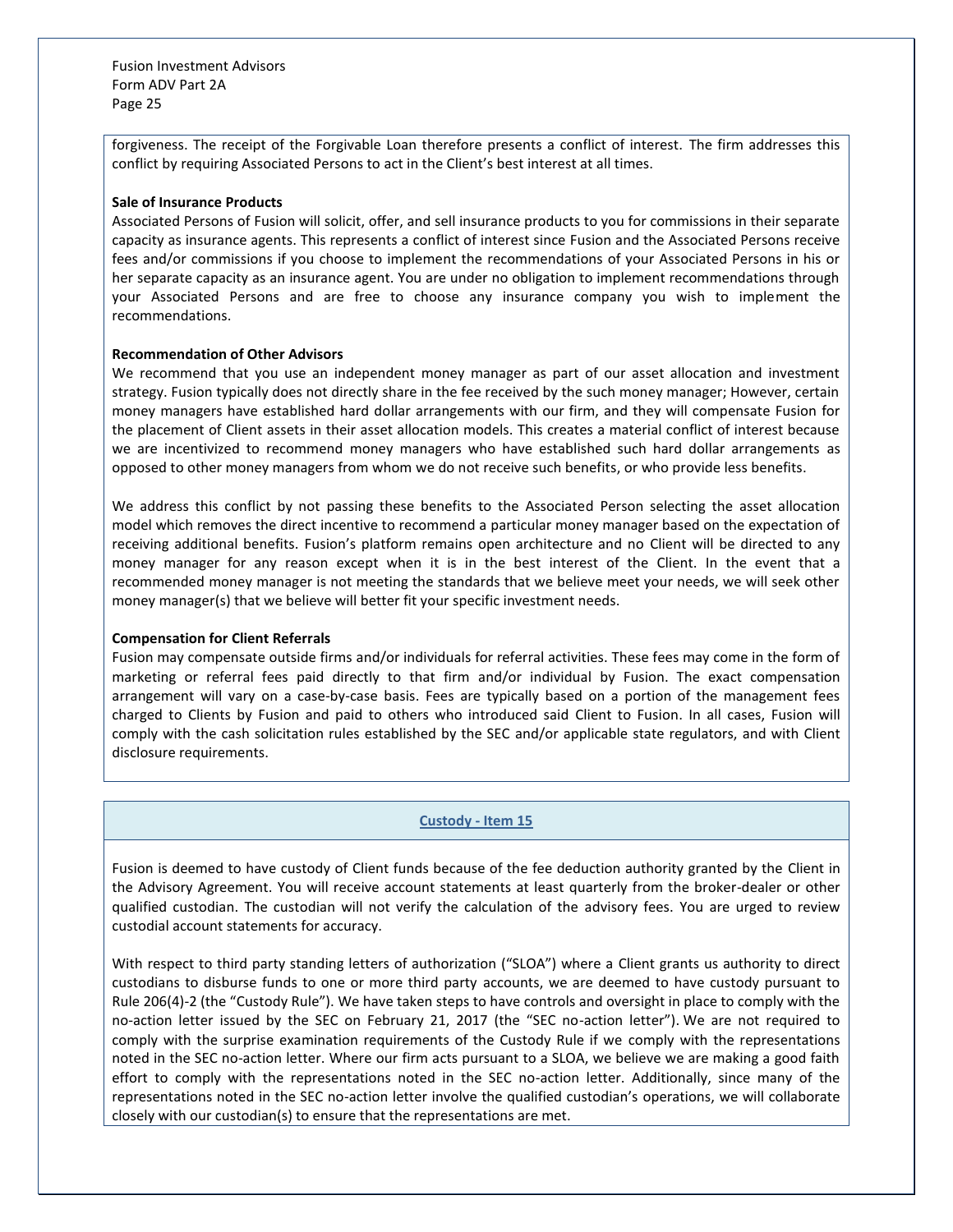## **Investment Discretion - Item 16**

<span id="page-25-0"></span>Fusion offers Portfolio Management Services on a discretionary basis. Clients must grant discretionary authority in the management agreement. Discretionary authority extends to the types and amounts of securities to be bought and sold in Client accounts. However, our firm does not retain discretionary authority to select the broker/dealer used for transactions, or commission rates paid.

Apart from the ability to withdraw management fees, Fusion does not have the ability to withdraw funds or securities from the Client's account. The Client provides Fusion discretionary authority via a limited power of attorney in the management agreement and in the contract between the Client and the custodian.

If you wish, you may limit our discretionary authority, for example, by setting a limit on the type of securities that can be purchased for your account. Simply provide us with your restrictions or guidelines in writing. Please refer to the "Advisory Business" section in this Brochure for more information on our discretionary management services.

**Voting Client Securities - Item 17**

<span id="page-25-1"></span>Fusion does not vote proxies. It is the Client's responsibility to vote proxies. Clients will receive proxy materials directly from the custodian. Questions about proxies may be made via the contact information on the cover page.

# **Financial Information - Item 18**

<span id="page-25-3"></span><span id="page-25-2"></span>In this section, we are required to provide you with certain financial information or disclosures about Fusion's, financial condition. Fusion does not require the prepayment of over \$1,200, six or more months in advance. Additionally, Fusion has no financial commitment that impairs its ability to meet contractual and fiduciary commitments to Clients, and it has not been the subject of a bankruptcy proceeding.

**Requirements of State-Registered Advisers - Item 19**

**This section is not applicable because our firm is SEC registered.**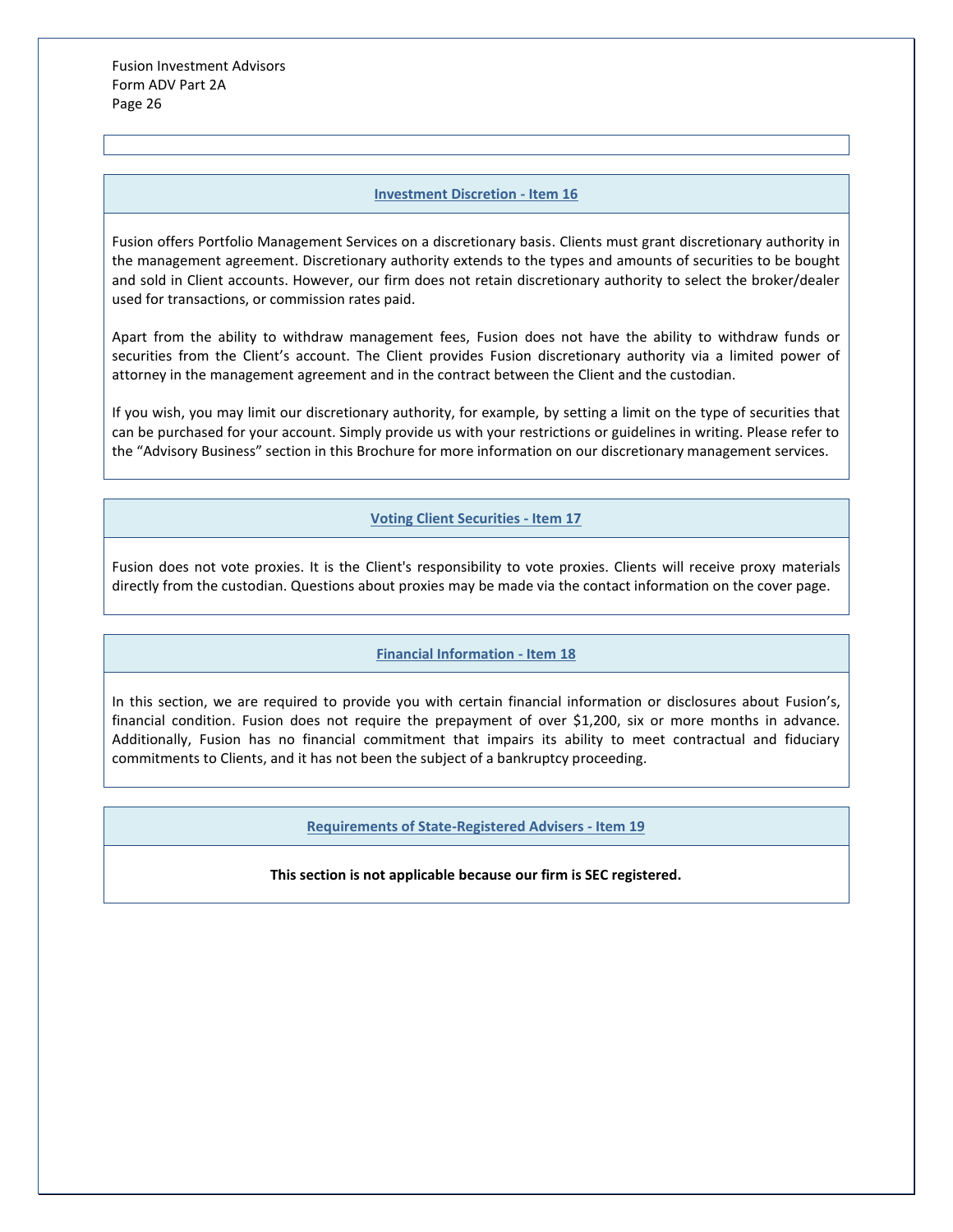# **Cover Page - Item 1**

# <span id="page-26-0"></span>**Form ADV Part 2A, Appendix 1: Wrap Fee Program Brochure**

# **Coppell Advisory Solutions, LLC**

# **doing business as**

# **Fusion Investment Advisors**

# **and**

# **Fusion Capital Management**

9111 Cypress Waters Blvd, Suite 140, Dallas, TX 75019

> Phone: (866) 254-4235 Fax: (888) 607-8601 [info@fusioncm.com](mailto:info@fusioncm.com)

> > **March 31, 2022**

Fusion Investment Advisors is a registered investment adviser. An "investment adviser" means any person who, for compensation, engages in the business of advising others, either directly or through publications or writings, as to the value of securities or as to the advisability of investing in, purchasing, or selling securities, or who, for compensation and as part of a regular business, issues or promulgates analyses or reports concerning securities. Registration with the SEC or any state securities authority does not imply a certain level of skill or training.

This wrap fee program brochure provides information about the qualifications and business practices of Fusion Investment Advisors. If you have any questions about the contents of this brochure, please contact us at (866) 254- 4235. The information in this brochure has not been approved or verified by the United States Securities and Exchange Commission or by any state securities authority.

Additional information about Fusion Investment Advisors is available on the SEC's website at [www.adviserinfo.sec.gov.](http://www.adviserinfo.sec.gov/) Our firm's CRD number is 156549.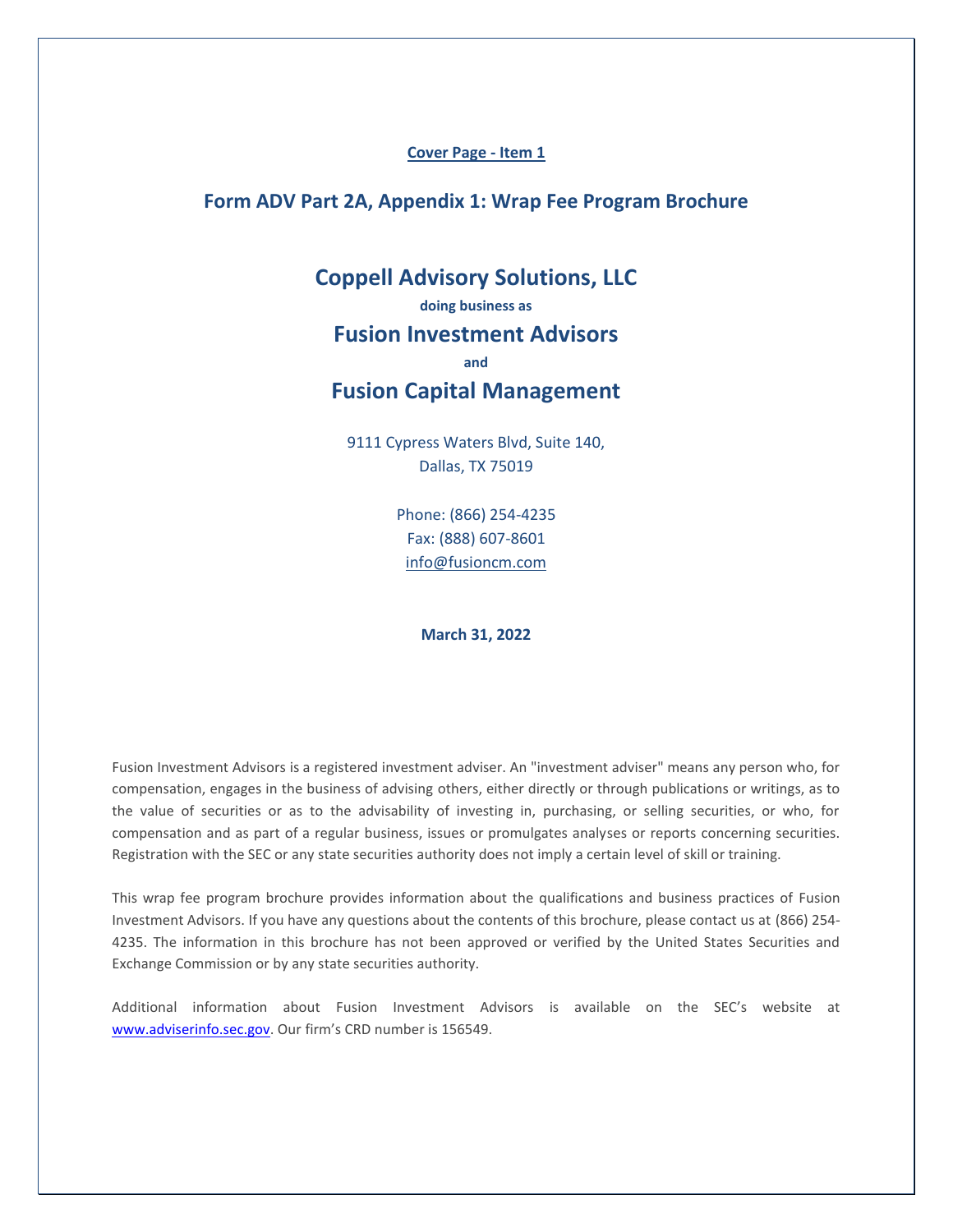# **Material Changes - Item 2**

<span id="page-27-0"></span>The purpose of this page is to inform you of any material changes since the previous version of this wrap fee brochure.

On March 31, 2022, we completed a rewrite of our entire Form ADV Part 2A, Appendix 1, Wrap Fee Brochure. We have provided Clients with a copy of our entire Form ADV Part 2 Brochure. Clients should read the entire document to familiarize themselves with our firm, our services, and conflicts of interest.

We will review and update, as needed, our wrap fee brochure at least annually to make sure that it remains current.

If you would like to receive a complete copy of our current wrap fee brochure free of charge at any time, please contact us at (866) 254-4235 or a[t info@fusioncm.com.](mailto:info@fusioncm.com)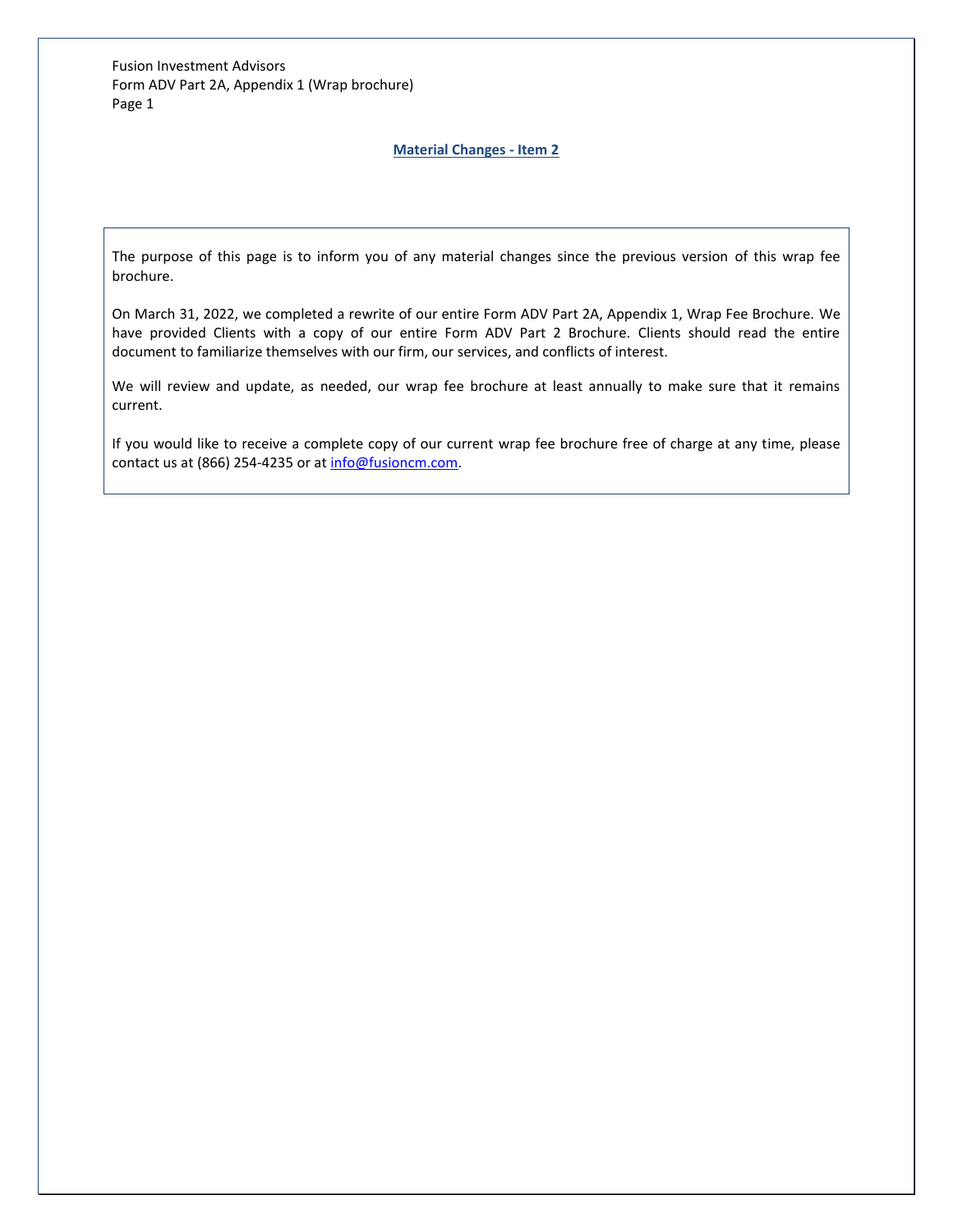# **Table of Contents - Item 3**

<span id="page-28-0"></span>A table of contents is provided in Item 3 of the firm's Form ADV Part 2A Disclosure Brochure above.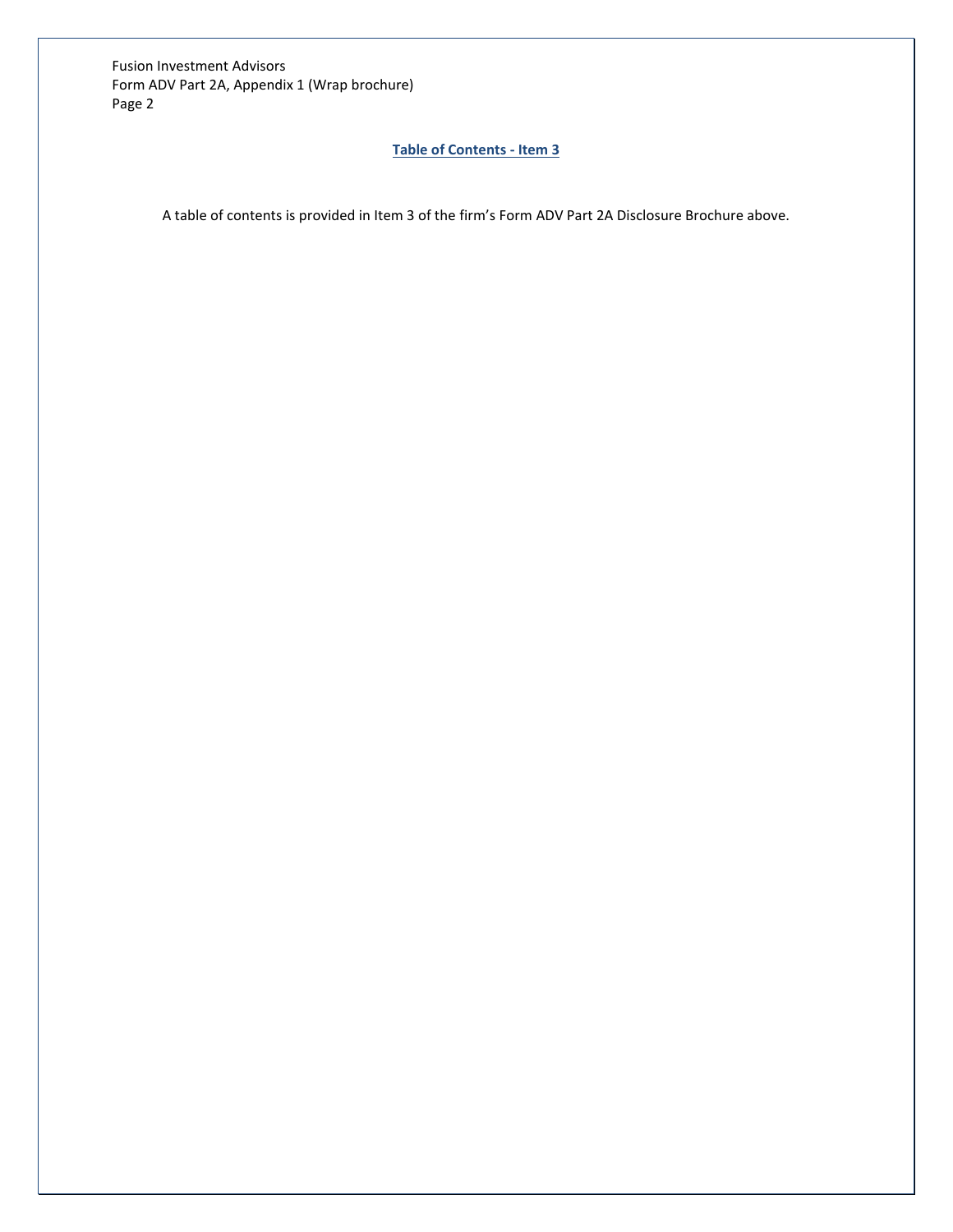# **Services Fees and Compensation - Item 4**

### <span id="page-29-0"></span>**Services**

Fusion Investment Advisors (hereinafter "Fusion") offers a wrap fee program, the Fusion Investment Advisors Wrap Fee Program, whereby Fusion manages Client accounts for a single, bundled fee that includes portfolio management services, custodial services, and transaction/commission costs. Under the Fusion Investment Advisors Wrap Fee Program, Fusion offers discretionary investment advice designed to assist Clients in obtaining professional portfolio management for an inclusive "wrap fee."

As used in this Brochure, the term "Associated Person" refers to anyone from our firm who is an officer, employee, and all individuals providing investment advice on behalf of our firm. Where required, such persons are properly registered as investment adviser representatives.

As primary portfolio manager, Fusion and its Associated Persons are responsible for the research, security selection, and implementation of transaction orders in the Client's account. We use asset allocation models created by our own investment management team or by various independent money managers. All independent money managers that we recommend to Clients must be registered as investment advisers with either the Securities and Exchange Commission or with the appropriate state authority(ies). In some cases, the independent money manager will obtain direct trading authority over the account. In such cases, the Client will be required to sign an agreement directly with the independent money managers. We continuously monitor the performance of any accounts managed by the independent money managers and assume discretionary authority to hire or fire the independent money manager where such action is deemed to be in the best interest of the Client. Fusion will provide its Clients with access to the independent money managers' Form ADV Part 2 Brochures.

The transactions in your account will be executed by Charles Schwab & Company, Inc., a division of The Charles Schwab Corporation ("Schwab") or TD Ameritrade Institutional, a division of TD Ameritrade, Inc., member FINRA/SIPC ("TD Ameritrade").

Fusion receives a portion of the Wrap Fee for portfolio management services and, depending on the custodian selected by the Client, Schwab or TD Ameritrade will receive a portion of the fee for trade execution and custodial services. The terms and conditions under which a Client participates in the Fusion Investment Advisors Wrap Fee Program are set forth in the written agreement between the Client and Fusion. The overall cost incurred from participation in the Fusion Investment Advisors Wrap Fee Program may be higher or lower than if the services were purchased separately.

The portfolio management services for the Fusion Investment Advisors Wrap Fee Program are offered on a discretionary basis. Our investment advice is tailored to meet our Clients' needs and investment objectives. Subject to any written guidelines that you may provide, we will be granted discretionary authority to manage your account. Once the portfolio allocation has been agreed upon, the ongoing supervision and management of the portfolio will be our responsibility. Discretionary authorization is granted to us by you in a written agreement. This allows our firm to decide on specific securities, the quantity of the securities and placing buy or sell orders for your account without obtaining your approval for each transaction. This type of authorization is granted using either the investment advisory agreement the Client signs with our firm, a limited power of attorney agreement, or trading authorization forms. You may limit our discretionary authority (for example, limiting the types of securities that can be purchased for your account) by providing our firm with restrictions and guidelines in writing.

Wrap accounts are managed to diversify Clients' investments and may include various types of securities, such as equity securities, exchange traded funds, no-load or load waived mutual funds, corporate securities, variable annuity subaccounts, real estate investment trusts ("REITs"), and fixed income securities. We may also recommend that Clients invest in various investment related limited partnerships (including unregistered REITs) created by third parties. Additionally, we will provide advice on existing investments you may hold at the inception of the advisory relationship or on other types of investments for which you ask advice. Because some types of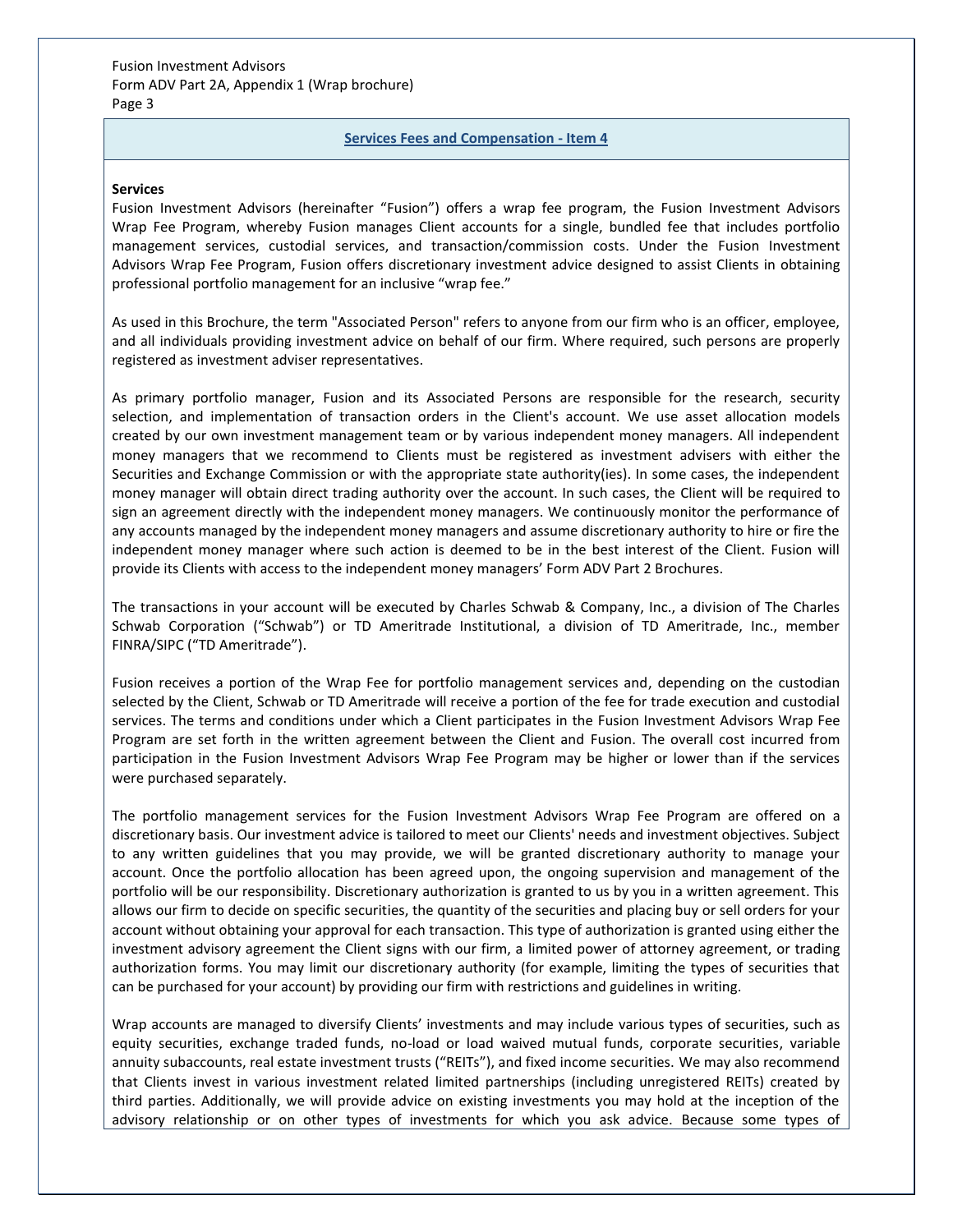investments involve certain additional degrees of risk, they will only be implemented/recommended when consistent with the Client's stated investment objectives, tolerance for risk, liquidity, and suitability.

Asset allocation models diversified among investment styles and/or asset classes are developed and managed by us based on research conducted by Fusion. We also use portfolio models developed by third party investment advisers. Some of our Associated Persons may also use customized portfolio models developed by them. Once the Client portfolio is constructed, Fusion provides continuous supervision of the portfolio as changes in the market conditions and Client circumstances may require. Investments and allocations are determined based upon the Clients' predefined objectives, risk tolerance, time horizons, financial horizons, financial information, and other various suitability factors. Further restrictions and guidelines imposed by Clients may affect the composition and performance of a Client's portfolio. As such, different Clients of our firm may have significant differences in their asset allocation. For these reasons, performance of one Client's portfolio might not be identical with another Client's even if both Clients have similar risk parameters. We review the Clients' financial circumstances and investment objectives on a regular basis and make adjustments to Clients' portfolios or allocation models as may be necessary to achieve the desired results. At all times, our firm requires each Associated Person to uphold their fiduciary duty by providing advice that in our judgement is in the Client's best interest.

# Management of Held Away Assets

As part of our overall portfolio management services, we provide asset allocation review, rebalancing and management services for accounts that are not held in custody of the qualified custodian(s) recommended by our firm. These services are provided through an account aggregation service called Pontera (formerly FeeX). The service primarily applies to ERISA and non-ERISA plan assets such as 401(k)s and 403(b)s, and other assets that must be held in custody of the plan custodian(s). We regularly review the available investment options in these accounts, monitor them, and periodically rebalance and implement our strategies using different tools as necessary. If you elect to allow our firm to manage your assets through Pontera, you will be notified via email when Fusion places trades through Pontera.

In providing the contracted services, we are not required to verify any information we receive from you or from your other professionals (e.g., attorney, accountant, etc.) and we are expressly authorized to rely on the information you provide. You must promptly notify our firm of any changes in your financial circumstances or investment objectives that might affect the manner in which your accounts should be managed.

### **Fees**

Fusion charges a single negotiable asset-based fee for its management services, which includes the cost of portfolio management services, custodial services and the execution of securities transactions. This fee is deducted from the Client's account held at the custodian. The Client authorizes Fusion to debit the fee from the Client's account. If insufficient cash is available to pay such fees, securities in an amount equal to the balance of unpaid fees will be liquidated to pay for the unpaid balance.

The maximum fee will not exceed 2.15% of assets under management. The fee is negotiable based on the complexity of the Client's financial situation. We allow Associated Persons servicing the account to negotiate the exact investment management fees within the range disclosed in our Form ADV Part 2A Brochure. As a result, the Associated Person servicing your account may charge more or less for the same service than another Associated Person of our firm. Further, our annual investment management fee may be higher than that charged by other investment advisors offering similar services/programs. The exact fee paid by the Client will be stated in the investment advisory agreement signed by you and us.

Fees will be calculated monthly, in arrears, based on the average daily balance of assets under our management. In any partial calendar month, the advisory fee will be pro-rated based on the number of days that the account was open during the month. Assets invested in shares of mutual funds or other investment companies ("Funds") will be included in calculating the value of the account for purposes of computing Fusion's fees and the same assets will also be subject to additional advisory and other fees and expenses, as set forth in the prospectuses/offering documents of the Funds, paid by the Funds but ultimately borne by the Client. Certain Funds may impose a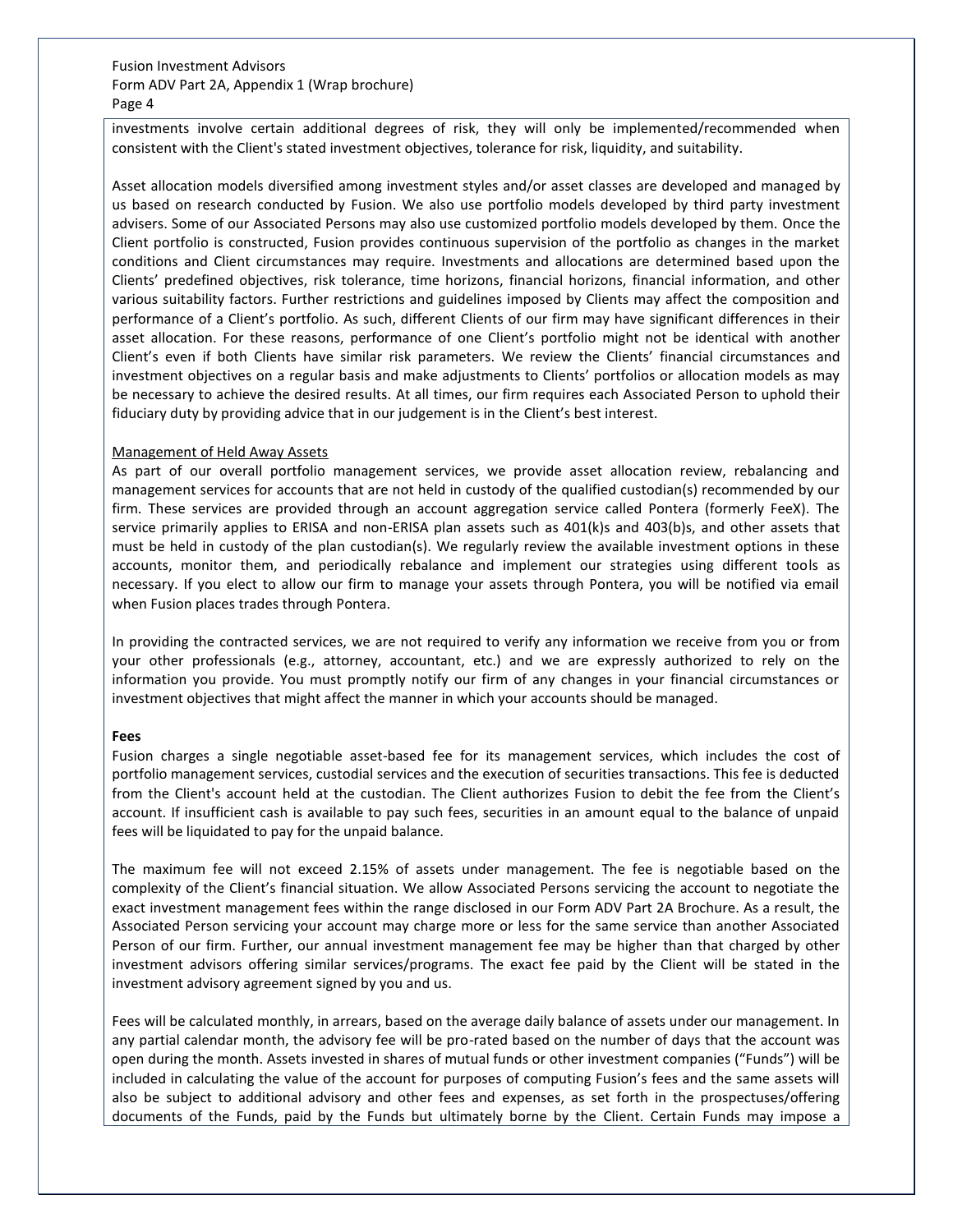contingent deferred sales charge on withdrawals taken from their accounts. We reserve the right to amend the fees charged to Clients by providing advance written notice to Client.

In addition to our customary advisory fee, will also assess a monthly technology and administrative fee to each individual account. Fusion maintains the discretion to waive this fee for specific accounts. The account fee figure below is the maximum charged on each account:

- Fee per account \$5.00 per month
- Assets managed by ZEGA Financial, LLC and Alpha DNA Investment Management, LLC must have a separate account due to margin requirements, as such they will be charged a \$5.00 monthly fee per strategy.

This flat fee will be charged in addition to our advisory fees and will be charged regardless of the value of each account.

We encourage you to carefully review the statements you receive from the qualified custodian. If you have questions about your statements, or if you did not receive a statement from the qualified custodian, please call our office number located on the cover page of this brochure.

# Held Away Asset Fees

For held away assets managed through Pontera, Pontera does not offer us the ability to deduct fees from the account. As such, fees for the management of held away assets will either be paid directly by the Client or deducted from another account that we manage for the Client at the qualified custodian(s) recommended by our firm.

# Compensation of Associated Persons

Associated Persons who are registered as Investment Advisor Representatives ("IAR's") are compensated based on a percentage of the total fees charged by Fusion. IARs receive an "IAR remainder." Once all expenses, e.g. custodial and manager expenses, are subtracted from the fee charged by Fusion; the IAR receives a portion of the remainder. This, in theory, generates a conflict of interest as lower cost managers will increase the compensation of our IARs. However, Fusion IARs are aware of their fiduciary duty under the Investment Advisors Act of 1940 and are monitored periodically by Fusion's CCO to determine their adherence to the fiduciary standard and doing what is in the best interest of the Clients.

### Termination

The investment advisory agreement will continue in effect until terminated by either party by at least 5 days written notice to the other. Upon the termination of the agreement, Fusion will have no obligation to recommend or take any action with regard to the previously managed account(s). Fusion's annual fee will be pro-rated through the date of termination and the Client will be charged any remaining balance, in a timely manner by directly debiting the account or sending an invoice directly to Client. Important Note: An account closing fee will be assessed if the Client does not provide a 30-day written notice of termination prior to account closure. This fee of up to \$50.00 will only apply to accounts greater than \$1,000.00.

In cases where the Client has signed a separate agreement with an independent money manager, the Client will be required to terminate the agreement according to the terms of the agreement with the independent money manager.

### **Additional Fees and Expenses**

In addition to our advisory fees above, Clients may pay holdings charges imposed by the chosen custodian for certain investments, charges imposed directly by a mutual fund, index fund, or exchange traded fund, which shall be disclosed in the fund's prospectus (i.e., fund management fees, initial or deferred sales charges, mutual fund sales loads, 12b-1 fees, surrender charges, variable annuity fees, IRA and qualified retirement plan fees, and other fund expenses), mark-ups and mark-downs, spreads paid to market makers, fees for trades executed away from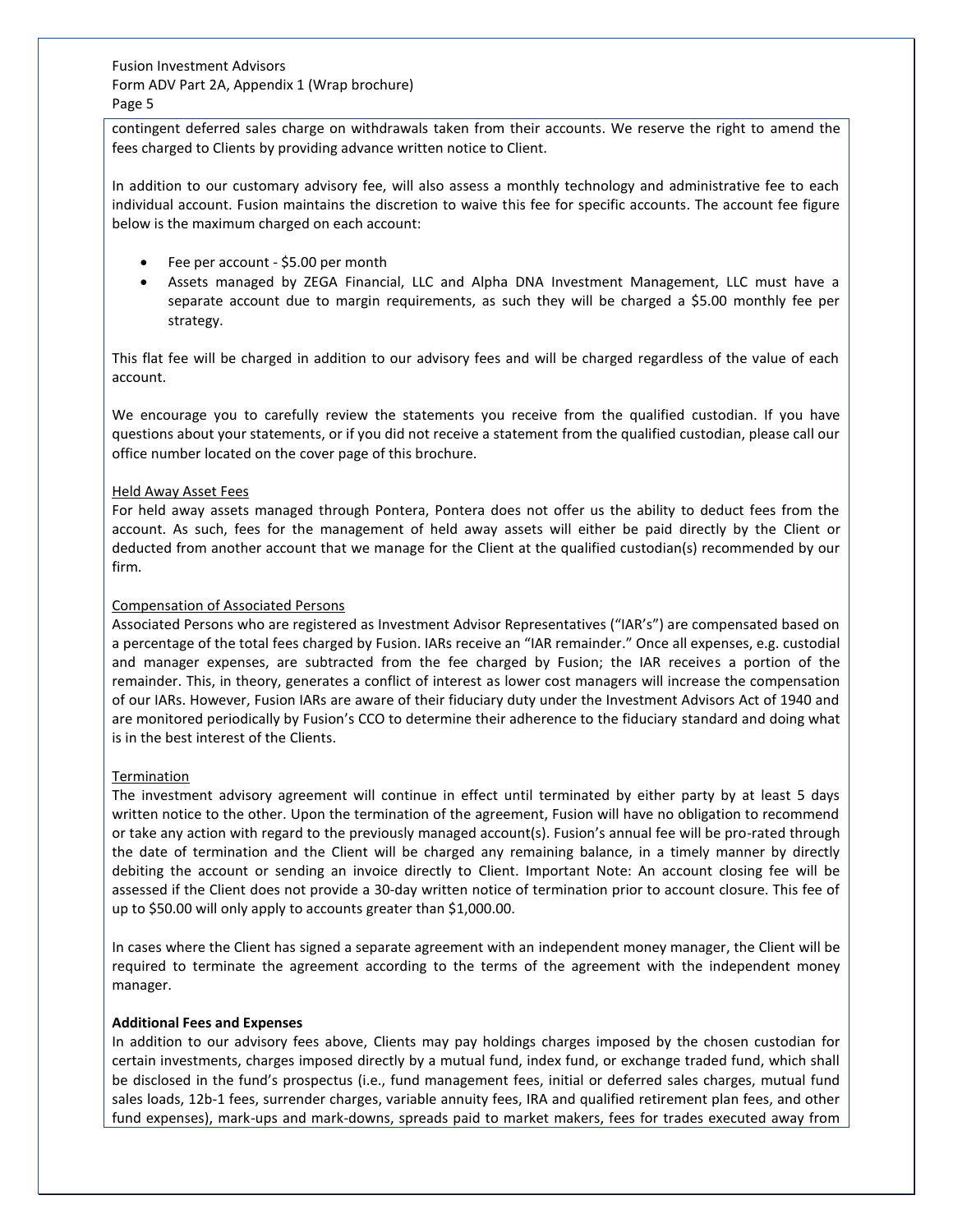custodian, wire transfer fees and other fees and taxes on brokerage accounts and securities transactions. Our firm does not receive a portion of these fees.

Please refer to the section titled "Additional Information About Fees and Expenses" in Item 5 of our Form ADV Part 2A Brochure for additional important information about our fees, and fees charged by third parties, such as custodians and mutual funds.

### **Other Important Considerations Related to Wrap Fee Programs**

- In some cases, independent money managers will charge a separate fee for sub advisory services that is in addition to our wrap fee advisory fee. The combined annual fee charged to Clients whose wrap fee portfolios incorporate independent money managers may exceed the maximum fee published in our Wrap Fee Program Brochure. Under no circumstances will the combined fee exceed 3% of total assets in the account.
- Wrap fee programs may not be suitable for all investment needs, and any decision to participate in a wrap fee program should be based on your financial situation, investment objectives, tolerance for risk, and investment time horizon, among other considerations. The benefits under a wrap fee program depend, in part, upon the size of the account and the number of transactions likely to be generated in the account. For example, a wrap fee program may not be suitable for accounts with little or no trading activity. In order to evaluate whether a wrap fee program is suitable for you, you should compare the Fusion Investment Advisors Wrap Fee Program Fee and any other costs associated with the Fusion Investment Advisors Wrap Fee Program with the amounts that would be charged by other advisers, broker-dealers, and custodians, for advisory fees, brokerage and other execution costs, and custodial services comparable to those provided under the Fusion Investment Advisors Wrap Fee Program. If the Client plans to follow a buy and hold strategy for the account or does not wish to use Fusion for ongoing investment advice or management services, the Client should consider opening a non-wrap portfolio management account or a brokerage account rather than a wrap fee program account.
- The advisory fee is an ongoing wrap fee for investment advisory services, the execution of transactions and other administrative and custodial services. The advisory fee may cost the Client more than purchasing the program services separately, for example, paying an advisory fee plus commissions for each transaction in the account. Factors that bear upon the cost of the account in relation to the cost of the same services purchased separately include the type and size of the account, historical and/or expected size or number of trades for the account, and number and range of supplementary advisory and Client-related services provided to the Client.
- The investment products available to be purchased in the wrap fee program can be purchased by Clients outside of a wrap fee program account, through broker-dealers or other investment firms not affiliated with Fusion. In such cases, our firm would not provide ongoing supervisory and management services for the account.
- Our firm and our advisory representatives will receive compensation because of your participation in the Fusion Investment Advisors Wrap Fee Program. In certain cases, this compensation will be more than the amount our firm or the representative would receive if you paid separately for investment advice, brokerage, and other services. Accordingly, a conflict of interest exists because our firm and our representatives have a financial incentive to recommend the Fusion Investment Advisors Wrap Fee Program, and may recommend the Fusion Investment Advisors Wrap Fee Program over other programs or services for which the compensation arrangements are not as beneficial.
- Due to the single fee charged to a Fusion Investment Advisors Wrap Fee Program account, we are regarded as having a conflict of interest in that we can realize a greater profit on a Fusion Investment Advisors Wrap Fee Program account with a relatively low rate of portfolio turnover compared to other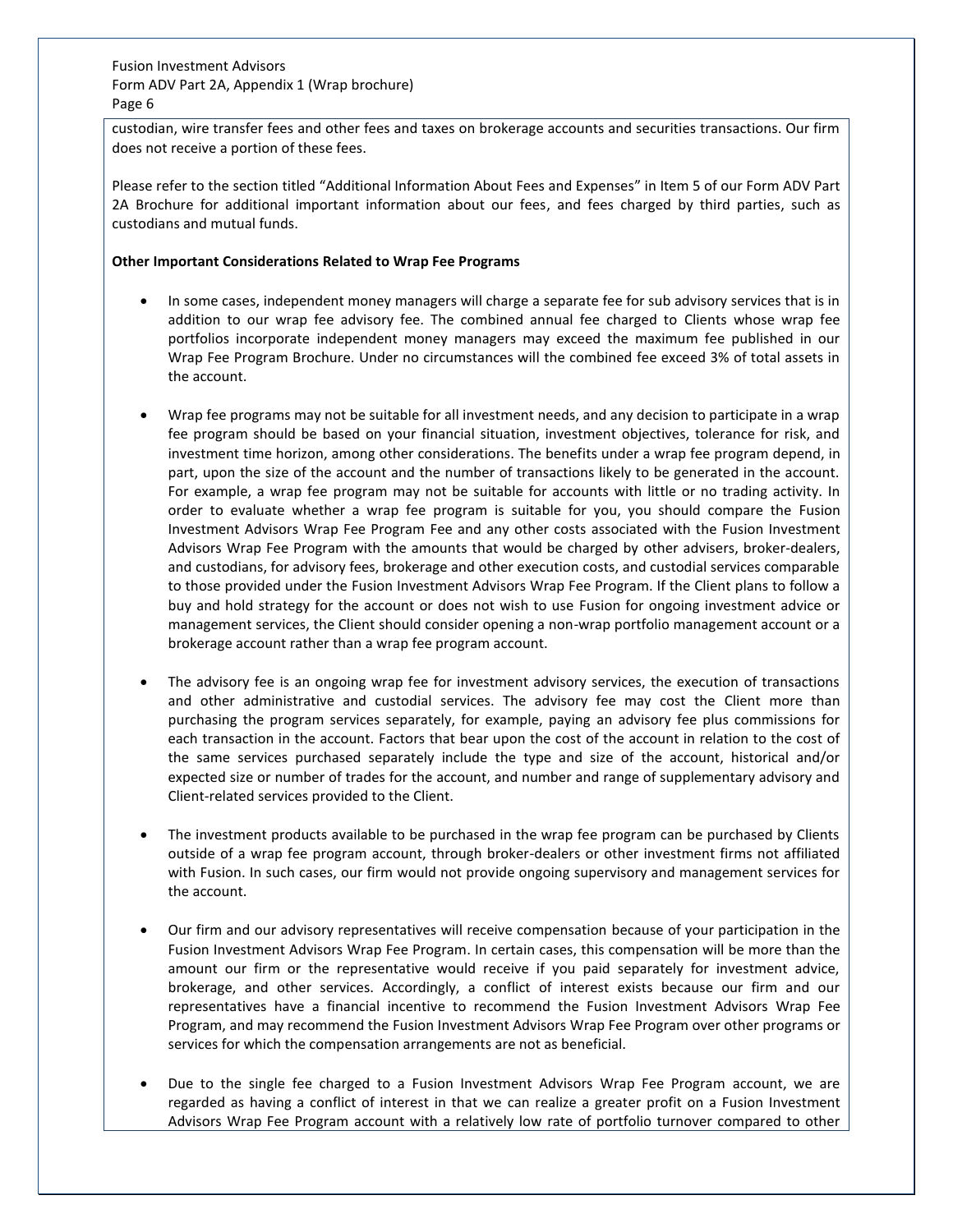types of accounts, assuming the same level of fees.

### **Account Requirements and Types of Clients - Item 5**

<span id="page-33-0"></span>We generally offer investment advisory services to individuals, pension and profit-sharing plan participants, trusts, estates, charitable organizations, corporations, and other business entities.

The minimum investment required to participate in our portfolio management programs is \$20,000. This minimum may be waived upon our discretion. We do not require an account minimum for stand-alone financial planning services.

### **Portfolio Manager Selection and Evaluation - Item 6**

### <span id="page-33-1"></span>**Portfolio Managers**

Fusion's investment adviser representatives ("IARs") act as portfolio manager(s) for our Wrap Fee Program. A conflict arises in that other investment advisory firms may charge the same or lower fees than our firm for similar services. Our IARs are subject to individual licensing requirements as imposed by state securities boards. Our firm is required to confirm or update each IAR's Form U4 on an annual basis. IAR supervision is conducted by our Chief Compliance Officer or management personnel. Clients should refer to each Associated Person's Form ADV Part 2B Supplement, provided to you along with the copy of our disclosure brochure, for more information about their disciplinary, business, and educational backgrounds. Please contact us at (866) 254-4235 or at [info@fusioncm.com](mailto:info@fusioncm.com) with any questions you may have.

In some cases, our firm will utilize the independent money managers to aid in the implementation of an investment portfolio. Before selecting a firm or individual, our firm will ensure that the chosen party is properly licensed or registered where required. We will provide initial due diligence on independent money managers and ongoing reviews of the portion of Client accounts that they manage. In order to assist in the selection of an independent money manager, our firm will gather Client information pertaining to financial situation, investment objectives, and reasonable restrictions to be imposed upon the management of the account. Our firm will periodically review independent money manager reports provided to the Client at least annually.

In some cases, independent money managers will charge a separate fee for sub advisory services that is in addition to our wrap fee advisory fee. The combined annual fee charged to Clients whose wrap fee portfolios incorporate independent money managers may exceed the maximum fee published in our Wrap Fee Program Brochure. Under no circumstances will the combined fee exceed 3% of total assets in the account.

Clients will receive statements directly from their account custodian(s) at least quarterly.

#### **Other Advisory Services**

Please refer to Item 4 of Fusion's Form ADV Part 2A Disclosure Brochure above for information about other advisory services offered by Fusion.

#### **Performance-Based Fees and Side-By-Side Management**

Performance-based fees are based on a share of capital gains on or capital appreciation of the Client's assets. Sideby-side management refers to the practice of managing accounts that are charged performance-based fees while at the same time managing accounts that are not charged performance-based fees. We do not accept performance-based fees or participate in side-by-side management. Our fees are calculated as described in the *Advisory Business* section above, and are not charged on the basis of a share of capital gains upon, or capital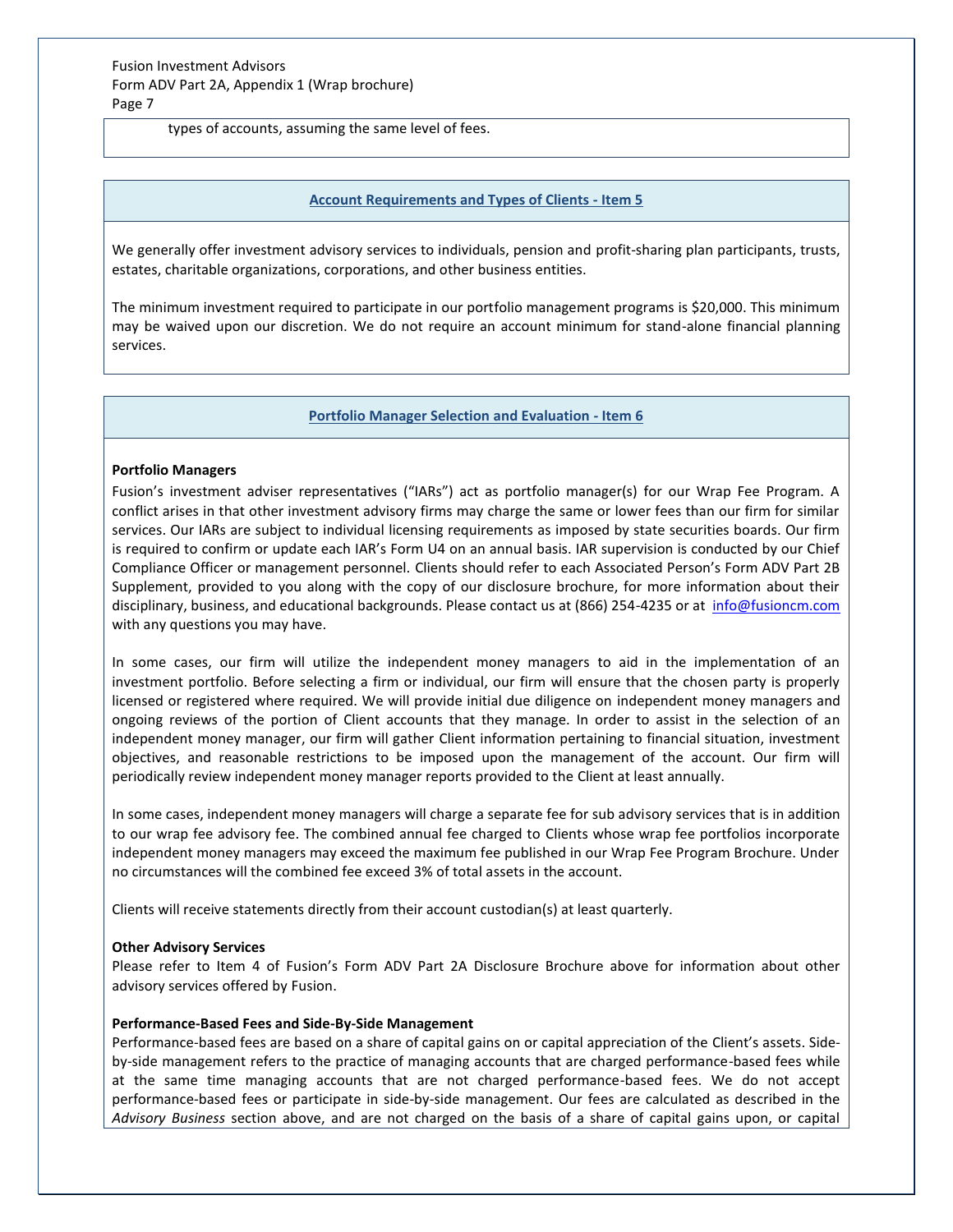appreciation of, the funds in your advisory account(s).

### **Investment Strategies**

Please refer to Item 8 of the firm's Form ADV Part 2A Disclosure Brochure above for information about Fusion's investment strategies.

### **Methods of Analysis**

Please refer to Item 8 of the firm's Form ADV Part 2A Disclosure Brochure above for information about the methods of analysis used by Fusion.

### **Risk of Loss**

Clients should be aware that investing in securities involves a risk of loss that they should be prepared to bear. Past performance is not indicative of future results. Therefore, you should never assume that future performance of any specific investment or investment strategy would be profitable. Investing in securities (including stocks, mutual funds, and bonds, etc.) involves risk of loss. Further, depending on the different types of investments there may be varying degrees of risk. You should be prepared to bear investment loss including loss of original principal. Because of the inherent risk of loss associated with investing, our firm is unable to represent, guarantee, or even imply that our services and methods of analysis can or will predict future results, successfully identify market tops or bottoms, or insulate you from losses due to market corrections or declines. Please refer to Item 8 of our Form ADV Part 2A Brochure above for a detailed discussion of the various risks associated with investing in securities.

### **Proxy Voting**

Fusion does not vote proxies. It is the Client's responsibility to vote proxies. Clients will receive proxy materials directly from the custodian. Questions about proxies may be made via the contact information on the cover page.

#### **Client Information Provided to Portfolio Managers - Item 7**

<span id="page-34-0"></span>All accounts are managed by our licensed investment adviser representatives ("IARs"). The IAR selected to manage the Client's account(s) or portfolio(s) will be privy to the Client's investment goals and objectives, risk tolerance, restrictions placed on the management of the account(s) or portfolio(s) and relevant Client notes taken by our firm. Please see our firm's Privacy Policy for more information on how our firm utilizes Client information.

Our firm will provide the following types of information about our Clients to independent money managers:

- Client name and contact information
- Client income
- Employment and residential information
- Social security number
- Personal information
- Cash balance
- Security balances
- Transaction detail history
- Investment objectives, goals and risk tolerance

<span id="page-34-1"></span>Most independent money managers also collect separate suitability information from Clients.

**Client Contact with Portfolio Managers - Item 8**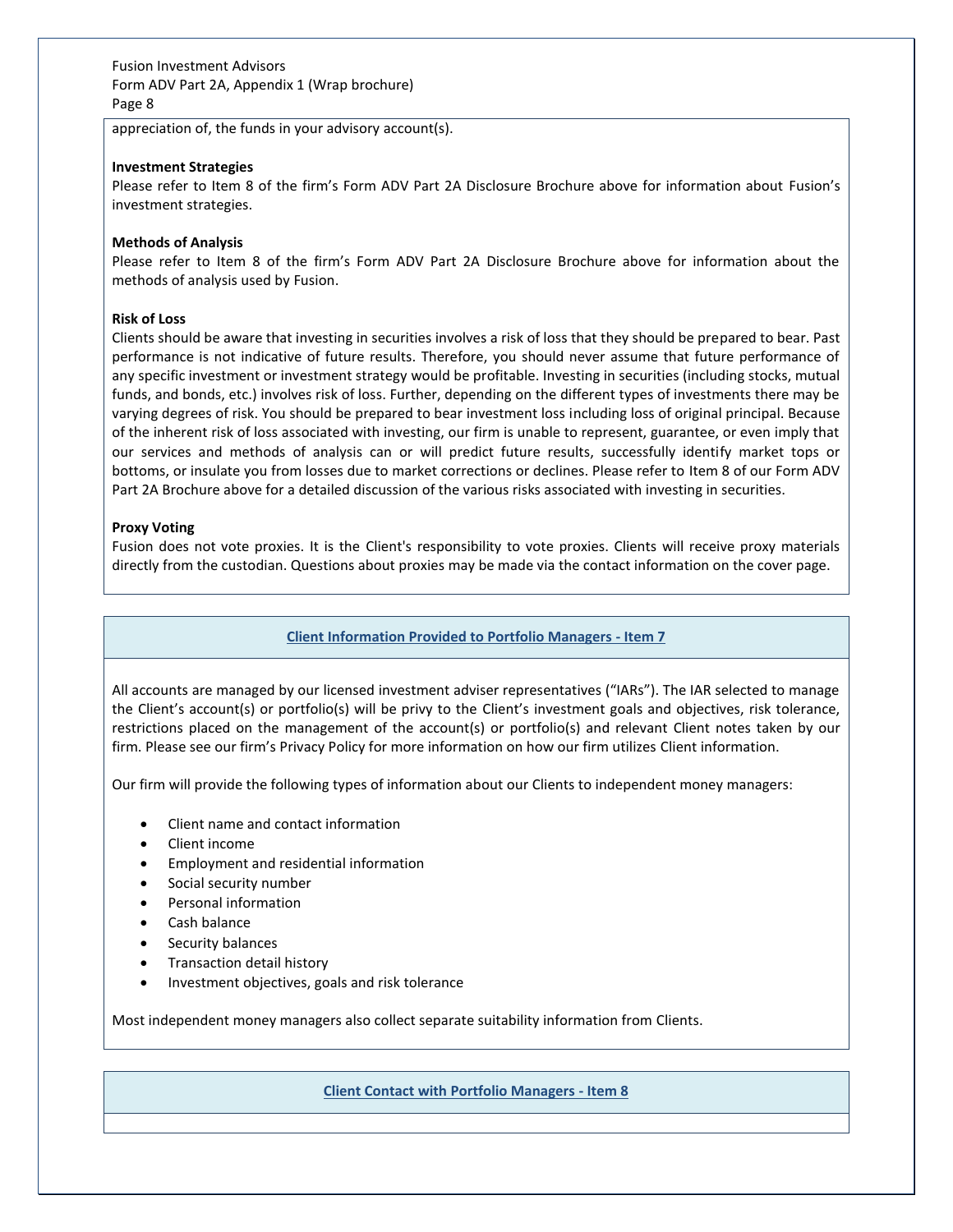Clients are free to contact Fusion or the Associated Person assigned to the account at any time with questions regarding the Fusion Investment Advisors Wrap Fee Program. We can be reached at (866) 254-4235 or at [info@fusioncm.com.](mailto:info@fusioncm.com)

### **Additional Information - Item 9**

### <span id="page-35-0"></span>**Disciplinary Information**

Registered investment advisers are required to disclose all material facts regarding any legal or disciplinary events that would be material to your evaluation of us or of the integrity of our management. Neither we nor our management persons have a history of reportable material legal or disciplinary events. However, certain of our Associated Persons have material, reportable, disciplinary histories that have been disclosed in their respective Form ADV Part 2B Supplements. These disclosures can be found at [www.adviserinfo.sec.gov](http://www.adviserinfo.sec.gov/) or [www.Investor.gov/CRS.](http://www.investor.gov/CRS) 

# **Other Financial Industry Activities or Affiliations**

Please refer to Item 10 of our Form ADV Part 2A Brochure above for information about our other financial industry activities and/or affiliations.

# **Description of Our Code of Ethics**

Fusion has adopted a Code of Ethics (the "Code") to address investment advisory conduct. The Code focuses primarily on fiduciary duty, personal securities transactions, insider trading, gifts, and conflicts of interest. The Code includes Fusion's policies and procedures developed to protect Client's interests in relation to the following topics:

- The duty at all times to place the interests of Clients first;
- The requirement that all personal securities transactions be conducted in such a manner as to be consistent with the Code;
- The responsibility to avoid any actual or potential conflict of interest or misuse of an employee's position of trust and responsibility;
- **■** The fiduciary principle that information concerning the identity of security holdings and financial circumstances of Clients is confidential; and
- The principle that independence in the investment decision-making process is paramount.

A copy of Fusion's Code of Ethics is available upon request to our firm at (866) 254-4235 or at [info@fusioncm.com.](mailto:info@fusioncm.com)

### **Interest in Client Transactions**

Please refer to Compensation for the Sale of Securities in Items 5 and 10 of our Form ADV Part 2A Brochure above for information about recommendations of securities in which related persons have material financial interests and for information regarding the conflicts of interest associated with such practices.

### **Personal Trading Practices**

At times, Fusion and/or its related persons may take positions in the same securities as Clients, which may pose a conflict of interest with Clients. In an effort to uphold our fiduciary duties to Clients, Fusion and its related persons will generally be "last in" and "last out" for the trading day when trading occurs in close proximity to Client trades. Front running (trading shortly ahead of Clients) is prohibited. Should a conflict occur because of materiality (e.g., a thinly traded stock), disclosure will be made to the Client(s) at the time of trading. Incidental trading not deemed to be a conflict (e.g., a purchase or sale that is minimal in relation to the total outstanding value, and as such would have negligible effect on the market price) would not be deemed a material conflict requiring disclosure at the time of trading.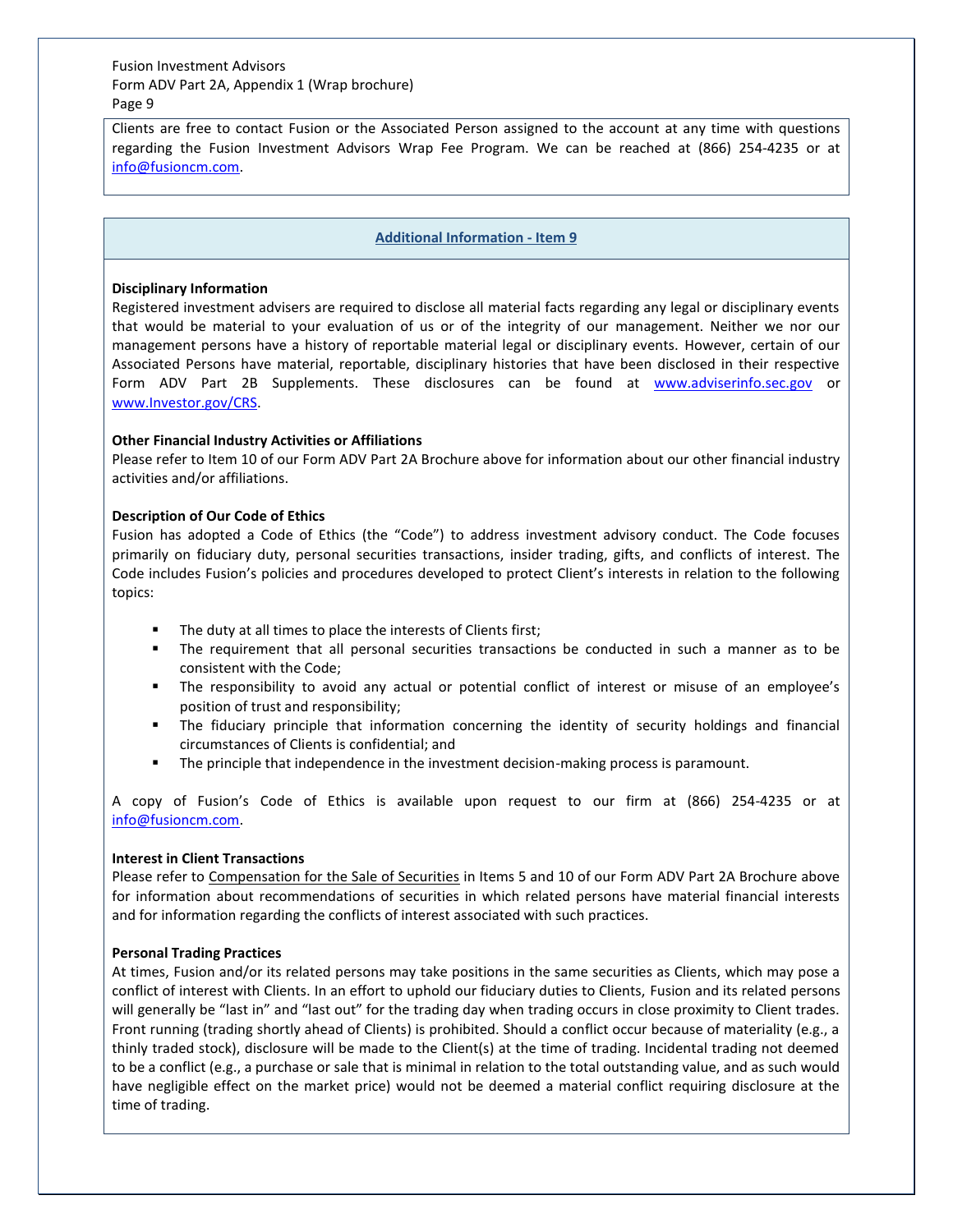### **Account Reviews, Statements and Reports**

Please refer to Item 13 of our Form ADV Part 2A Brochure above for information about Account Reviews, Statements, and Reports.

### **Brokerage Practices**

Fusion executes all transactions for Fusion Investment Advisors Wrap Fee Program accounts through Schwab and/or TD Ameritrade. Schwab and TD Ameritrade are unaffiliated broker-dealers, and members of FINRA and the SIPC. Fusion has chosen Schwab and TD Ameritrade based on a number of factors, including quality of service, fees, reputation, accountability, and security of assets. The fees and commissions charged by Schwab and TD Ameritrade may be higher or lower than other broker-dealers or custodians, depending on the type of transaction. Fusion considers the services provided by Schwab and TD Ameritrade to be high quality and the fees charged to be comparable or favorable to those charged by other broker-dealers or custodians.

### **Client Referrals and Other Compensation**

Fusion receives additional benefits from Schwab and TD Ameritrade such as electronic delivery of Client information, electronic trading platforms, institutional trading support, proprietary and/or third-party research, continuing education, practice management advice, and other services provided by custodians for the benefit of investment advisory Clients.

The receipt of additional benefits gives us an incentive to require that you maintain your account with Schwab and TD Ameritrade based on our interest in receiving additional services from these broker-dealers rather than your interest in receiving the best value and the most favorable execution of your transactions. This is a conflict of interest. We believe, however, that our selection of Schwab and TD Ameritrade as broker-dealers/custodians is in the best interests of our Clients. Our belief is primarily supported by the scope and quality of services Schwab and TD Ameritrade provide to our Clients and not services that benefit only us. Please refer to Item 12 of our Form ADV Part 2A Brochure above for more information about the receipt of additional benefits from broker-dealers.

To address the existence of this conflict, on a periodic basis, we conduct a best execution review considering the full range and quality of Schwab's and TD Ameritrade's services, including execution quality, commission rate, the value of research provided, financial strength, and responsiveness to our requests for trade data and other information. Our obligation is not necessarily to get the lowest price but to obtain the best qualitative execution.

# **Additional Economic Benefits**

Fusion has brokerage and clearing arrangements with TD Ameritrade and Schwab and the firm receives additional benefits from these firms in the form of electronic delivery of Client information, electronic trading platforms, institutional trading support, proprietary and/or third-party research, continuing education, practice management advice, and other services provided by custodians for the benefit of investment advisory Clients. Please refer to item 12 above for more information about the receipt of additional benefits from broker-dealers/account custodians.

Fusion and its Associated Persons receive additional compensation from product sponsors and vendors, including independent money managers used to provide asset allocation models to Fusion. However, such compensation will not be tied to the sales of any products. Compensation could include such items as gifts valued at less than \$1,000 annually; an occasional dinner or ticket to a sporting event; reimbursement in connection with educational meetings with an Associated Person, Client workshops, or events; or marketing events or advertising initiatives, including services for identifying prospective Clients. Product sponsors may also pay for or reimburse Fusion for the costs associated with Fusion's Associated Persons attending various education or training events, as well as conferences and events sponsored by Fusion and/or its Associated Persons. These additional compensation arrangements create a conflict of interest. The firm addresses this conflict by acting in the Client's best interest at all times.

### Recruitment Incentives

In some cases, Fusion will establish forgivable and/or repayable loans with certain of our Associated Persons. This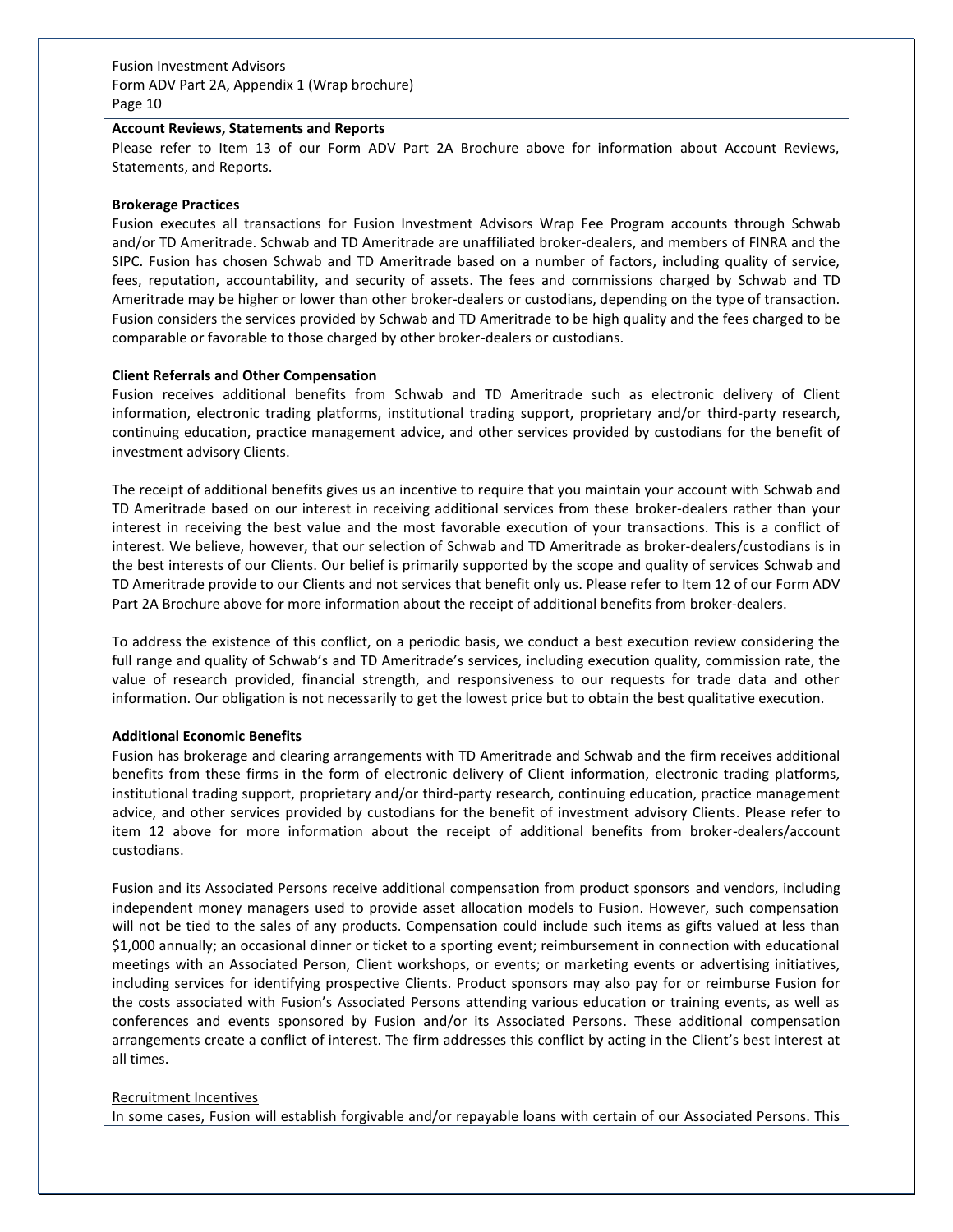constitutes an additional economic benefit. The terms of the loans require these Associated Person(s) to remain affiliated with Fusion for a specified period of time or to meet certain production quotas in order to qualify for loan forgiveness. The receipt of the Forgivable Loan therefore presents a conflict of interest. The firm addresses this conflict by requiring Associated Persons to act in the Client's best interest at all times.

# **Sale of Insurance Products**

Associated Persons of Fusion will solicit, offer, and sell insurance products to you for commissions in their separate capacity as insurance agents. This represents a conflict of interest since Fusion and the Associated Persons receive fees and/or commissions if you choose to implement the recommendations of your Associated Persons in his or her separate capacity as an insurance agent. You are under no obligation to implement recommendations through your Associated Persons and are free to choose any insurance company you wish to implement the recommendations.

# **Compensation for Client Referrals**

Fusion may compensate outside firms and/or individuals for referral activities. These fees may come in the form of marketing or referral fees paid directly to that firm and/or individual by Fusion. The exact compensation arrangement will vary on a case-by-case basis. Fees are typically based on a portion of the management fees charged to Clients by Fusion and paid to others who introduced said Client to Fusion. In all cases, Fusion will comply with the cash solicitation rules established by the SEC and/or applicable state regulators, and with Client disclosure requirements.

# **Recommendation of Other Advisors**

We recommend that you use an independent money manager as part of our asset allocation and investment strategy. Fusion typically does not directly share in the fee received by the such money manager; However, certain money managers have established hard dollar arrangements with our firm, and they will compensate Fusion for the placement of Client assets in their asset allocation models. This creates a material conflict of interest because we are incentivized to recommend money managers who have established such hard dollar arrangements as opposed to other money managers from whom we do not receive such benefits.

We address this conflict by not passing these benefits to the Associate Person selecting the asset allocation model which removes the direct incentive to recommend a particular money manager based on the expectation of receiving additional benefits. Fusion's platform remains open architecture and no Client will be directed to any money manager for any reason except when it is in the best interest of the Client. In the event that a recommended money manager is not meeting the standards that we believe meet your needs, we will seek other money manager that we believe will better fit your specific investment needs.

### **Financial Information**

<span id="page-37-0"></span>In this section, we are required to provide you with certain financial information or disclosures about Fusion's, financial condition. Fusion does not require the prepayment of over \$1,200, six or more months in advance. Additionally, Fusion has no financial commitment that impairs its ability to meet contractual and fiduciary commitments to Clients, and it has not been the subject of a bankruptcy proceeding.

# **Requirements for State-Registered Advisors - Item 10**

# **This section is not applicable because our firm is SEC registered**